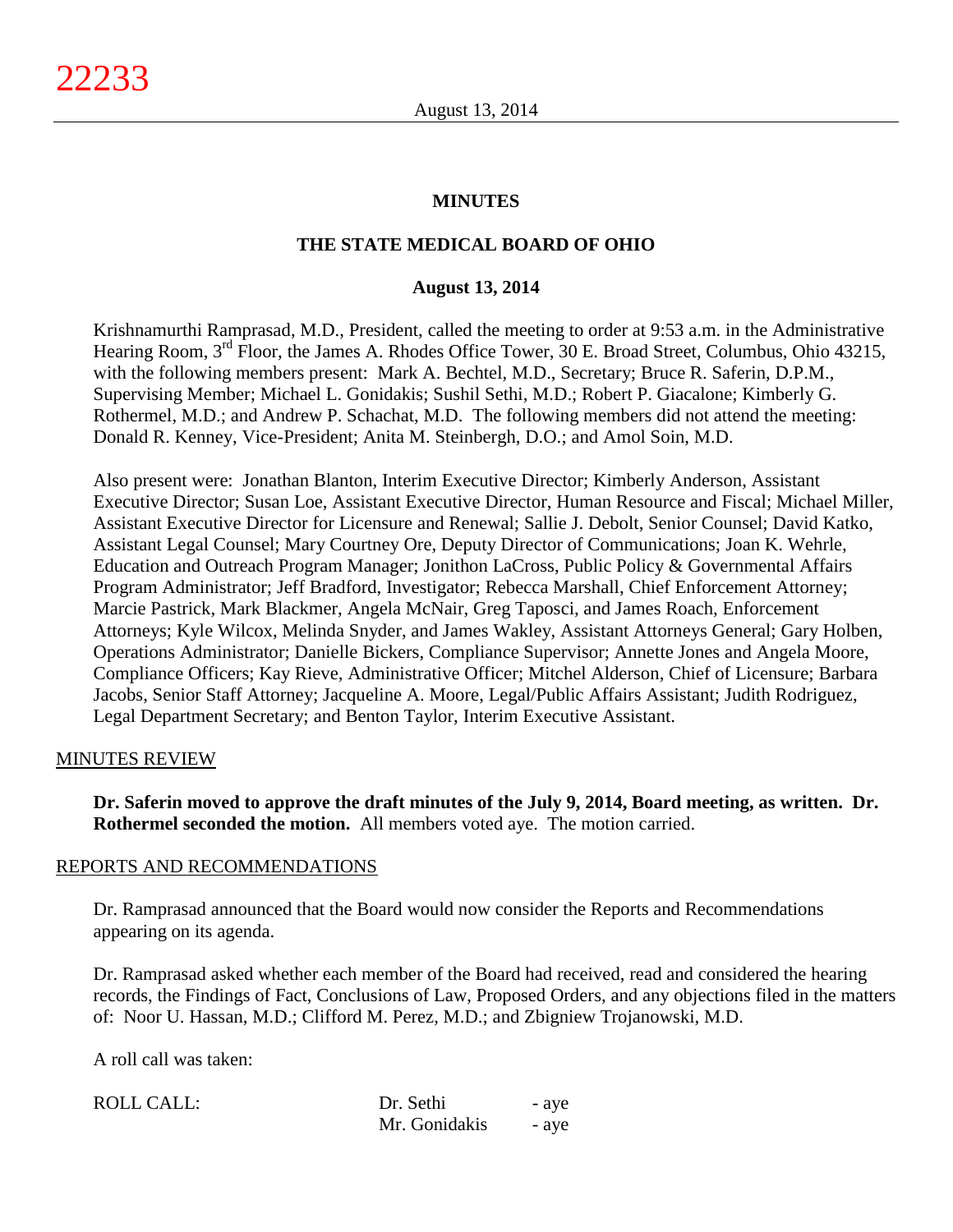| Mr. Giacalone | - aye |
|---------------|-------|
| Dr. Bechtel   | - aye |
| Dr. Saferin   | - aye |
| Dr. Schachat  | - aye |
| Dr. Rothermel | - aye |
| Dr. Ramprasad | - aye |

Dr. Ramprasad asked whether each member of the Board understands that the disciplinary guidelines do not limit any sanction to be imposed, and that the range of sanctions available in each matter runs from dismissal to permanent revocation. A roll call was taken:

| <b>ROLL CALL:</b> | Dr. Sethi     | - aye |
|-------------------|---------------|-------|
|                   | Mr. Gonidakis | - aye |
|                   | Mr. Giacalone | - aye |
|                   | Dr. Bechtel   | - aye |
|                   | Dr. Saferin   | - aye |
|                   | Dr. Schachat  | - aye |
|                   | Dr. Rothermel | - aye |
|                   | Dr. Ramprasad | - aye |

Dr. Ramprasad noted that, in accordance with the provision in section 4731.22(F)(2), Ohio Revised Code, specifying that no member of the Board who supervises the investigation of a case shall participate in further adjudication of the case, the Secretary and Supervising Member must abstain from further participation in the adjudication of any disciplinary matters. In the matters before the Board today, Dr. Bechtel served as Secretary and Dr. Saferin served as Supervising Member.

Dr. Ramprasad reminded all parties that no oral motions may be made during these proceedings.

The original Reports and Recommendations shall be maintained in the exhibits section of this Journal.

#### NOOR U. HASSAN, M.D.

Dr. Ramprasad directed the Board's attention to the matter of Noor U. Hassan, M.D. He advised that no objections were filed. Mr. Mayton was the Hearing Examiner.

Dr. Ramprasad continued that a request to address the Board has been timely filed on behalf of Dr. Hassan. Five minutes will be allowed for that address.

Dr. Hassan was represented by his attorney, Elizabeth Collis. Ms. Collis stated that she has filed no objections to the Hearing Examiner's Report and Recommendation. Ms. Collis supported the Proposed Order of a reprimand in this case, based on similar cases that have come before the Board.

Dr. Hassan stated that he has practiced medicine in Ohio since 1971 and this is the first time he has appeared before the Board. Dr. Hassan stated that he had worked as a neurosurgeon in the Cleveland area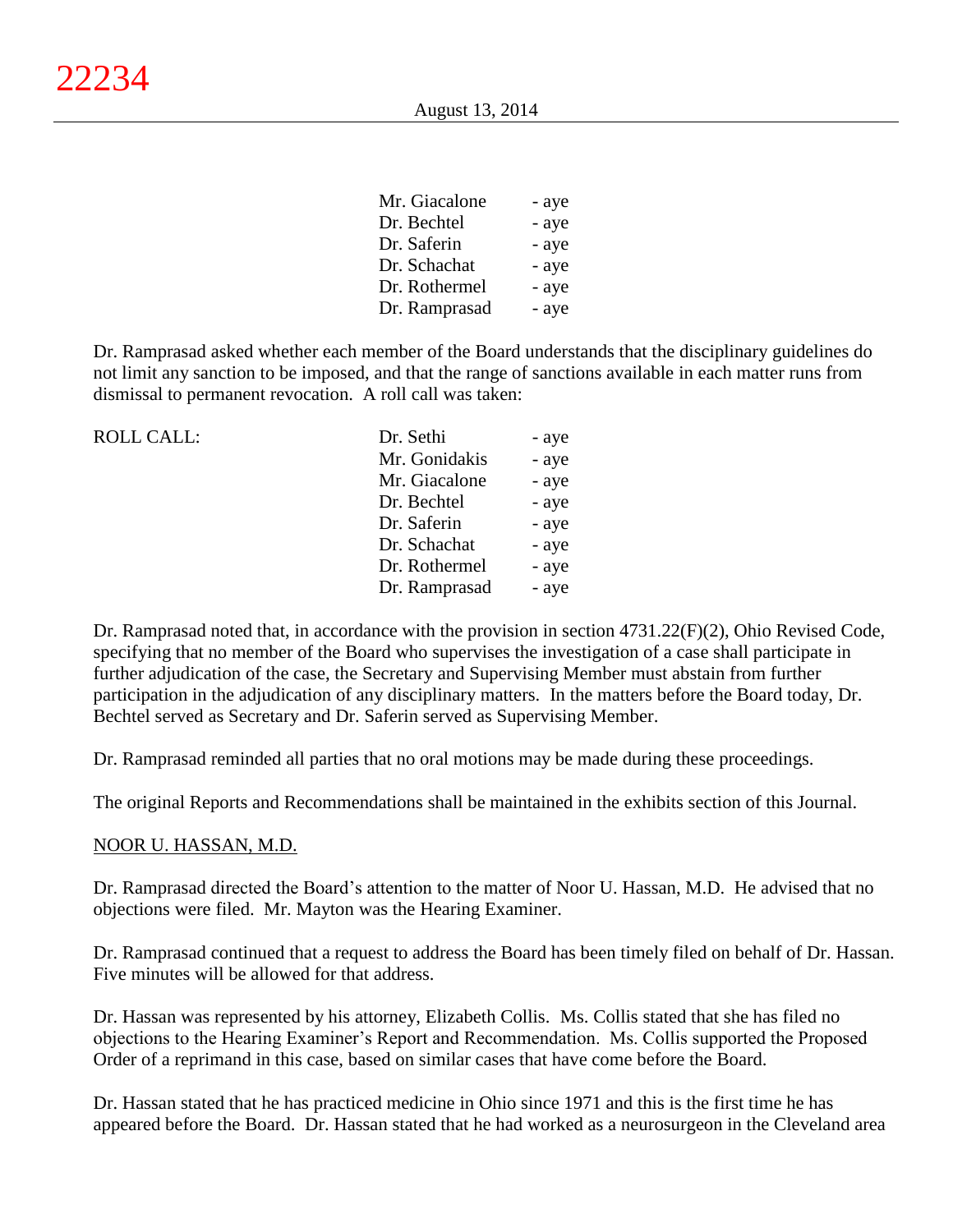from 1971 to 1989, then worked as an emergency medicine physician in Pennsylvania. Dr. Hassan relocated to Cincinnati in 2006 to practice in an urgent care.

Dr. Hassan stated that he treats very few patients for chronic pain. Those he does treat are poor, have limited or no transportation, or are unable to get treatment at a pain management practice due to their Medicaid insurance status. Dr. Hassan stated that his office works hard to refer patients to pain management physicians in the Cincinnati area, but it is a constant struggle and many of those physicians do not take Medicaid. Consequently, Dr. Hassan prescribes medications for these patients while urging them to seek care with specialists outside the urgent care setting.

Dr. Hassan stated that in his treatment of Patient 1, he erred by post-dating a prescription for oxycodone. Dr. Hassan explained that he dated the prescription in this way so that the patient, who did not have reliable transportation, would not have to return in two days. Dr. Hassan had wanted to make sure the prescription was not filled early, but also ensure that the patient was not left without care. Dr. Hassan stated that, in hindsight, he should have put the correct date on the prescription and written "Do not fill before [date]." Dr. Hassan stated that since this incident he has taken several continuing medical education courses, including a two-day intensive course on prescribing. Dr. Hassan stated that he now has a clear understanding on how to write prescriptions in these situations.

Dr. Hassan recounted that in 2012 he applied for medical licensure in Hawaii, but that application was denied due to Dr. Hassan's malpractice history. Dr. Hassan noted that he did not fight the denial of his Hawaii application; consequently, Dr. Hassan never had a hearing in Hawaii and never offered evidence in his defense. Dr. Hassan further stated that his malpractice actions had long since been dismissed and no settlement was awarded. Dr. Hassan noted that he disclosed his malpractice history to the Ohio Board, which chose to take no action.

Dr. Hassan continued that he had not been aware that he was required to report the denial of his Hawaii licensure application to the Florida Board of Medicine, with whom he also held a license. As a result of his failure to disclose, Dr. Hassan entered into a settlement agreement with the Florida Board of Medicine.

Dr. Hassan stated that he is currently treating patients and is of service to his community. Dr. Hassan stated that he has been a physician for his whole life and felt that he can still contribute to the profession. Dr. Hassan asked the Board to accept the Hearing Examiner's Proposed Order of reprimand.

Dr. Ramprasad asked if the Assistant Attorney General would like to respond. Mr. Wakley stated that he would like to respond.

Mr. Wakley stated that Dr. Hassan had committed a technical violation regarding the exact way to write a prescription. Mr. Wakley opined that a reprimand of Dr. Hassan in appropriate.

# **Mr. Gonidakis moved to approve and confirm Mr. Mayton's Findings of Fact, Conclusions of Law, and Proposed Order in the matter of Noor U. Hassan, M.D. Dr. Rothermel seconded the motion.**

Dr. Ramprasad stated that he would now entertain discussion in the above matter.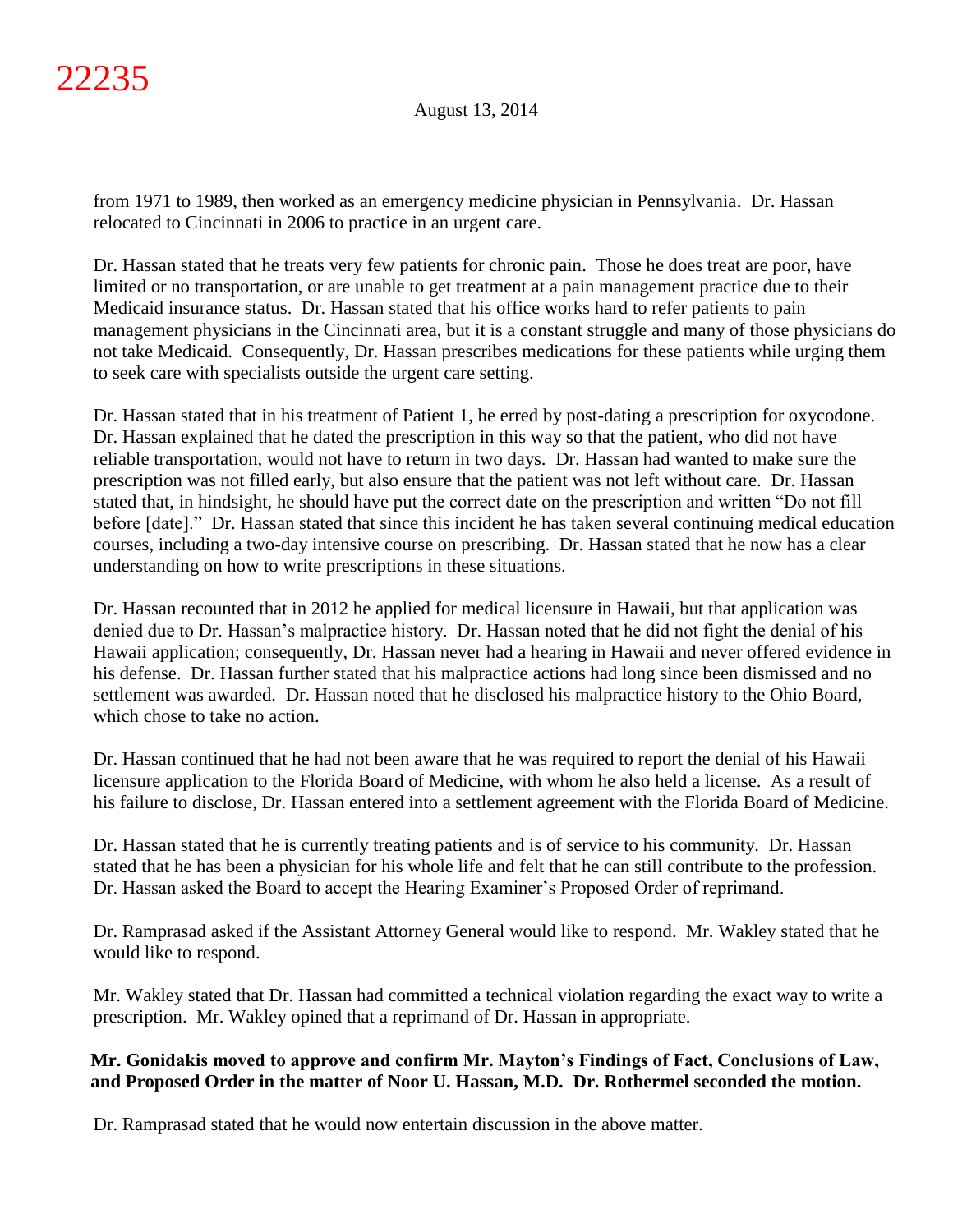Dr. Ramprasad stated that the Board investigated Dr. Hassan because on July 21, 2012, he post-dated a prescription for 40 oxycodone 5 mg tablets. Dr. Hassan did this so that the patient could not refill the prescription prior to when his previous prescription would run out, and he did not want the patient to have to make a separate visit to the urgent care to get the second prescription. Dr. Ramprasad stated that approximately 3% of the Dr. Hassan's cases at his urgent care practice involve chronic conditions such as chronic pain, according to Dr. Hassan's testimony. Dr. Ramprasad stated that Dr. Hassan's practice has instituted a new policy whereby patients are prescribed controlled substances a maximum of three times.

Dr. Ramprasad stated that this appears to be an isolated episode and Dr. Hassan has learned how to handle such situations properly. Dr. Ramprasad supported the Proposed Order of reprimand.

A vote was taken on Mr. Gonidakis' motion to approve:

| Dr. Sethi     | - aye     |
|---------------|-----------|
| Mr. Gonidakis | - aye     |
| Mr. Giacalone | - aye     |
| Dr. Bechtel   | - abstain |
| Dr. Saferin   | - abstain |
| Dr. Schachat  | - aye     |
| Dr. Rothermel | - aye     |
| Dr. Ramprasad | - aye     |
|               |           |

The motion to approve carried.

## CLIFFORD M. PEREZ, M.D.

Dr. Ramprasad directed the Board's attention to the matter of Clifford M. Perez, M.D. He advised that no objections were filed. Ms. Clovis was the Hearing Examiner.

# **Dr. Schachat moved to approve and confirm Ms. Clovis' Findings of Fact, Conclusions of Law, and Proposed Order in the matter of Clifford M. Perez, M.D. Dr. Rothermel seconded the motion.**

Dr. Ramprasad stated that he would now entertain discussion in the above matter.

Mr. Giacalone briefly reviewed Dr. Perez's career, including service in the United States Air Force before attending medical school. Following medical school, Dr. Perez returned to service in the Air Force in 2006 as a major and a general surgeon. In 2007, having returned from a deployment to Afghanistan, a patient allegedly suffered a complication during a laparoscopic cholecystectomy. Dr. Perez contended that he did not perform the cholecystectomy, but he was held responsible because he had been supervising the resident and was the attending physician on record. Although a subsequent peer review of Dr. Perez's surgical techniques was inconclusive, the Air Force permanently restricted Dr. Perez's laparoscopic privileges based on his failure to use appropriate general surgery techniques during the surgery. Based on the Air Force's action, the Medical Board of California took action on Dr. Perez's medical license in that state.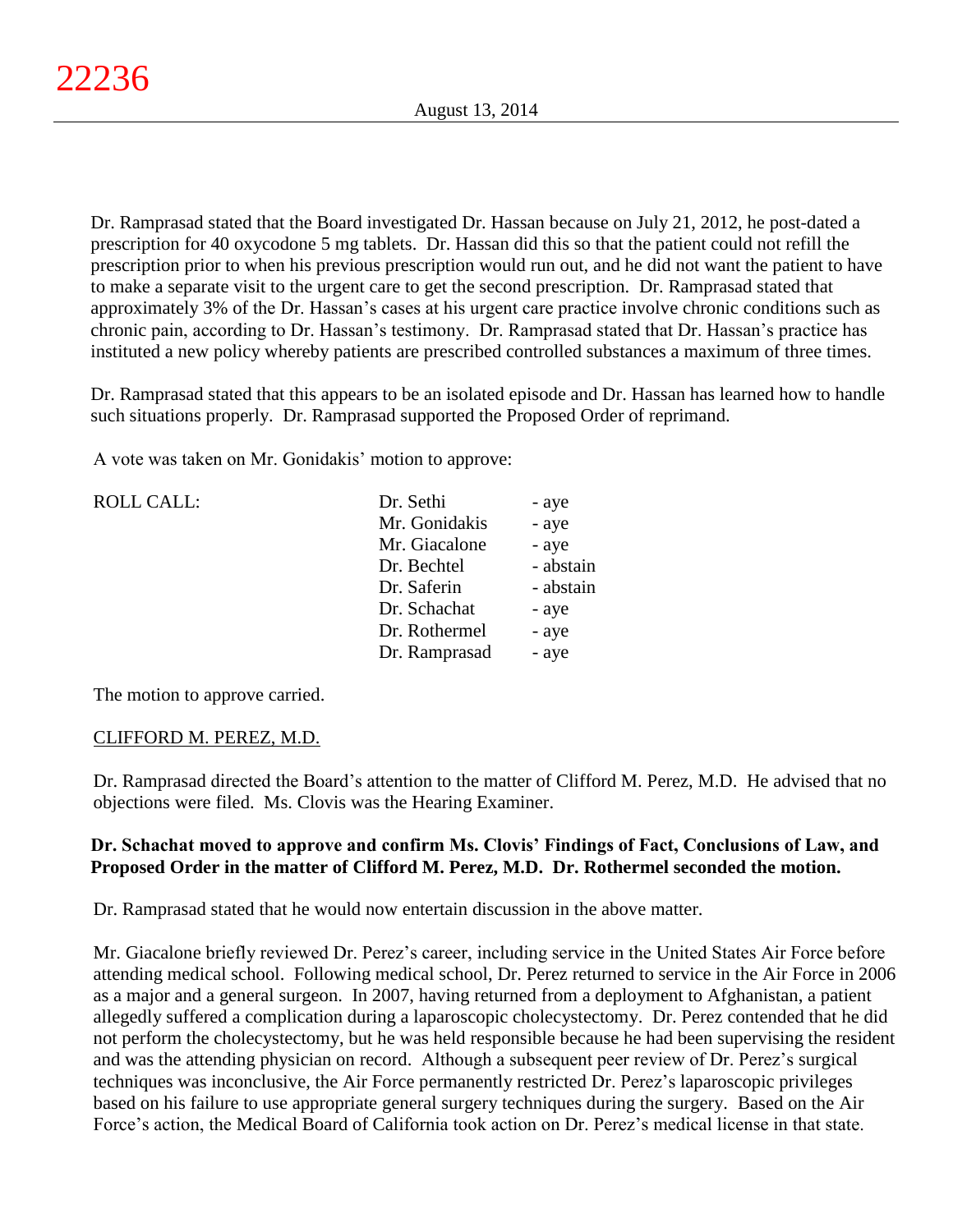Dr. Perez entered into a Stipulated Settlement and Disciplinary Order with the California Board which revoked Dr. Perez's California medical license, stayed that revocation, imposed probationary terms for four years, and required Dr. Perez to obtain training, education, and monitoring in laparoscopic surgery. Mr. Giacalone noted that Dr. Perez currently holds an unrestricted medical license in Nebraska.

According to his testimony, Dr. Perez was honorably discharged from the Air Force in 2010 and began work at the Veterans Administration (VA) hospital in Cleveland, Ohio, in 2011. Although an Ohio medical license is not required for Dr. Perez to practice in the VA hospital, he has applied for medical licensure in Ohio so that he can complete a trauma fellowship.

Mr. Giacalone stated that he agreed with the Hearing Examiner's Findings of Fact, Conclusions of Law, and Proposed Order, which would grant Dr. Perez's application for licensure with a non-permanent restriction from performing laparoscopic surgery until he has demonstrated competency in that procedure. Dr. Ramprasad agreed with Mr. Giacalone.

A vote was taken on Dr. Schachat's motion to approve:

| <b>ROLL CALL:</b> | Dr. Sethi     | - aye     |
|-------------------|---------------|-----------|
|                   | Mr. Gonidakis | - aye     |
|                   | Mr. Giacalone | - aye     |
|                   | Dr. Bechtel   | - abstain |
|                   | Dr. Saferin   | - abstain |
|                   | Dr. Schachat  | - aye     |
|                   | Dr. Rothermel | - aye     |
|                   | Dr. Ramprasad | - aye     |
|                   |               |           |

The motion to approve carried.

# ZBIGNIEW TROJANOWSKI, M.D.

Dr. Ramprasad directed the Board's attention to the matter of Zbigniew Trojanowski, M.D. Objections have been filed and were previously distributed to Board members. Mr. Mayton was the Hearing Examiner.

Dr. Ramprasad continued that a request to address the Board has been timely filed on behalf of Dr. Trojanowski. Five minutes will be allowed for that address.

Dr. Trojanowski was represented by his attorney, Elizabeth Collis. Ms. Collis stated that she has filed objections in this matter and opined, based on similar cases, that the appropriate sanction for Dr. Trojanowski would be a reprimand.

Dr. Trojanowski stated that he was first licensed to practice medicine in Ohio in 2001 and worked in Ohio briefly as a *locum tenens* physician. Dr. Trojanowski stated that he has not lived or worked in Ohio since that time and he has no plans to return to practice in Ohio.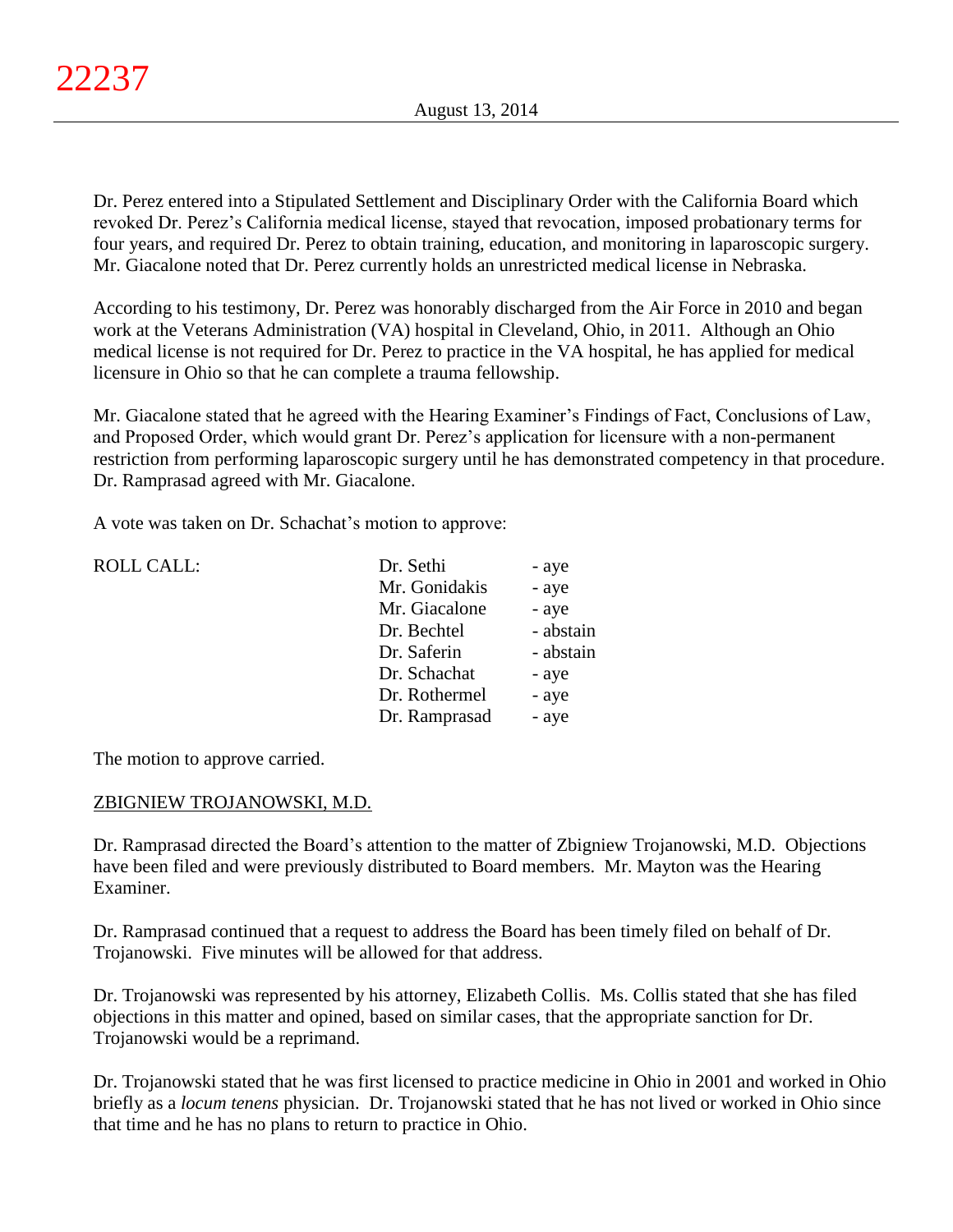Dr. Trojanowski continued that he was friends with Patient 1, who is also a physician, and had seen him and his family socially many times. Dr. Trojanowski stated that during a soccer game in 2004, Patient 1 exacerbated a previously-existing back problem. Dr. Trojanowski, who was also participating in the game, examined Patient 1 and prescribed pain medication. Over the following years, Dr. Trojanowski continued to examine Patient 1 annually and prescribe the same medications approximately two to three times per year, with no side effects. Dr. Trojanowski stated that he maintained patient records for Patient 1. Dr. Trojanowski stated that he maintained communication with Patient 1's family, including his wife who is also a physician. Dr. Trojanowski had felt that Patient 1 was fully functional and was not doctor shopping or using the medications in an inappropriate manner. However, Dr. Trojanowski later learned from local police that Patient 1 was obtaining medications from various sources. Dr. Trojanowski stated that he cooperated with the police and stopped prescribing to Patient 1 immediately.

Dr. Trojanowski stated that in 2012 he was contacted by representatives of the Board and was asked to answer interrogatory questions and submit medical records for Patient 1. At the hearing, Dr. Trojanowski was shown numerous letters that the Board had sent to him at his permanent address South Carolina. Dr. Trojanowski stated that he did not receive many of those letters because he often stayed with his girlfriend or with friends in North Carolina for extended periods. Dr. Trojanowski stated that he then received a letter from the Board asking him to appear in Ohio for a deposition in December 2013. However, poor weather caused Dr. Trojanowski to cancel his plans to travel to Ohio. Dr. Trojanowski stated that he should have contacted the Board at that time, but he believed that he had already given the Board all the information and documentation he had and he had no further information to provide. Dr. Trojanowski also stated that he had given the Board his cellular telephone number and he thought the Board would call him if it had any other questions. Dr. Trojanowski further stated that he had also indicated to the Board that he would not be renewing his Ohio medical license.

Dr. Trojanowski stated that he never tried to be uncooperative with the Board. Dr. Trojanowski stated that he attended the hearing and gave all the same responses that he had provided the Board by letter. Dr. Trojanowski asked the Board to issue a reprimand instead of suspending his Ohio medical license, which has already expired.

Dr. Ramprasad asked if the Assistant Attorney General would like to respond. Mr. Wakley stated that he would like to respond.

Mr. Wakley stated that Dr. Trojanowski came to the attention of the Board because of an investigation of Patient 1, who had been prescribed pain medication by several physicians. Mr. Wakley opined that Dr. Trojanowski was openly contemptuous to the authority of the Board, ignored communications from the Board, never called the Board, and ignored the Board's continued requests for a deposition for more information, thereby interfering with a Board investigation. Mr. Wakley agreed with the Hearing Examiner that Dr. Trojanowski's medical license should be indefinitely suspended, but he felt that the suspension should be for a minimum of 180 days and that his cooperation with the Board investigation should be a requirement for reinstatement. Mr. Wakley also opined that Dr. Trojanowski should be required to complete courses in ethics and medical record-keeping, noting that his medical records were woefully incomplete.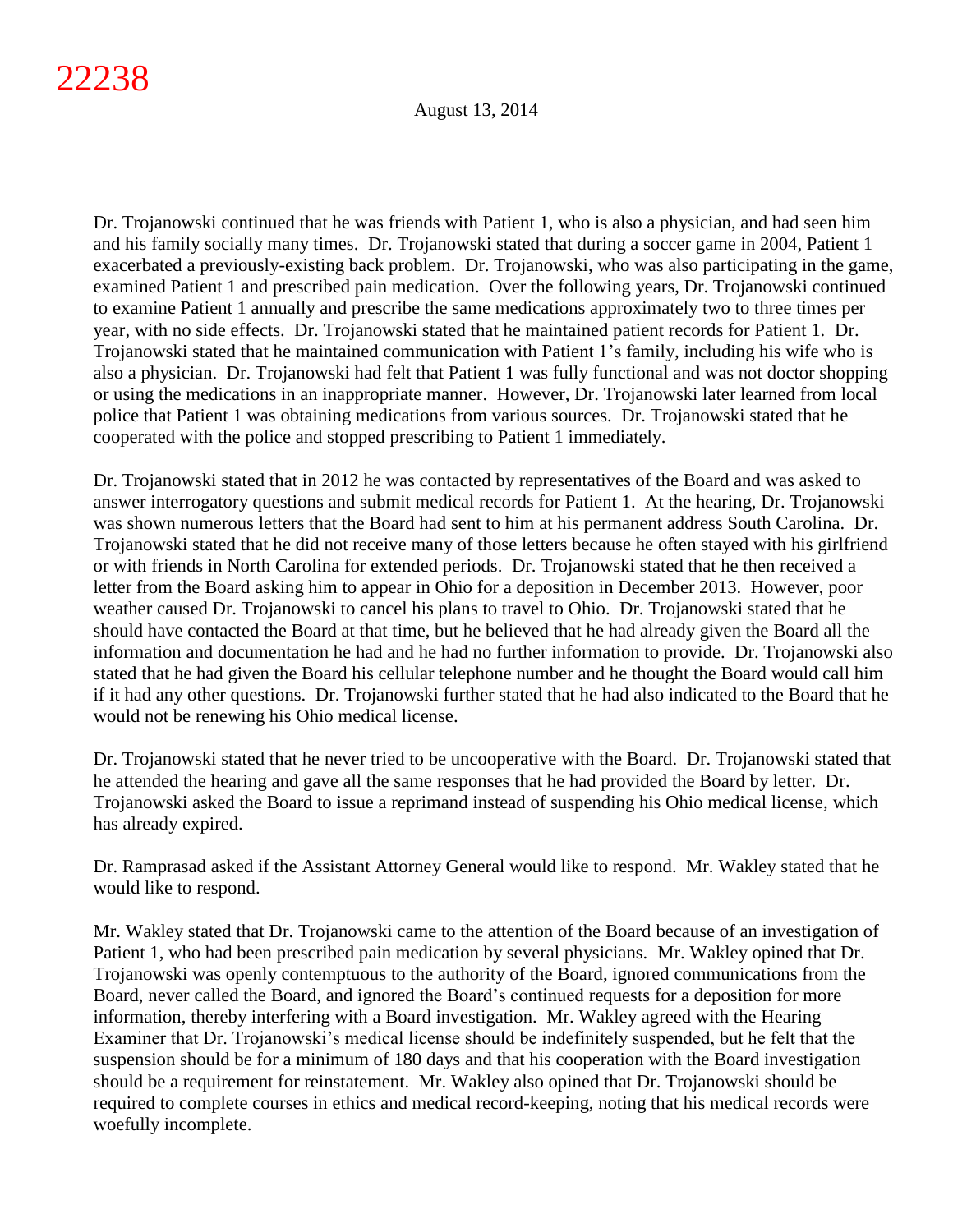# **Dr. Sethi moved to approve and confirm Mr. Mayton's Findings of Fact, Conclusions of Law, and Proposed Order in the matter of Zbigniew Trojanowski, M.D. Dr. Rothermel seconded the motion.**

Dr. Ramprasad stated that he would now entertain discussion in the above matter.

Dr. Sethi stated that Dr. Trojanowski has admitted that in an approximately seven-year period he wrote 16 prescriptions for narcotics for Patient 1, each for 120 tablets and generally with three refills. Dr. Trojanowski also admitted that he prescribed medications for Patient 1 for one entire year without seeing the patient at all. Dr. Sethi reviewed the Findings of Fact, including Dr. Trojanowski's failure to respond to interrogatories from the Board, his failure to appear for a deposition, and that the medical record he provided to the Board failed to accurately reflect all of the controlled substances he had prescribed to Patient 1. Dr. Sethi also reviewed the Conclusions of Law of the Report and Recommendation.

Dr. Sethi stated that he agreed with the Proposed Order to indefinitely suspend Dr. Trojanowski's Ohio medical license, with conditions for reinstatement or restoration. Dr. Sethi stated that there are no excuses for not cooperating with a Board investigation.

Dr. Ramprasad commented that he was appalled by the responses that the Board had received from Dr. Trojanowski during the investigation. On multiple occasions, Dr. Trojanowski failed to respond to letters sent to him from the Board via certified mail. Dr. Ramprasad noted that Dr. Trojanowski did respond to one such letter, but he only answered one question of the five questions the letter asked. Dr. Ramprasad reiterated that Dr. Trojanowski did not appear for a scheduled deposition and failed to contact the Board regarding his inability to appear. Dr. Ramprasad observed that Dr. Trojanowski's objections to the Report and Recommendation compare this case to previous cases concerning inappropriate prescribing, but does not mention other cases of non-cooperation with Board investigations. Dr. Ramprasad stated that the Board must take this matter seriously and invited further discussion regarding possible amendments to the Proposed Order as suggested by Mr. Wakley.

Mr. Giacalone agreed with Dr. Ramprasad's comments. Mr. Giacalone opined that Dr. Trojanowski's letter to the Board of July 29, 2012, displayed a certain amount of contempt for the Board's reasonable request and was almost accusatory towards the Board. Mr. Giacalone further noted that Patient 1, albeit allegedly a friend of Dr. Trojanowski's, traveled 60 miles to see Dr. Trojanowski when there were a plethora of physicians within a shorter distance. Mr. Giacalone stated that the fact that Patient 1 was concurrently receiving pain medications from a physician in Chicago apparently did not raise any red flags for Dr. Trojanowski. Mr. Giacalone opined that these facts raise questions about Dr. Trojanowski's motivations for writing the prescriptions. Mr. Giacalone agreed that the Proposed Order is appropriate and suggested that something more strict may be in order. Dr. Sethi agreed and opined that Mr. Wakley's suggestion of a minimum 180 day suspension would be proper.

**Dr. Sethi moved to amend the Proposed Order so that the indefinite suspension would be for a minimum of 180 days.** No member seconded the motion. The motion to amend was lost for want of a second.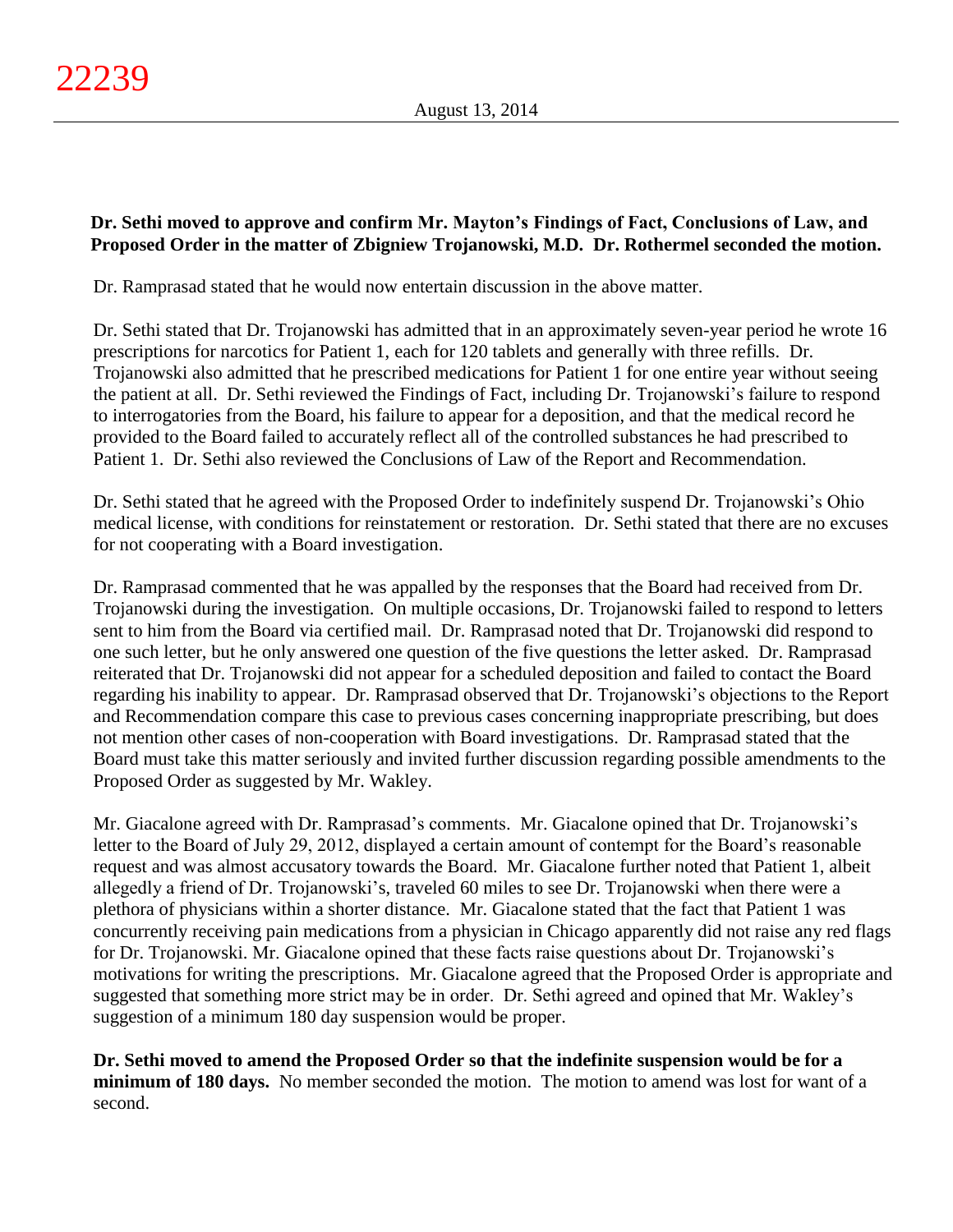Mr. Giacalone expressed concerns that since the nature of Dr. Trojanowski's offense is non-cooperation with an investigation, the underlying basis of that investigation is not really known to the Board members at this time. Mr. Gonidakis questioned if any action taken by the Board today would stymie any further action on Dr. Trojanowski's license based on the eventual results of the investigation. Ms. Marshall explained that the discipline the Board is considering today is based solely on Dr. Trojanowski's failure to cooperate with a Board investigation. Ms. Marshall stated that if there is another investigation into other possible violations by Dr. Trojanowski, which she could not confirm or deny, then that would come before the Board as a separate matter.

Dr. Ramprasad commented that it is not certain whether or not Dr. Trojanowski was in Ohio or South Carolina when he wrote prescriptions for Patient 1. Regardless, the matter before the Board today is Dr. Trojanowski's failure to cooperate with a Board investigation.

A vote was taken on Dr. Sethi's motion to approve:

| <b>ROLL CALL:</b> | Dr. Sethi     | - aye     |
|-------------------|---------------|-----------|
|                   | Mr. Gonidakis | - aye     |
|                   | Mr. Giacalone | - aye     |
|                   | Dr. Bechtel   | - abstain |
|                   | Dr. Saferin   | - abstain |
|                   | Dr. Schachat  | - aye     |
|                   | Dr. Rothermel | - aye     |
|                   | Dr. Ramprasad | - aye     |
|                   |               |           |

The motion to approve carried.

## PROPOSED FINDING AND PROPOSED ORDER

Dr. Ramprasad stated that in the following matter, the Board issued a Notice of Opportunity for Hearing. No timely request for hearing was received. The matter was reviewed by a Hearing Examiner, who prepared Proposed Findings and Proposed Orders, and is now before the Board for final disposition. Dr. Ramprasad noted that this item is disciplinary in nature, and therefore the Secretary and Supervising Member may not vote. In this matter, Dr. Bechtel served as Secretary and Dr. Saferin served as Supervising Member.

# WILLIE FRED STEWART, M.D.

**Mr. Gonidakis moved to find that the allegations as set forth in the January 8, 2014 Notice of Opportunity for Hearing in the matter of Dr. Stewart have been proven to be true by a preponderance of the evidence and to adopt Ms. Clovis' Proposed Findings and Proposed Order. Dr. Rothermel seconded the motion.**

Dr. Ramprasad stated that he will now entertain discussion in the above matter.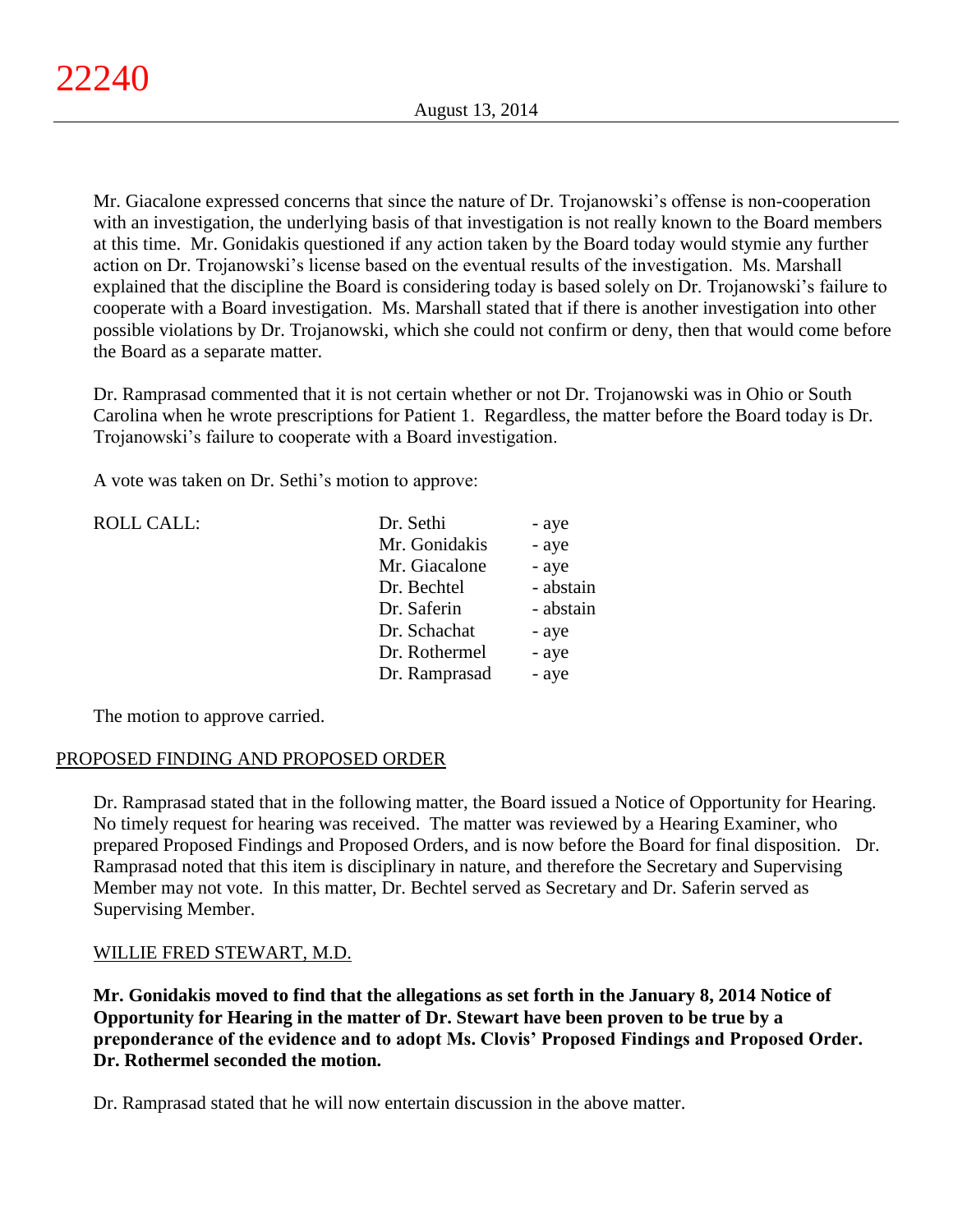Mr. Gonidakis stated that on January 8, 2014, the Board sent notice to Dr. Stewart proposing to deny his application for license to practice medicine and surgery in Ohio. The proposed denial had two bases: The fact that Dr. Stewart had not engaged in the active practice of medicine for more than 2 years; and because Dr. Stewart failed to respond to the Board's interrogatories. Mr. Gonidakis noted that Dr. Stewart was given a second opportunity to answer the Board's interrogatories, but the certified mail was returned unclaimed. The Proposed Order is to permanently deny Dr. Stewart's application.

A vote was taken on Mr. Gonidakis' motion to approve:

| <b>ROLL CALL:</b> | Dr. Sethi     | - aye     |
|-------------------|---------------|-----------|
|                   | Mr. Gonidakis | - aye     |
|                   | Mr. Giacalone | - aye     |
|                   | Dr. Bechtel   | - abstain |
|                   | Dr. Saferin   | - abstain |
|                   | Dr. Schachat  | - aye     |
|                   | Dr. Rothermel | - aye     |
|                   | Dr. Ramprasad | - aye     |
|                   |               |           |

The motion to approve carried.

## FINDINGS, ORDERS, AND JOURNAL ENTRIES

Dr. Ramprasad stated that in the following matters, the Board issued Notices of Opportunity for Hearing and documentation of Service was received for each. There were no requests for hearing filed, and more than 30 days have elapsed since the mailing of the notices. The matters are therefore before the Board for final disposition. Dr. Ramprasad noted that the matters of Ms. Hucker, Dr. Lanham, Dr. Lesko, and Dr. Lobo are disciplinary in nature. Therefore the Secretary, Dr. Bechtel, and Supervising Member, Dr. Saferin, may not vote in those matters.

## GLENDA GAIL HUCKER

Dr. Ramprasad stated that Ms. Hucker has applied for licensure as a massage therapist in Ohio. As part of the application process Ms. Hucker was ordered to attend a psychiatric examination. Upon her request, the examination was rescheduled. However, Ms. Hucker did not attend the re-scheduled examination. She did not submit any documentation that might show that her failure to attend the examination was due to circumstances beyond her control. Because she failed to submit to a Board-ordered examination, Ms. Hucker is deemed to have admitted the allegations in the letter ordering her to the mental examination, and to be impaired in her ability to practice in accordance with accepted and prevailing standards of care by reason of mental illness or physical illness. The Proposed Order is a non-permanent denial of Ms. Hucker's application.

**Mr. Giacalone moved to find that the allegations as set forth in the May 14, 2014 Notice of Opportunity for Hearing in the matter of Ms. Hucker have been proven to be true by a preponderance of the evidence and to adopt the Proposed Findings and Proposed Order. Dr.**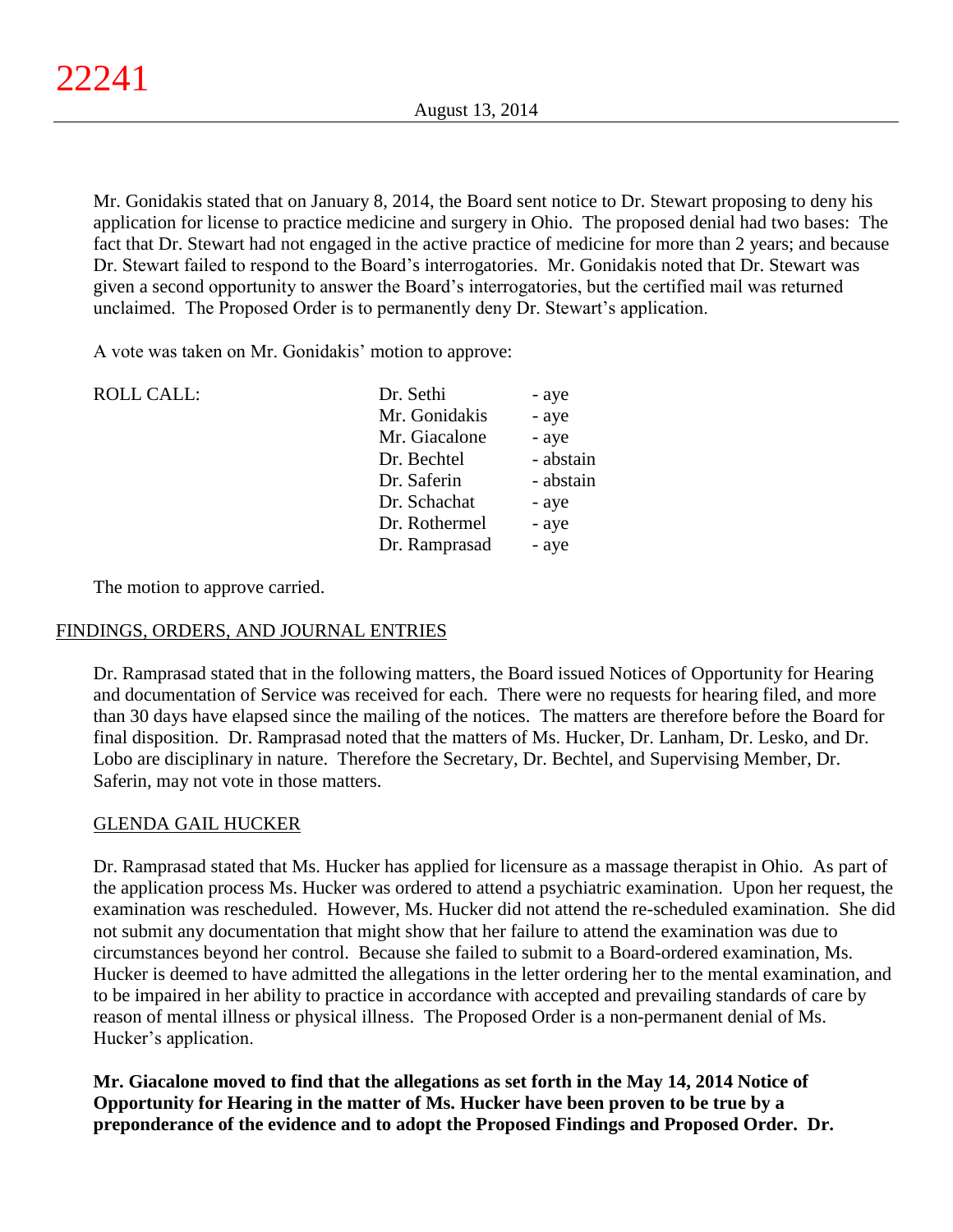#### **Rothermel seconded the motion.** A vote was taken:

 $ROLL CALL$ :

| Dr. Sethi     | - aye     |
|---------------|-----------|
| Mr. Gonidakis | - aye     |
| Mr. Giacalone | - aye     |
| Dr. Bechtel   | - abstain |
| Dr. Saferin   | - abstain |
| Dr. Schachat  | - aye     |
| Dr. Rothermel | - aye     |
| Dr. Ramprasad | - aye     |
|               |           |

The motion to approve carried.

#### JOHN S. LANHAM, D.P.M.

Dr. Ramprasad stated that the allegation against Dr. Lanham is that in 2013 the Wisconsin Podiatry Affiliated Credentialing Board first summarily suspended his license and then suspended his license for one year, but stayed six months of the suspension. The disciplinary action was based upon the finding that Dr. Lanham engaged in unethical conduct related to his billing practices and made false statements related to his insurance provider status.

**Mr. Gonidakis moved to find that the allegations as set forth in the May 14, 2014 Notice of Opportunity for Hearing in the matter of Dr. Lanham have been proven to be true by a preponderance of the evidence and to enter an order, effective immediately upon mailing, revoking Dr. Lanham's license to practice podiatric medicine and surgery in Ohio. Dr. Sethi seconded the motion.** A vote was taken:

| <b>ROLL CALL:</b> | Dr. Sethi     | - aye     |
|-------------------|---------------|-----------|
|                   | Mr. Gonidakis | - aye     |
|                   | Mr. Giacalone | - aye     |
|                   | Dr. Bechtel   | - abstain |
|                   | Dr. Saferin   | - abstain |
|                   | Dr. Schachat  | - aye     |
|                   | Dr. Rothermel | - aye     |
|                   | Dr. Ramprasad | - aye     |
|                   |               |           |

The motion carried.

#### RONALD MICHAEL LESKO, D.O.

Dr. Ramprasad stated that the allegation concerning Dr. Lesko is that in 2013, the Osteopathic Board of California placed his license on probation for five years. The conditions of the probation included that Dr. Lesko successfully complete the Physician Assessment and Clinical Education Program. The California action was based upon charges of Gross Negligence, Repeated Acts of Negligence, Incompetence,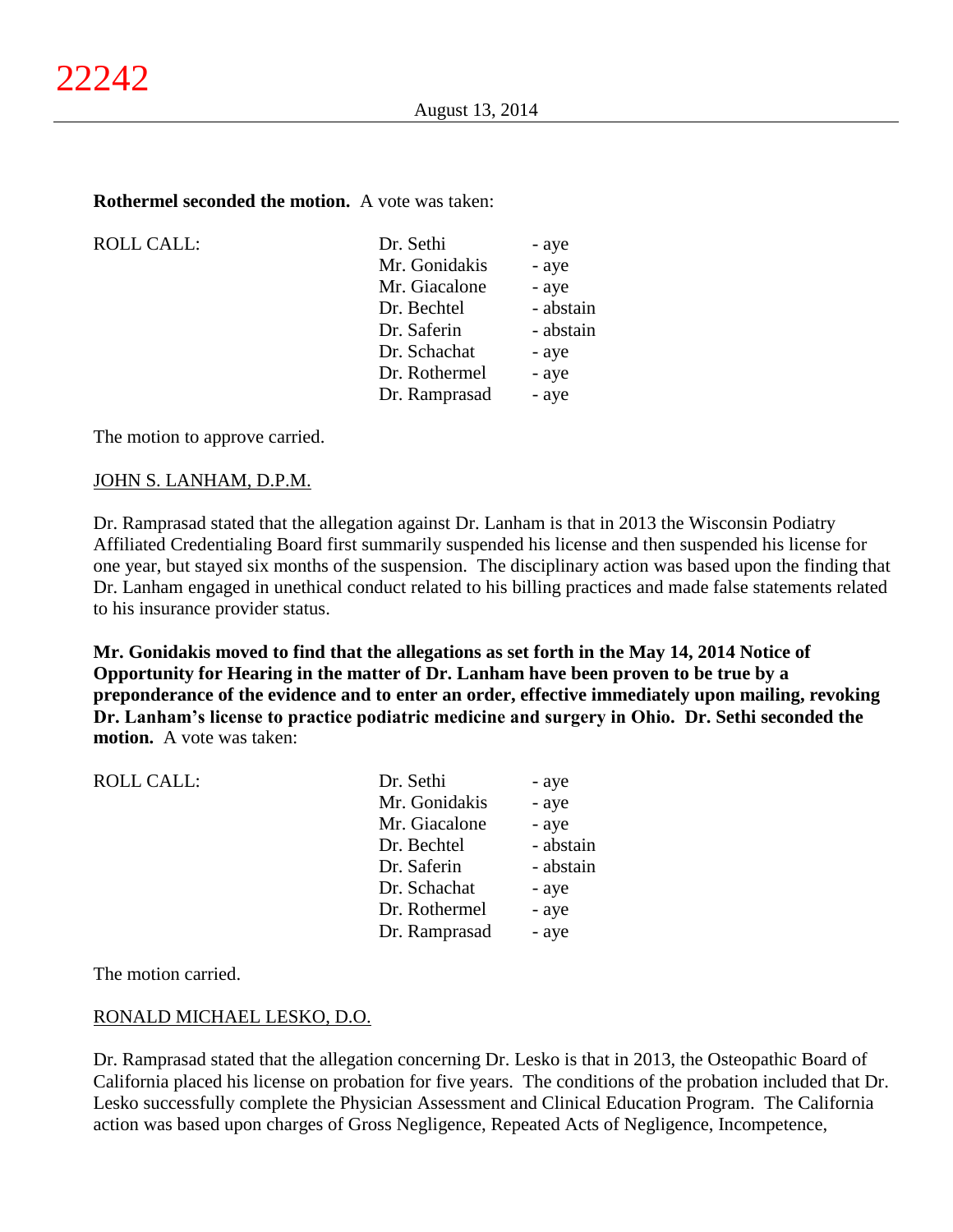Repeated Acts of Clearly Excessive Prescribing, Prescribing Without Appropriate Examination and Medical Indication, and Failure to Maintain Adequate and Accurate Medical Records with respect to his care of three specified patients.

**Mr. Giacalone moved to find that the allegations as set forth in the May 14, 2014 Notice of Opportunity for Hearing in the matter of Dr. Lesko have been proven to be true by a preponderance of the evidence and to enter an order, effective immediately upon mailing, permanently revoking Dr. Lesko's license to practice osteopathic medicine and surgery in Ohio. Mr. Gonidakis seconded the motion.** A vote was taken:

| <b>ROLL CALL:</b> | Dr. Sethi     | - aye     |
|-------------------|---------------|-----------|
|                   | Mr. Gonidakis | - aye     |
|                   | Mr. Giacalone | - aye     |
|                   | Dr. Bechtel   | - abstain |
|                   | Dr. Saferin   | - abstain |
|                   | Dr. Schachat  | - aye     |
|                   | Dr. Rothermel | - aye     |
|                   | Dr. Ramprasad | - aye     |
|                   |               |           |

The motion carried.

ROLL CALL:

## CAROLYN MARY LOBO, M.D.

Dr. Ramprasad stated that the allegation concerning Dr. Lobo is that in December 2013, the Medical Board of California stayed a revocation of her California license and placed her on three years of probation. The California action was based upon the finding that Dr. Lobo used excessive force to remove a foreign body from a patient; performed a procedure without securing appropriate assistance from nursing staff; failed to document informed consent; was dishonest during the investigation; and failed to maintain adequate medical records.

**Dr. Sethi moved to find that the allegations as set forth in the April 9, 2014 Notice of Opportunity for Hearing in the matter of Dr. Lobo have been proven to be true by a preponderance of the evidence and to enter an order, effective immediately upon mailing, revoking Dr. Lobo's license to practice medicine and surgery in Ohio. Mr. Gonidakis seconded the motion.** A vote was taken:

| Dr. Sethi     | - aye     |
|---------------|-----------|
| Mr. Gonidakis | - aye     |
| Mr. Giacalone | - aye     |
| Dr. Bechtel   | - abstain |
| Dr. Saferin   | - abstain |
| Dr. Schachat  | - aye     |
| Dr. Rothermel | - aye     |
| Dr. Ramprasad | - aye     |
|               |           |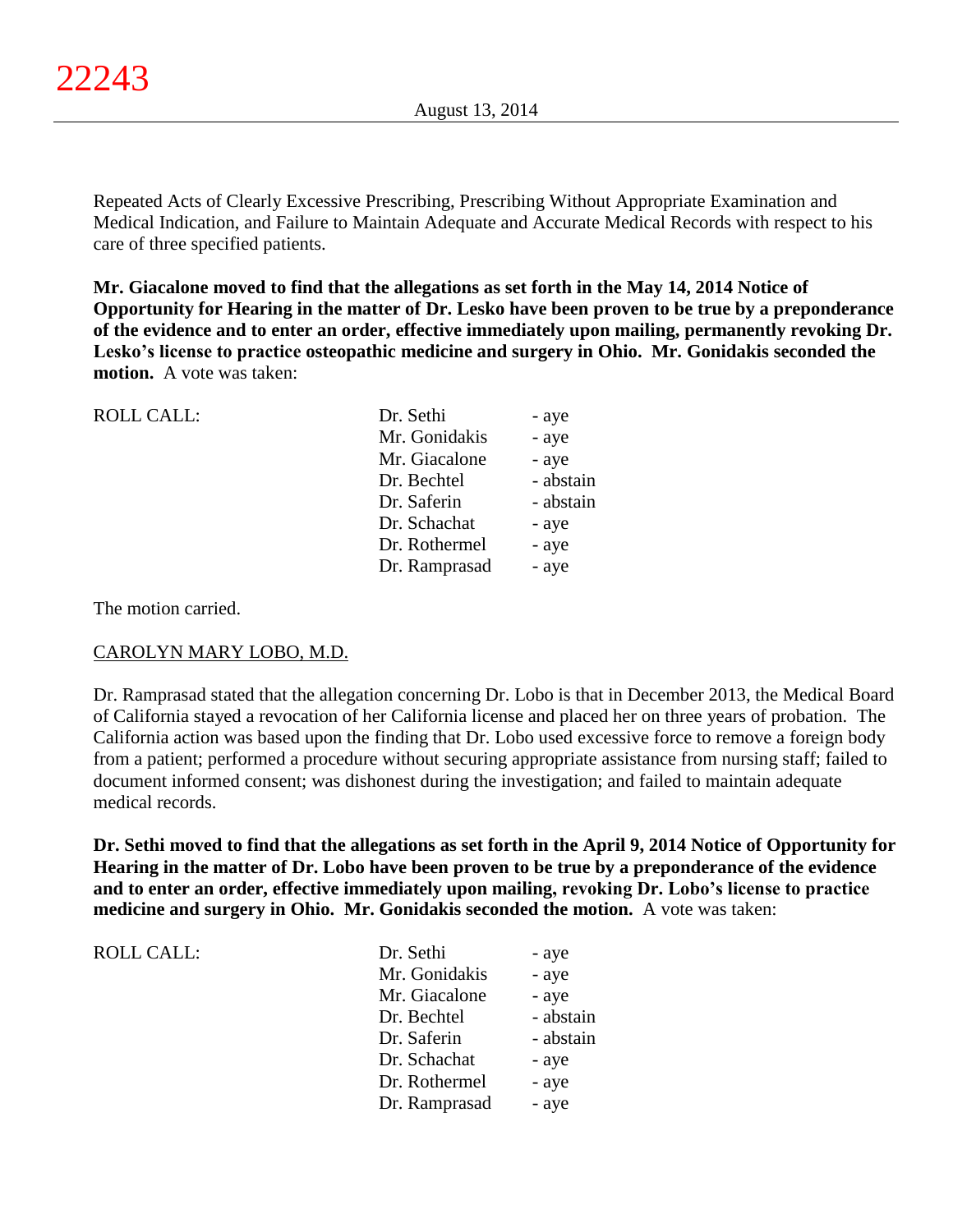The motion carried.

# LINDA DARLENE CLOSSMAN, C.T.

Dr. Ramprasad stated that Ms. Clossman's license to practice cosmetic therapy lapsed for non-renewal in 2009. She has applied for restoration of the license. The information on the application is that she has not actively engaged in the practice of cosmetic therapy for more than two years. The Board sent Ms. Clossman a Notice of Opportunity for Hearing informing her that the Board proposed to grant her request for restoration provided she passed the Cosmetic Therapy Practical Exam within six months of May 20, 2014. She did not request a hearing. Dr. Ramprasad noted that this matter is non-disciplinary in nature, and the Secretary and Supervising Member may vote.

**Dr. Saferin moved to find that the allegations as set forth in the May 20, 2014 Notice of Opportunity for Hearing in the matter of Ms. Clossman have been proven to be true by a preponderance of the evidence and to enter an order, effective immediately upon mailing, approving her application for restoration of her license to practice cosmetic therapy in Ohio, provided that Ms. Clossman takes and passes the Cosmetic Therapy practical examination within six months of May 20, 2014. Dr. Schachat seconded the motion.** A vote was taken:

| ROLL CALL: | Dr. Sethi     | - aye |
|------------|---------------|-------|
|            | Mr. Gonidakis | - aye |
|            | Mr. Giacalone | - aye |
|            | Dr. Bechtel   | - aye |
|            | Dr. Saferin   | - aye |
|            | Dr. Schachat  | - aye |
|            | Dr. Rothermel | - aye |
|            | Dr. Ramprasad | - aye |

The motion to approve carried.

## MAMDOUH SOLIMAN HANNA, M.D.

Dr. Ramprasad stated that Dr. Hanna has applied for licensure as an allopathic physician in Ohio. According to information on his application Dr. Hanna did not pass United States Medical Licensing Examination (USMLE) Step III until the seventh attempt and does not hold specialty board certification. Dr. Ramprasad noted that this matter is non-disciplinary in nature, and the Secretary and Supervising Member may vote.

**Dr. Saferin moved to find that the allegations as set forth in the April 14, 2014 Notice of Opportunity for Hearing in the matter of Dr. Hanna have been proven to be true by a preponderance of the evidence and to enter an order, effective immediately upon mailing, denying his application for a license to practice medicine and surgery in Ohio. Dr. Sethi seconded the motion.**

Dr. Ramprasad stated that the documentation on this matter states that Dr. Hanna did not pass all three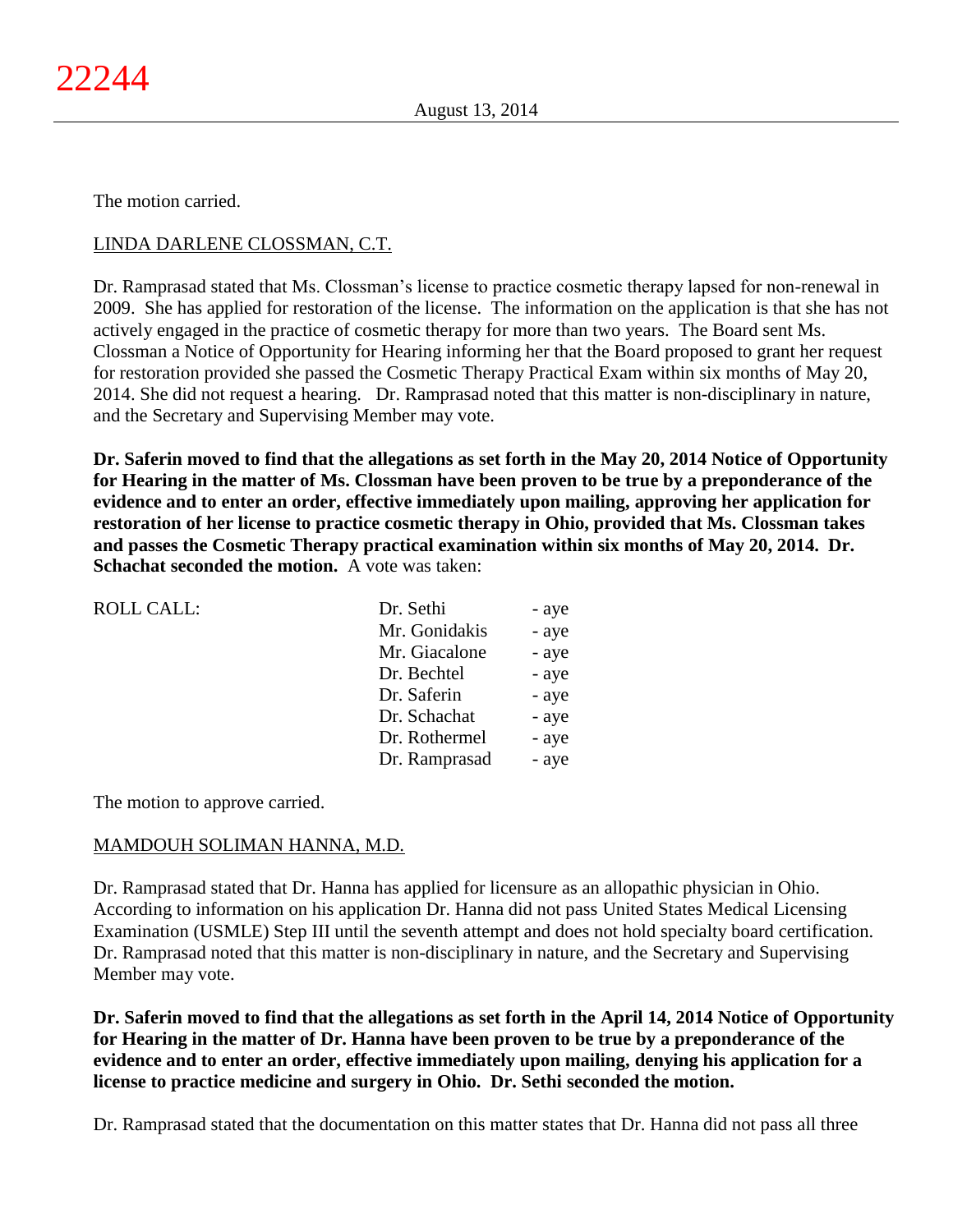steps of the USMLE within a ten-year time period without failing any step more than five times. However, Dr. Ramprasad stated that Dr. Hanna did, in fact, pass all three steps in less than ten years. Dr. Rothermel pointed out that, while Dr. Hanna did pass all three steps within ten years, he failed Step 3 more than three times. Consequently, Dr. Hanna does not meet the Board's requirements for licensure.

A vote was taken on Dr. Saferin's motion:

| <b>ROLL CALL:</b> | Dr. Sethi     | - aye |
|-------------------|---------------|-------|
|                   | Mr. Gonidakis | - aye |
|                   | Mr. Giacalone | - aye |
|                   | Dr. Bechtel   | - aye |
|                   | Dr. Saferin   | - aye |
|                   | Dr. Schachat  | - aye |
|                   | Dr. Rothermel | - aye |
|                   | Dr. Ramprasad | - aye |

The motion to approve carried.

### TAMMY LYNN KINSER, M.T.

Dr. Ramprasad stated that Ms. Kinser has applied for restoration of her massage therapy license. According to the information on her application, Ms. Kinser has not actively engaged in the practice of massage therapy since August 2009. The Board sent a Notice of Opportunity to Ms. Kinser informing her that the Board proposed to approve her application for restoration provided she passed the Massage and Bodywork Licensing Examination within six months of May 20, 2014. She did not request a hearing. Dr. Ramprasad noted that this matter is non-disciplinary in nature, and the Secretary and Supervising Member may vote.

**Dr. Saferin moved to find that the allegations as set forth in the May 20, 2014 Notice of Opportunity for Hearing in the matter of Ms. Kinser have been proven to be true by a preponderance of the evidence and to enter an order, effective immediately upon mailing, approving her application for restoration of her license to practice massage therapy in Ohio, provided that Ms. Clossman takes and passes the Massage and Bodywork Licensing Examination (MBLEX) within six months of May 20, 2014. Dr. Rothermel seconded the motion.** A vote was taken:

| Dr. Sethi     | - aye |
|---------------|-------|
| Mr. Gonidakis | - aye |
| Mr. Giacalone | - aye |
| Dr. Bechtel   | - aye |
| Dr. Saferin   | - aye |
| Dr. Schachat  | - aye |
| Dr. Rothermel | - aye |
| Dr. Ramprasad | - aye |
|               |       |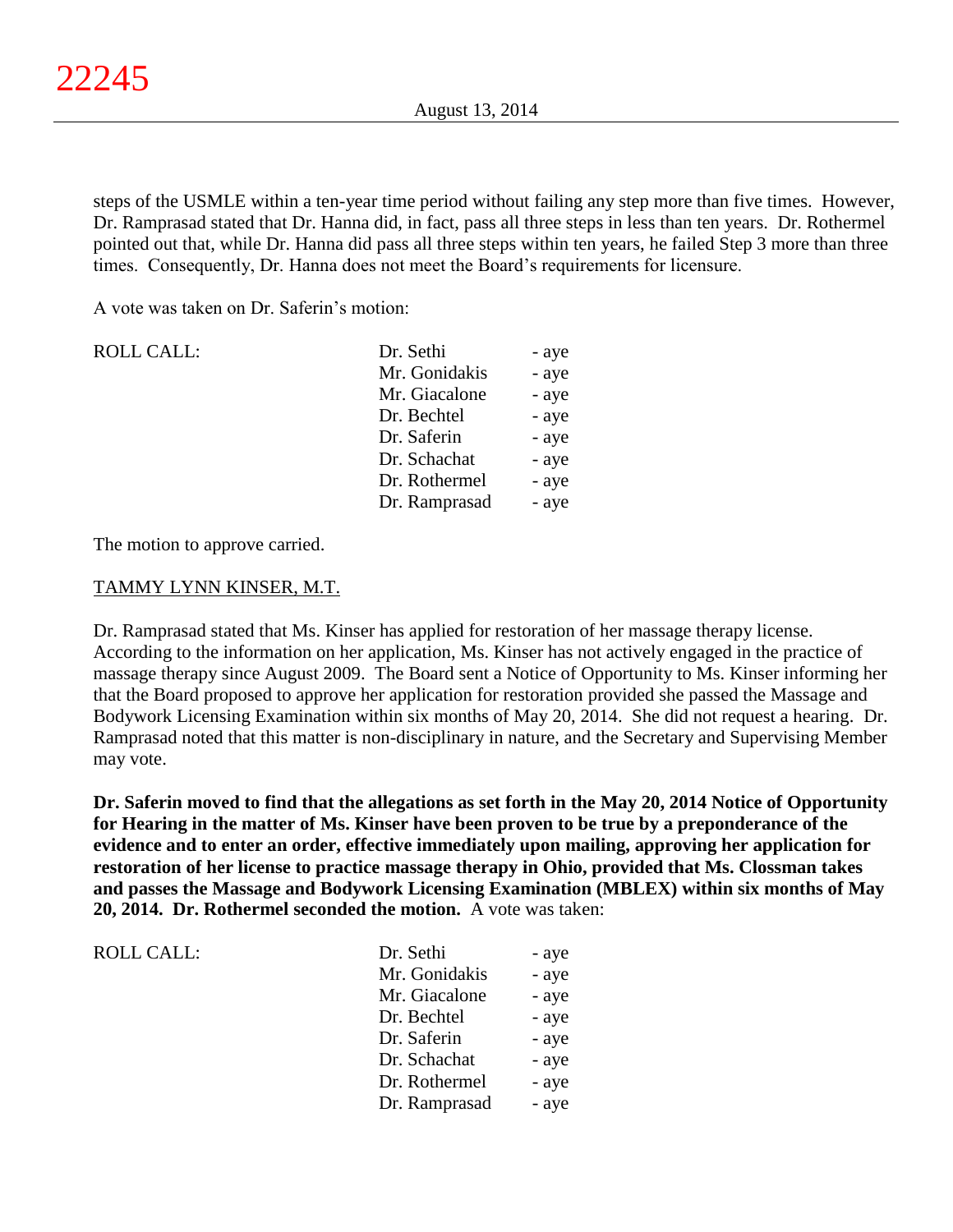The motion to approve carried.

# MEGAN KYLE MCMASTER

Dr. Ramprasad stated that Ms. McMaster has applied for a license to practice massage therapy. Eligibility for a massage therapy license requires, among other criteria, that the applicant either hold a diploma or certificate from a school or institution holding a certificate of good standing from the Board; or, that the course of instruction completed at a school or institution that does not hold a certificate of good standing from that Board meets the Ohio curriculum requirements; or, that the applicant has held a current license to practice massage therapy in another state for at least the preceding five years. The information on Ms. McMaster's application fails to establish that she meets any of these options. Dr. Ramprasad noted that this matter is non-disciplinary in nature, and the Secretary and Supervising Member may vote.

**Dr. Saferin moved to find that the allegations as set forth in the May 29, 2014 Notice of Opportunity for Hearing in the matter of Ms. McMaster have been proven to be true by a preponderance of the evidence and to enter an order, effective immediately upon mailing, denying her application for a license to practice massage therapy in Ohio. Dr. Sethi seconded the motion.** A vote was taken:

| Dr. Sethi     | - aye |
|---------------|-------|
| Mr. Gonidakis | - aye |
| Mr. Giacalone | - aye |
| Dr. Bechtel   | - aye |
| Dr. Saferin   | - aye |
| Dr. Schachat  | - aye |
| Dr. Rothermel | - aye |
| Dr. Ramprasad | - aye |
|               |       |

The motion to approve carried.

## DAVID JOSEPH POWERS

Dr. Ramprasad stated that Mr. Powers has applied for a license to practice massage therapy. Eligibility for a massage therapy license requires, among other criteria, that the applicant either hold a diploma or certificate from a school or institution holding a certificate of good standing from the Board; or, that the course of instruction completed at a school or institution that does not hold a certificate of good standing from that Board meets the Ohio curriculum requirements; or, that the applicant has held a current license to practice massage therapy in another state for at least the preceding five years. The information on Mr. Powers' application fails to establish that he meets any of these options. Dr. Ramprasad noted that this matter is non-disciplinary in nature, and the Secretary and Supervising Member may vote.

**Dr. Bechtel moved to find that the allegations as set forth in the April 22, 2014 Notice of Opportunity for Hearing in the matter of Mr. Powers have been proven to be true by a preponderance of the evidence and to enter an order, effective immediately upon mailing, denying his application for a license to practice massage therapy in Ohio. Dr. Rothermel seconded the motion.** A vote was taken: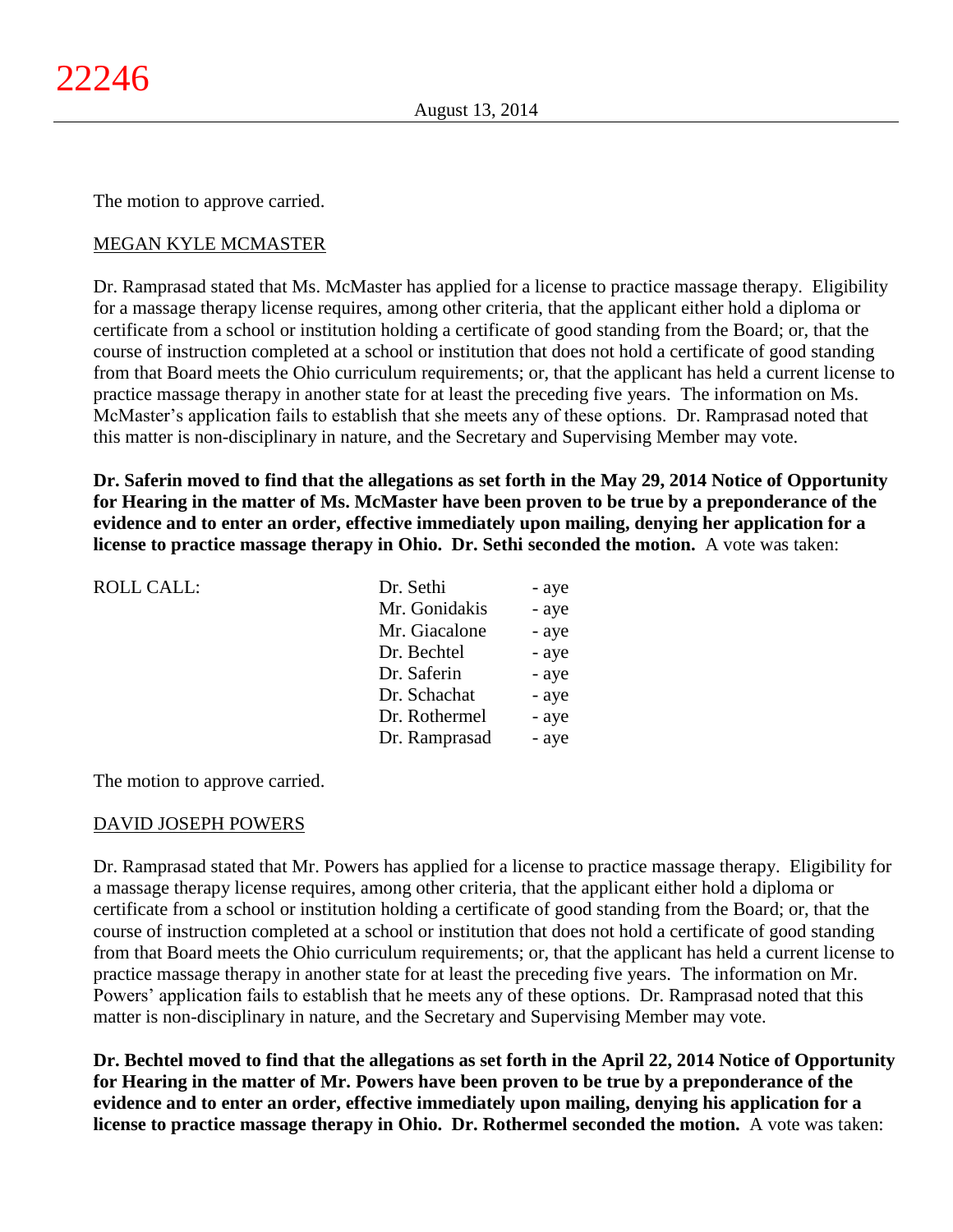| ROLL CALL: | Dr. Sethi     | - aye |
|------------|---------------|-------|
|            | Mr. Gonidakis | - aye |
|            | Mr. Giacalone | - aye |
|            | Dr. Bechtel   | - aye |
|            | Dr. Saferin   | - aye |
|            | Dr. Schachat  | - aye |
|            | Dr. Rothermel | - aye |
|            | Dr. Ramprasad | - aye |
|            |               |       |

The motion to approve carried.

### CHOON AE SAMPER

Dr. Ramprasad stated that Ms. Samper has applied for a license to practice massage therapy. Eligibility for a massage therapy license requires, among other criteria, that the applicant either hold a diploma or certificate from a school or institution holding a certificate of good standing from the Board; or, that the course of instruction completed at a school or institution that does not hold a certificate of good standing from that Board meets the Ohio curriculum requirements; or, that the applicant has held a current license to practice massage therapy in another state for at least the preceding five years. The information on Ms. Samper's application fails to establish that she meets any of these options. Dr. Ramprasad noted that this matter is non-disciplinary in nature, and the Secretary and Supervising Member may vote.

**Dr. Bechtel moved to find that the allegations as set forth in the May 29, 2014 Notice of Opportunity for Hearing in the matter of Ms. Samper have been proven to be true by a preponderance of the evidence and to enter an order, effective immediately upon mailing, denying her application for a license to practice massage therapy in Ohio. Dr. Saferin seconded the motion.** A vote was taken:

| Dr. Sethi     | - aye |
|---------------|-------|
| Mr. Gonidakis | - aye |
| Mr. Giacalone | - aye |
| Dr. Bechtel   | - aye |
| Dr. Saferin   | - aye |
| Dr. Schachat  | - aye |
| Dr. Rothermel | - aye |
| Dr. Ramprasad | - aye |
|               |       |

The motion to approve carried.

## SHEILA T. WALL, M.D.

Dr. Ramprasad stated that Dr. Wall has applied for restoration of her medical license, which expired on October 1, 2009. The information provided on her application is that she had not been actively engaged in the practice of medicine and surgery since May 2008. Dr. Wall was sent a Notice of Opportunity for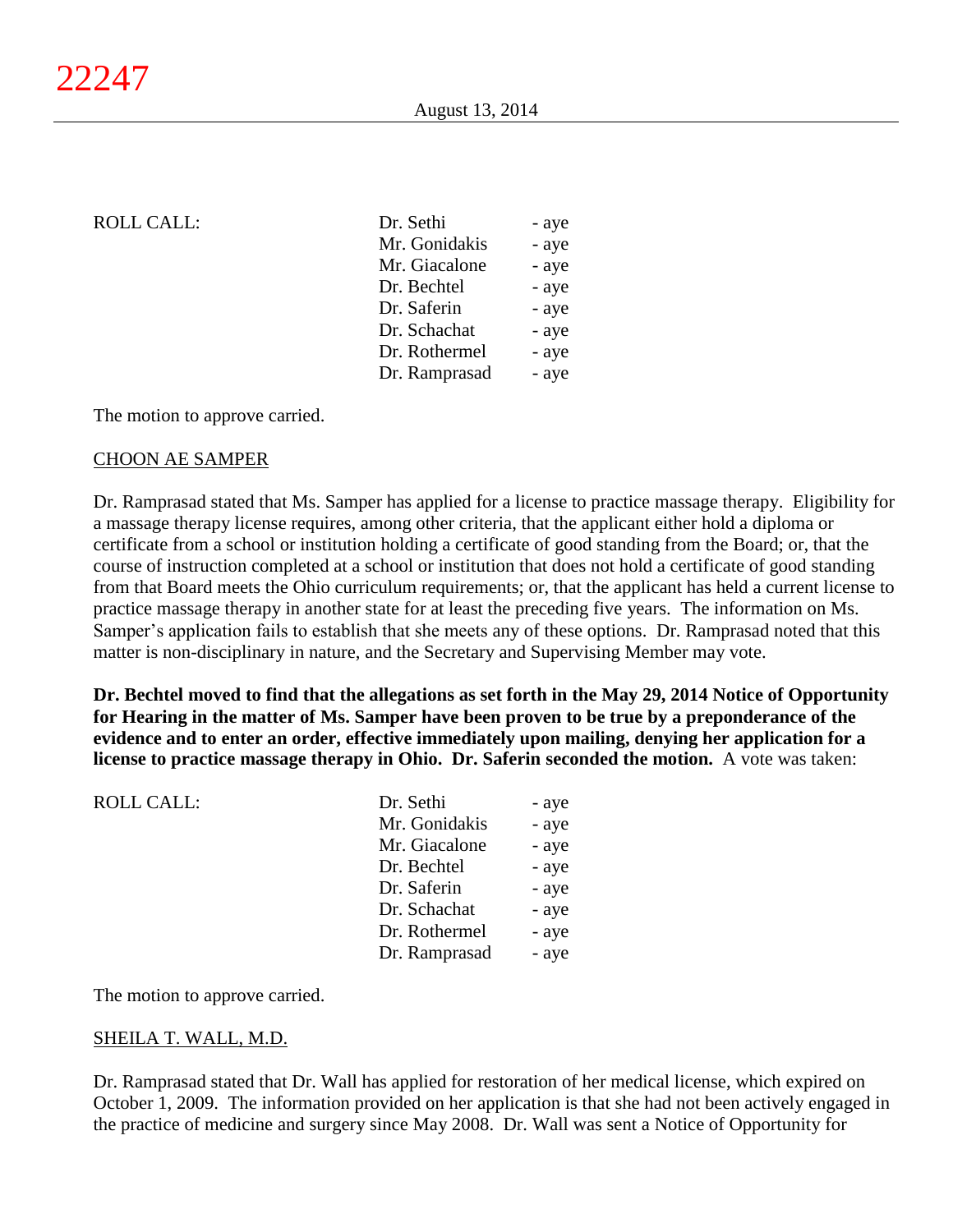Hearing informing her that the Board proposed to grant her request for restoration provided she passed the Special Purpose Examination or specialty board recertification examination within one year of December 16, 2013. She did not request a hearing. Dr. Ramprasad noted that this matter is non-disciplinary in nature, and the Secretary and Supervising Member may vote.

**Dr. Bechtel moved to find that the allegations as set forth in the December 16, 2013 Notice of Opportunity for Hearing in the matter of Dr. Wall have been proven to be true by a preponderance of the evidence and to enter an order, effective immediately upon mailing, approving her application for restoration of her license to practice medicine and surgery in Ohio, provided that Dr. Wall takes and passes the Special Purpose Examination (SPEX) or specialty board recertification examination within one year of December 16, 2013. Dr. Saferin seconded the motion.** A vote was taken:

| <b>ROLL CALL:</b> | Dr. Sethi     | - aye |
|-------------------|---------------|-------|
|                   | Mr. Gonidakis | - aye |
|                   | Mr. Giacalone | - aye |
|                   | Dr. Bechtel   | - aye |
|                   | Dr. Saferin   | - aye |
|                   | Dr. Schachat  | - aye |
|                   | Dr. Rothermel | - aye |
|                   | Dr. Ramprasad | - aye |
|                   |               |       |

The motion to approve carried.

#### EXECUTIVE SESSION

**Dr. Rothermel moved that the Board declare Executive Session to confer with the Attorney General's representatives on matters of pending or imminent court action. Dr. Bechtel seconded the motion.** A vote was taken:

| <b>ROLL CALL:</b> | Dr. Sethi     | - aye |
|-------------------|---------------|-------|
|                   | Mr. Gonidakis | - aye |
|                   | Mr. Giacalone | - aye |
|                   | Dr. Bechtel   | - aye |
|                   | Dr. Saferin   | - aye |
|                   | Dr. Schachat  | - aye |
|                   | Dr. Rothermel | - aye |
|                   | Dr. Ramprasad | - aye |
|                   |               |       |

The motion carried.

Pursuant to Section 121.22(G)(3), Ohio Revised Code, the Board went into executive session with Mr. Blanton, Ms. Anderson, Mr. Miller, Ms. Loe, Ms. Debolt, Mr. Katko, Ms. Ore, Ms. Wehrle, Ms. Marshall, the Enforcement Attorneys, the Assistant Attorneys General, Ms. Rieve, Mr. Alderson, Ms. Jacobs, Ms. Moore, Ms. Brooks, Ms. Rodriguez, and Mr. Taylor in attendance.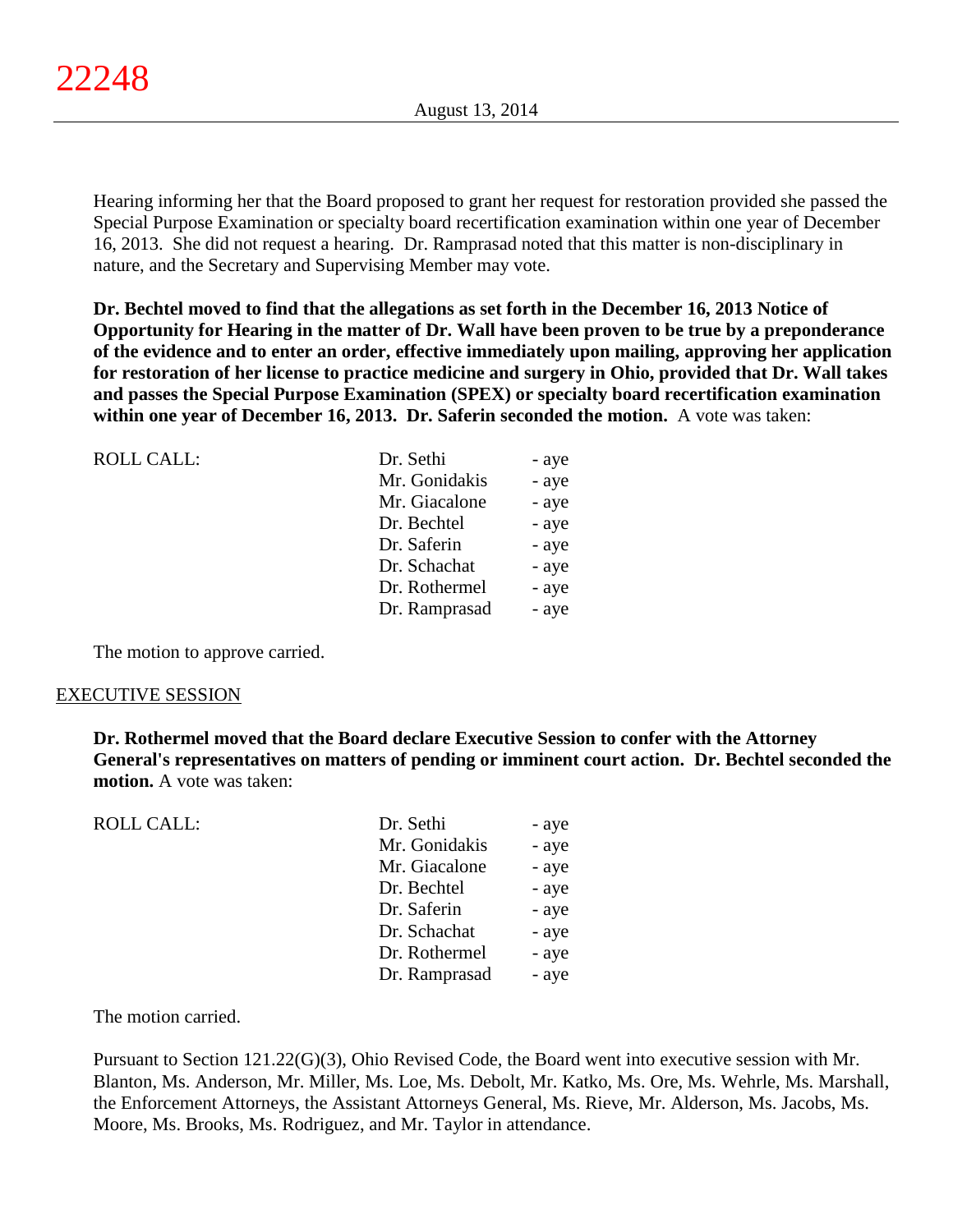The Board returned to public session.

Dr. Saferin exited the meeting at this time.

# RATIFICATION OF SETTLEMENT AGREEMENTS

### COURTNEY DEAN BORRUSO, D.O. – CONSENT AGREEMENT

**Dr. Rothermel moved to ratify the Proposed Consent Agreement with Dr. Borruso. Dr. Schachat seconded the motion.** A vote was taken:

| <b>ROLL CALL:</b> | Dr. Sethi     | - aye     |
|-------------------|---------------|-----------|
|                   | Mr. Gonidakis | - aye     |
|                   | Mr. Giacalone | - aye     |
|                   | Dr. Bechtel   | - abstain |
|                   | Dr. Schachat  | - aye     |
|                   | Dr. Rothermel | - aye     |
|                   | Dr. Ramprasad | - aye     |
|                   |               |           |

The motion to ratify carried.

Dr. Saferin returned to the meeting at this time.

#### COURTNEY DESELM BONNER, D.O. – STEP I CONSENT AGREEMENT

**Dr. Schachat moved to ratify the Proposed Step I Consent Agreement with Dr. Bonner. Dr. Rothermel seconded the motion.** A vote was taken:

| <b>ROLL CALL:</b> | Dr. Sethi     | - aye     |
|-------------------|---------------|-----------|
|                   | Mr. Gonidakis | - aye     |
|                   | Mr. Giacalone | - aye     |
|                   | Dr. Bechtel   | - abstain |
|                   | Dr. Saferin   | - abstain |
|                   | Dr. Schachat  | - aye     |
|                   | Dr. Rothermel | - aye     |
|                   | Dr. Ramprasad | - aye     |

The motion to ratify carried.

#### THEODORE ROOSEVELT CUBBISON, D.O. – STEP II CONSENT AGREEMENT

**Dr. Rothermel moved to ratify the Proposed Step II Consent Agreement with Dr. Cubbison. Dr. Schachat seconded the motion.** A vote was taken: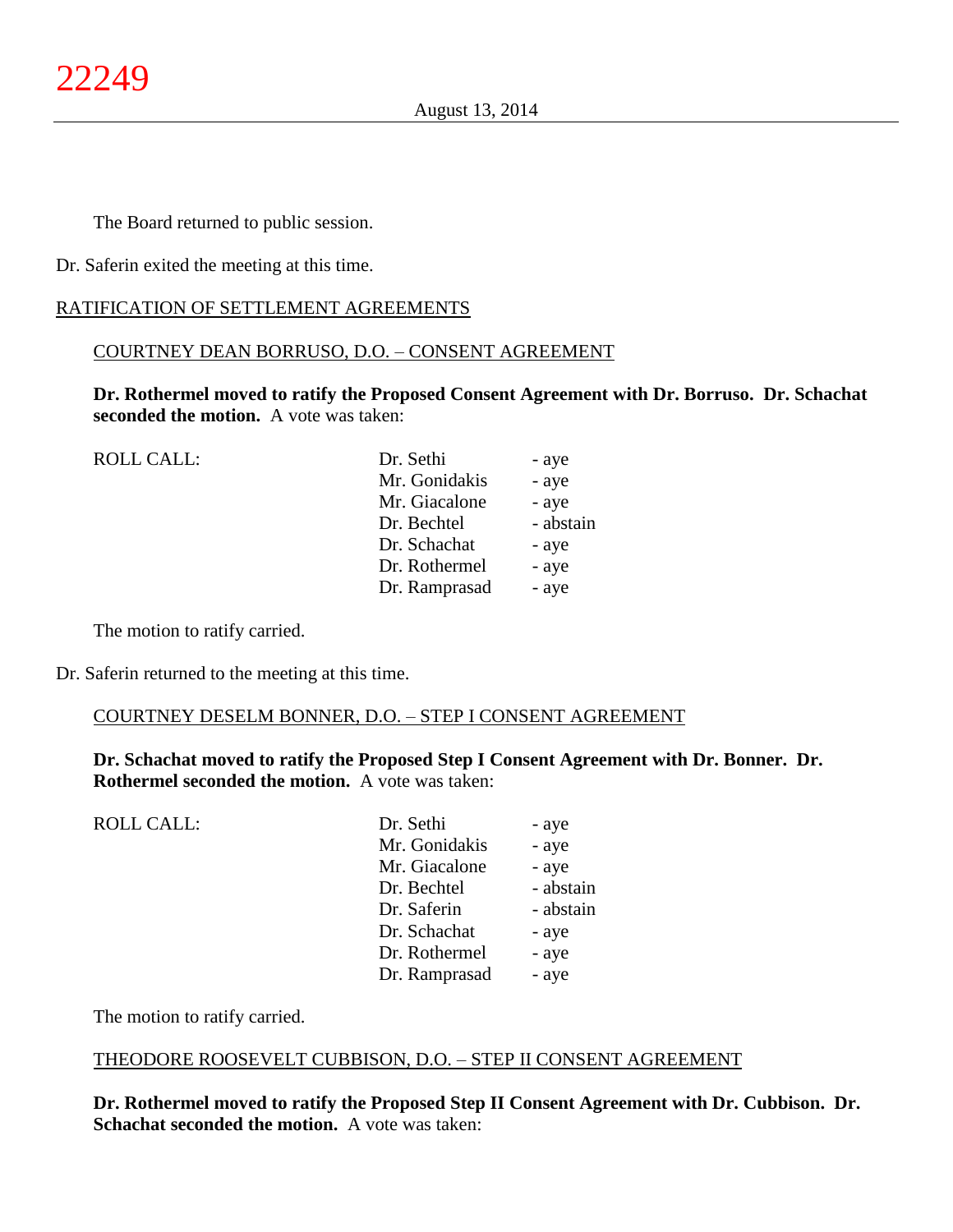## ROLL CALL:

| Dr. Sethi     | - aye     |
|---------------|-----------|
| Mr. Gonidakis | - aye     |
| Mr. Giacalone | - aye     |
| Dr. Bechtel   | - abstain |
| Dr. Saferin   | - abstain |
| Dr. Schachat  | - aye     |
| Dr. Rothermel | - aye     |
| Dr. Ramprasad | - aye     |
|               |           |

The motion to ratify carried.

### SUSHIL KUMAR SOMPUR VASANTHKUMAR, M.D. – PERMANENT WITHDRAWAL OF APPLICATION FOR MEDICAL LICENSURE

# **Dr. Rothermel moved to ratify the Proposed Permanent Withdrawal with Dr. Sompur Vasanthkumar. Dr. Sethi seconded the motion.** A vote was taken:

| <b>ROLL CALL:</b> |  |
|-------------------|--|
|-------------------|--|

| ROLL CALL: | Dr. Sethi     | - aye     |
|------------|---------------|-----------|
|            | Mr. Gonidakis | - aye     |
|            | Mr. Giacalone | - aye     |
|            | Dr. Bechtel   | - abstain |
|            | Dr. Saferin   | - abstain |
|            | Dr. Schachat  | - aye     |
|            | Dr. Rothermel | - aye     |
|            | Dr. Ramprasad | - aye     |
|            |               |           |

The motion to ratify carried.

#### RANDALL GREGORY WHITLOCK, JR., P.A. – STEP II CONSENT AGREEMENT

**Dr. Sethi moved to ratify the Proposed Step II Consent Agreement with Mr. Whitlock. Dr. Schachat seconded the motion.** A vote was taken:

ROLL CALL:

| Dr. Sethi     | - aye     |
|---------------|-----------|
| Mr. Gonidakis | - aye     |
| Mr. Giacalone | - aye     |
| Dr. Bechtel   | - abstain |
| Dr. Saferin   | - abstain |
| Dr. Schachat  | - aye     |
| Dr. Rothermel | - aye     |
| Dr. Ramprasad | - aye     |
|               |           |

The motion to ratify carried.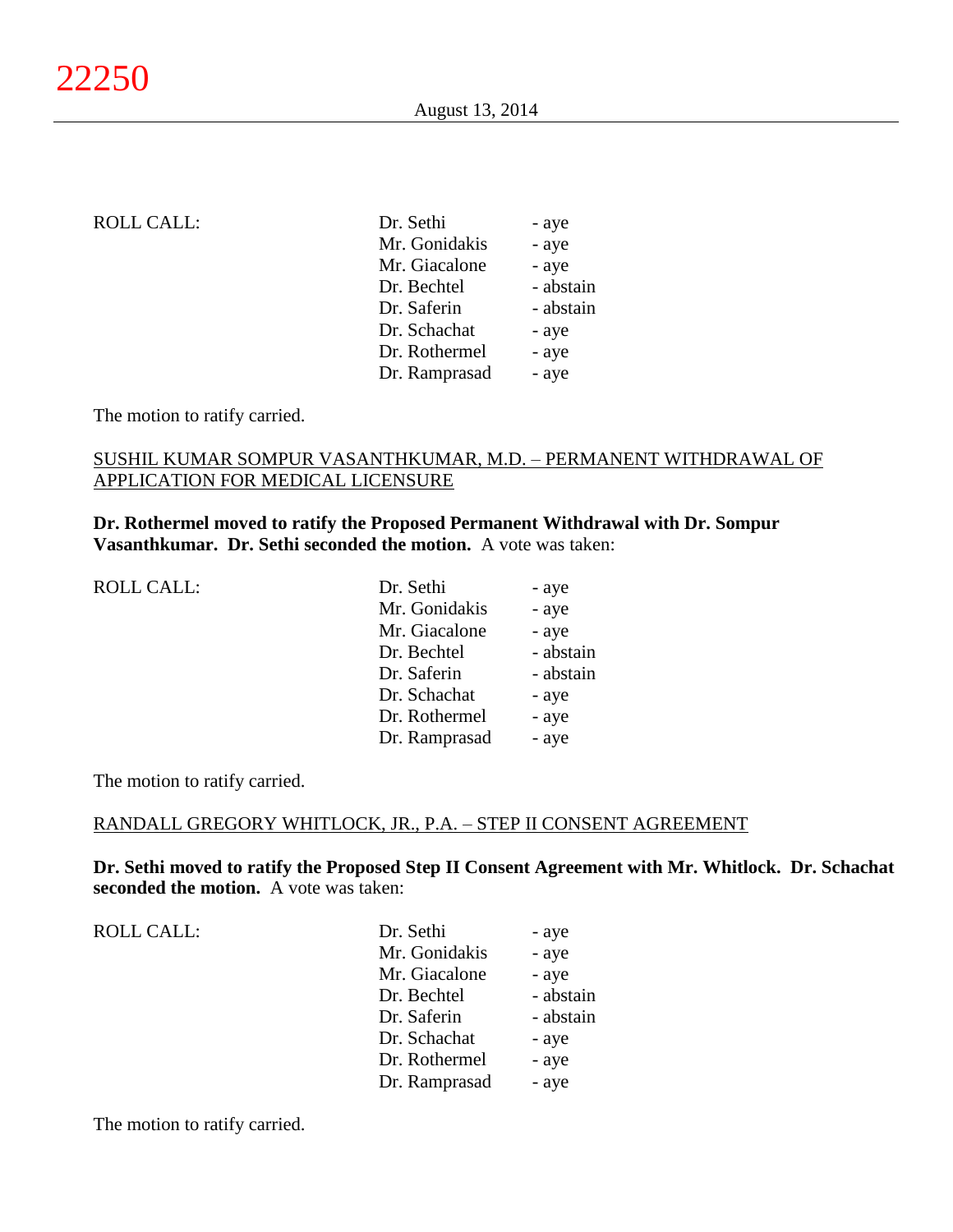# PURA GARIN-VARGAS, M.D. – VOLUNTARY PERMANENT RETIREMENT FROM THE PRACTICE OF MEDICINE AND SURGERY

## **Dr. Rothermel moved to ratify the Proposed Voluntary Permanent Retirement with Dr. Garin-Vargas. Dr. Sethi seconded the motion.** A vote was taken:

| <b>ROLL CALL:</b> |
|-------------------|
|-------------------|

| ROLL CALL: | Dr. Sethi     | - aye     |
|------------|---------------|-----------|
|            | Mr. Gonidakis | - aye     |
|            | Mr. Giacalone | - aye     |
|            | Dr. Bechtel   | - abstain |
|            | Dr. Saferin   | - abstain |
|            | Dr. Schachat  | - aye     |
|            | Dr. Rothermel | - aye     |
|            | Dr. Ramprasad | - aye     |
|            |               |           |

The motion to ratify carried.

### RAYMOND CARL GRUENTHER, M.D. – CONSENT AGREEMENT

**Dr. Schachat moved to ratify the Proposed Consent Agreement with Dr. Gruenther. Dr. Rothermel seconded the motion.** A vote was taken:

ROLL CALL:

| - aye     |
|-----------|
| - aye     |
| - aye     |
| - abstain |
| - abstain |
| - aye     |
| - aye     |
| - aye     |
|           |

The motion to ratify carried.

# DEBORAH A. JORGENSEN, P.A. – PERMANENT SURRENDER OF CERTIFICATE TO PRACTICE AS A PHYSICIAN ASSISTANT

**Dr. Rothermel moved to ratify the Proposed Permanent Surrender with Ms. Jorgensen. Dr. Schachat seconded the motion.** A vote was taken:

| ROLL CALL: | Dr. Sethi     | - aye     |
|------------|---------------|-----------|
|            | Mr. Gonidakis | - aye     |
|            | Mr. Giacalone | - ave     |
|            | Dr. Bechtel   | - abstain |
|            |               |           |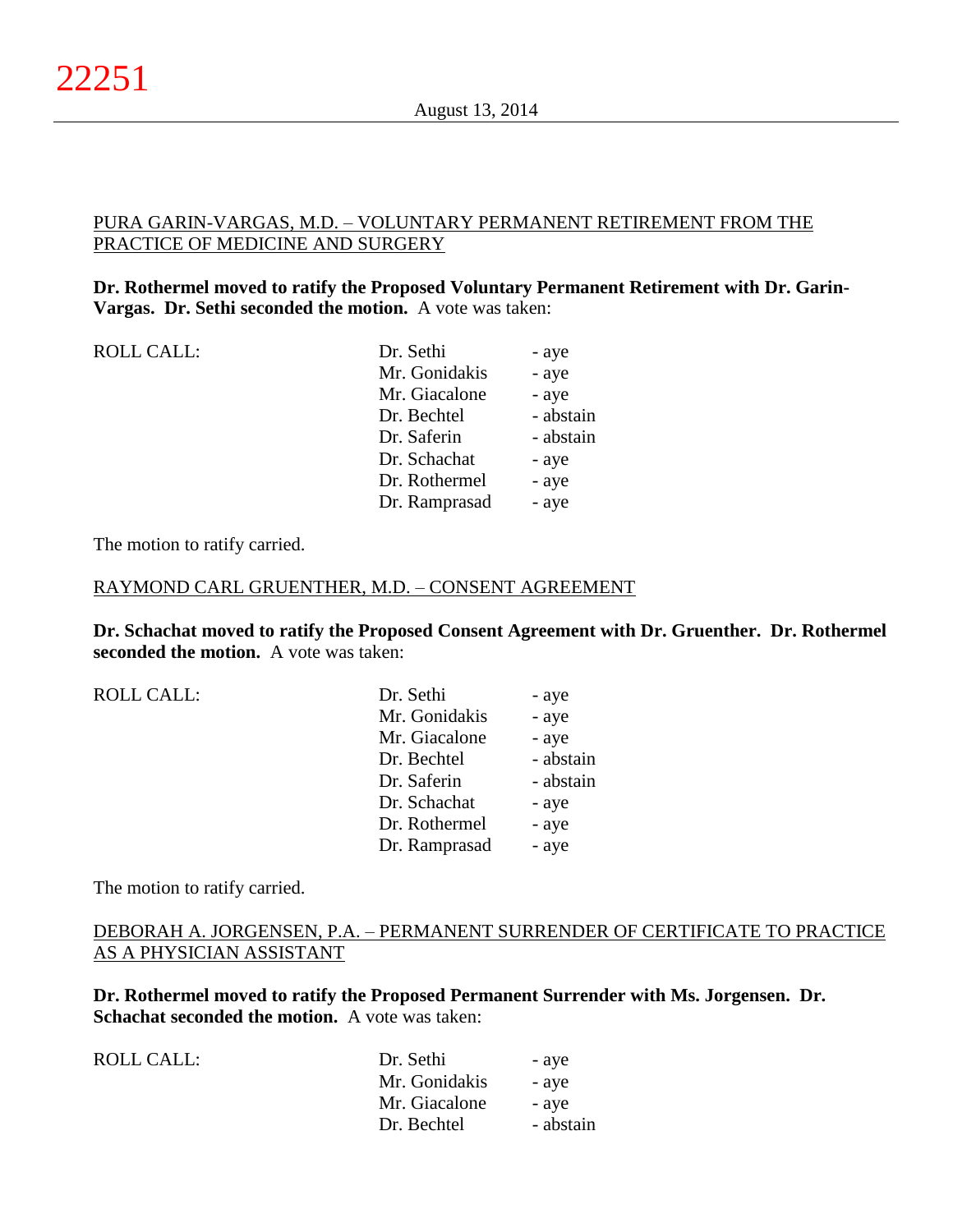| Dr. Saferin   | - abstain |
|---------------|-----------|
| Dr. Schachat  | - aye     |
| Dr. Rothermel | - aye     |
| Dr. Ramprasad | - aye     |

The motion to ratify carried.

# CARLI A. STEINHAUSER, A.A. – STEP I CONSENT AGREEMENT

**Dr. Sethi moved to ratify the Proposed Step I Consent Agreement with Ms. Steinhauser. Dr. Schachat seconded the motion.** A vote was taken:

| ROLL CALL: | Dr. Sethi     | - aye     |
|------------|---------------|-----------|
|            | Mr. Gonidakis | - aye     |
|            | Mr. Giacalone | - aye     |
|            | Dr. Bechtel   | - abstain |
|            | Dr. Saferin   | - abstain |
|            | Dr. Schachat  | - aye     |
|            | Dr. Rothermel | - aye     |
|            | Dr. Ramprasad | - aye     |
|            |               |           |

The motion to ratify carried.

#### CITATIONS AND ORDERS OF SUMMARY SUSPENSION

### STEVEN RALPH ANGERBAUER, M.D. – CITATION LETTER

At this time the Board read and considered the proposed Citation Letter in the above matter, a copy of which shall be maintained in the exhibits section of this Journal.

**Dr. Schachat moved to send the Citation Letter to Dr. Angerbauer. Dr. Rothermel seconded the motion.** A vote was taken:

| ROLL CALL: | Dr. Sethi     | - aye     |
|------------|---------------|-----------|
|            | Mr. Gonidakis | - aye     |
|            | Mr. Giacalone | - aye     |
|            | Dr. Bechtel   | - abstain |
|            | Dr. Saferin   | - abstain |
|            | Dr. Schachat  | - aye     |
|            | Dr. Rothermel | - aye     |
|            | Dr. Ramprasad | - aye     |

The motion to send carried.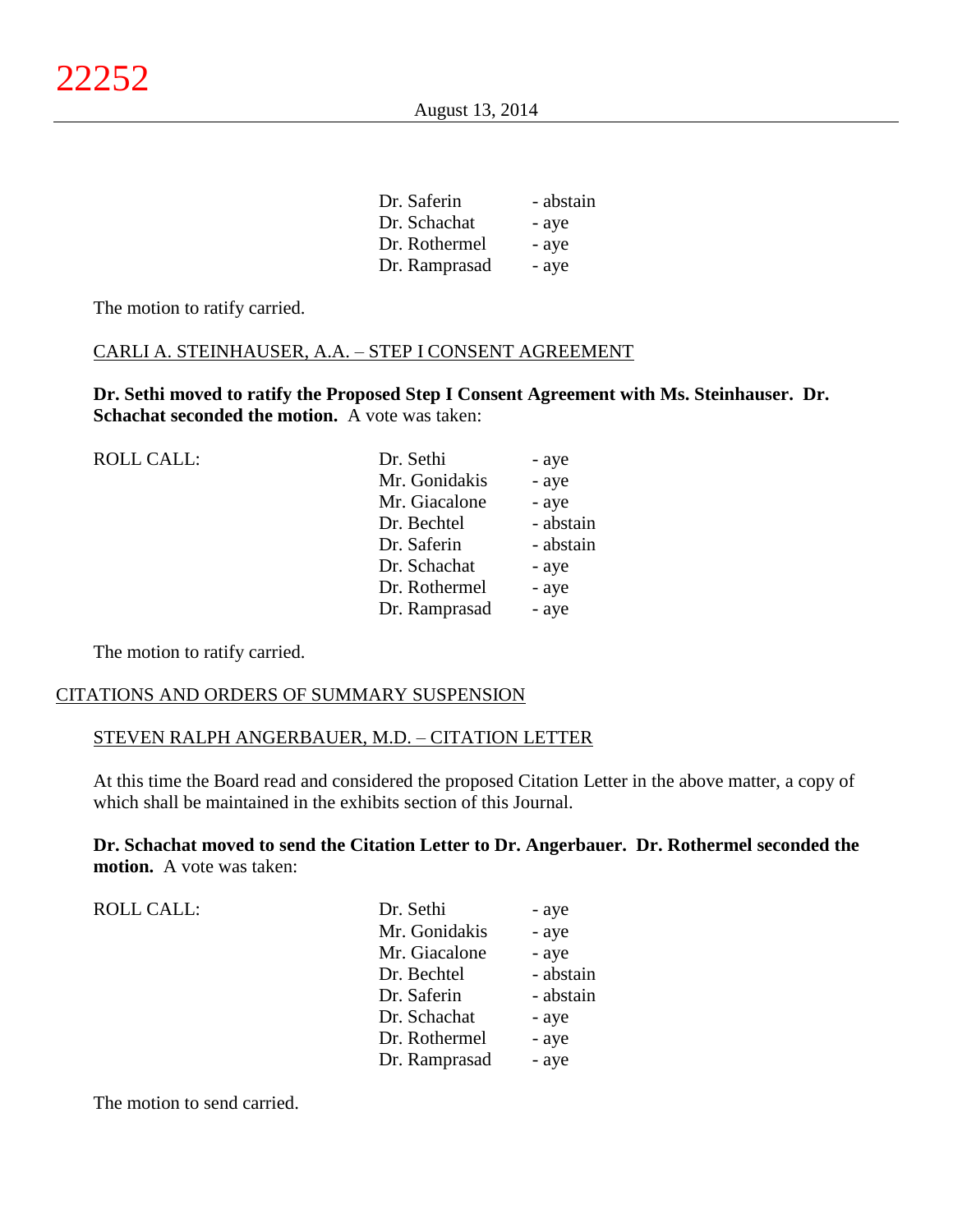# ASHOKKUMAR RATILAL BABARIA, M.D. – CITATION LETTER

At this time the Board read and considered the proposed Citation Letter in the above matter, a copy of which shall be maintained in the exhibits section of this Journal.

**Dr. Schachat moved to send the Citation Letter to Dr. Babaria. Dr. Rothermel seconded the motion.** A vote was taken:

| <b>ROLL CALL:</b> | Dr. Sethi     | - aye     |
|-------------------|---------------|-----------|
|                   | Mr. Gonidakis | - aye     |
|                   | Mr. Giacalone | - aye     |
|                   | Dr. Bechtel   | - abstain |
|                   | Dr. Saferin   | - abstain |
|                   | Dr. Schachat  | - aye     |
|                   | Dr. Rothermel | - aye     |
|                   | Dr. Ramprasad | - aye     |
|                   |               |           |

The motion to send carried.

# BRYAN DAVID BORLAND, D.O. – NOTICE OF SUMMARY SUSPENSION AND OPPORTUNITY FOR HEARING

At this time the Board read and considered the proposed Citation Letter in the above matter, a copy of which shall be maintained in the exhibits section of this Journal.

**Dr. Rothermel moved to send the Notice of Summary Suspension and Opportunity for Hearing to Dr. Borland. Dr. Schachat seconded the motion.** A vote was taken:

| <b>ROLL CALL:</b> | Dr. Sethi     | - aye     |
|-------------------|---------------|-----------|
|                   | Mr. Gonidakis | - aye     |
|                   | Mr. Giacalone | - aye     |
|                   | Dr. Bechtel   | - abstain |
|                   | Dr. Saferin   | - abstain |
|                   | Dr. Schachat  | - aye     |
|                   | Dr. Rothermel | - aye     |
|                   | Dr. Ramprasad | - aye     |
|                   |               |           |

The motion to send carried.

## ROLAND F. CHALIFOUX, JR., D.O.. – CITATION LETTER

At this time the Board read and considered the proposed Citation Letter in the above matter, a copy of which shall be maintained in the exhibits section of this Journal.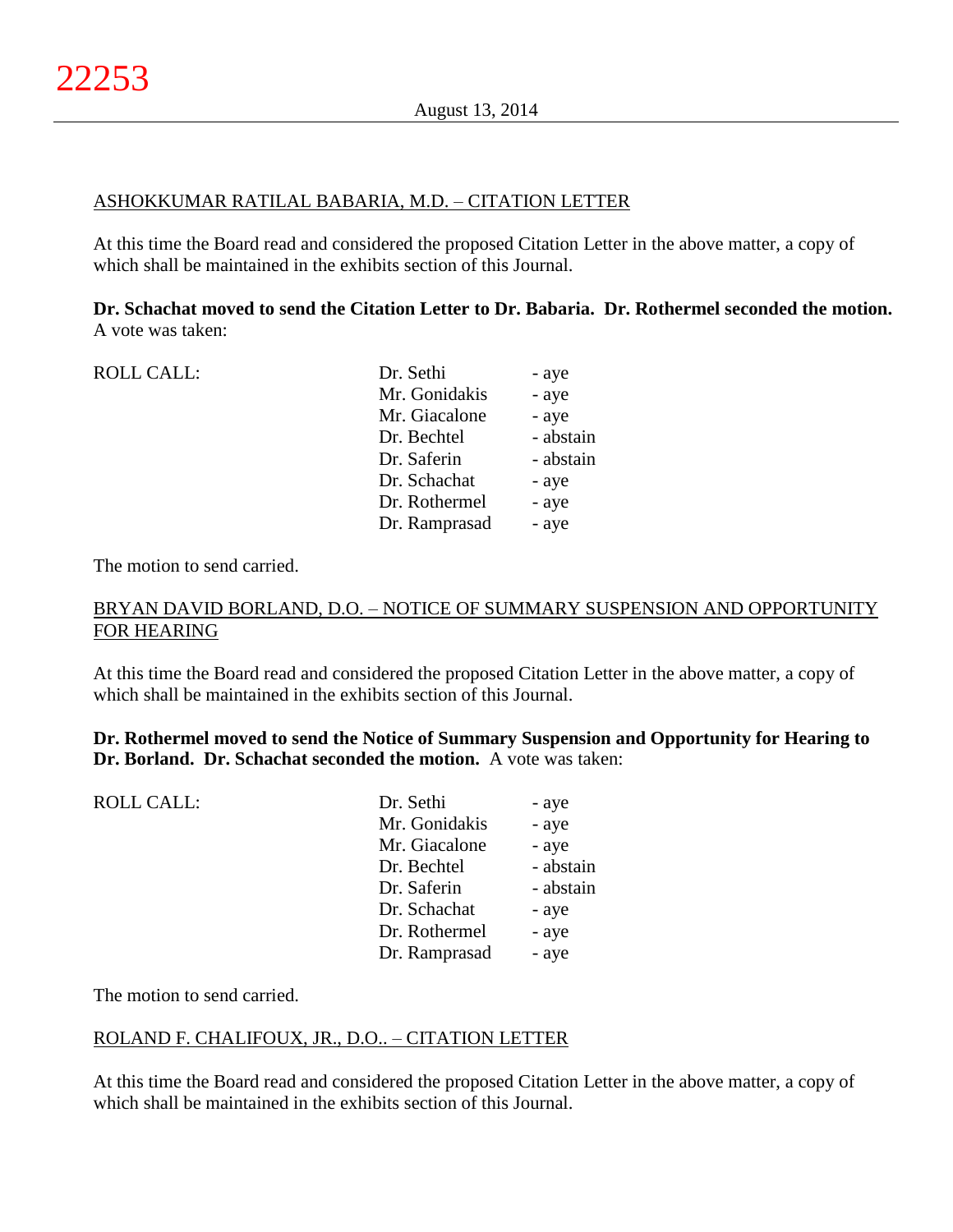# **Dr. Schachat moved to send the Citation Letter to Dr. Chalifoux. Dr. Rothermel seconded the motion.** A vote was taken:

ROLL CALL:

| Dr. Sethi     | - aye     |
|---------------|-----------|
| Mr. Gonidakis | - aye     |
| Mr. Giacalone | - aye     |
| Dr. Bechtel   | - abstain |
| Dr. Saferin   | - abstain |
| Dr. Schachat  | - aye     |
| Dr. Rothermel | - aye     |
| Dr. Ramprasad | - aye     |
|               |           |

The motion to send carried.

### LILLIAN F. LEWIS, M.D. – CITATION LETTER

At this time the Board read and considered the proposed Citation Letter in the above matter, a copy of which shall be maintained in the exhibits section of this Journal.

**Dr. Rothermel moved to send the Citation Letter to Dr. Lewis. Dr. Schachat seconded the motion.** A vote was taken:

| ROLL CALL: | Dr. Sethi     | - aye     |
|------------|---------------|-----------|
|            | Mr. Gonidakis | - aye     |
|            | Mr. Giacalone | - aye     |
|            | Dr. Bechtel   | - abstain |
|            | Dr. Saferin   | - abstain |
|            | Dr. Schachat  | - aye     |
|            | Dr. Rothermel | - aye     |
|            | Dr. Ramprasad | - aye     |
|            |               |           |

The motion to send carried.

#### JOSHUA LONG – CITATION LETTER

At this time the Board read and considered the proposed Citation Letter in the above matter, a copy of which shall be maintained in the exhibits section of this Journal.

**Dr. Schachat moved to send the Citation Letter to Mr. Long. Dr. Rothermel seconded the motion.** A vote was taken:

| ROLL CALL: | Dr. Sethi     | - ave |
|------------|---------------|-------|
|            | Mr. Gonidakis | - ave |
|            | Mr. Giacalone | - ave |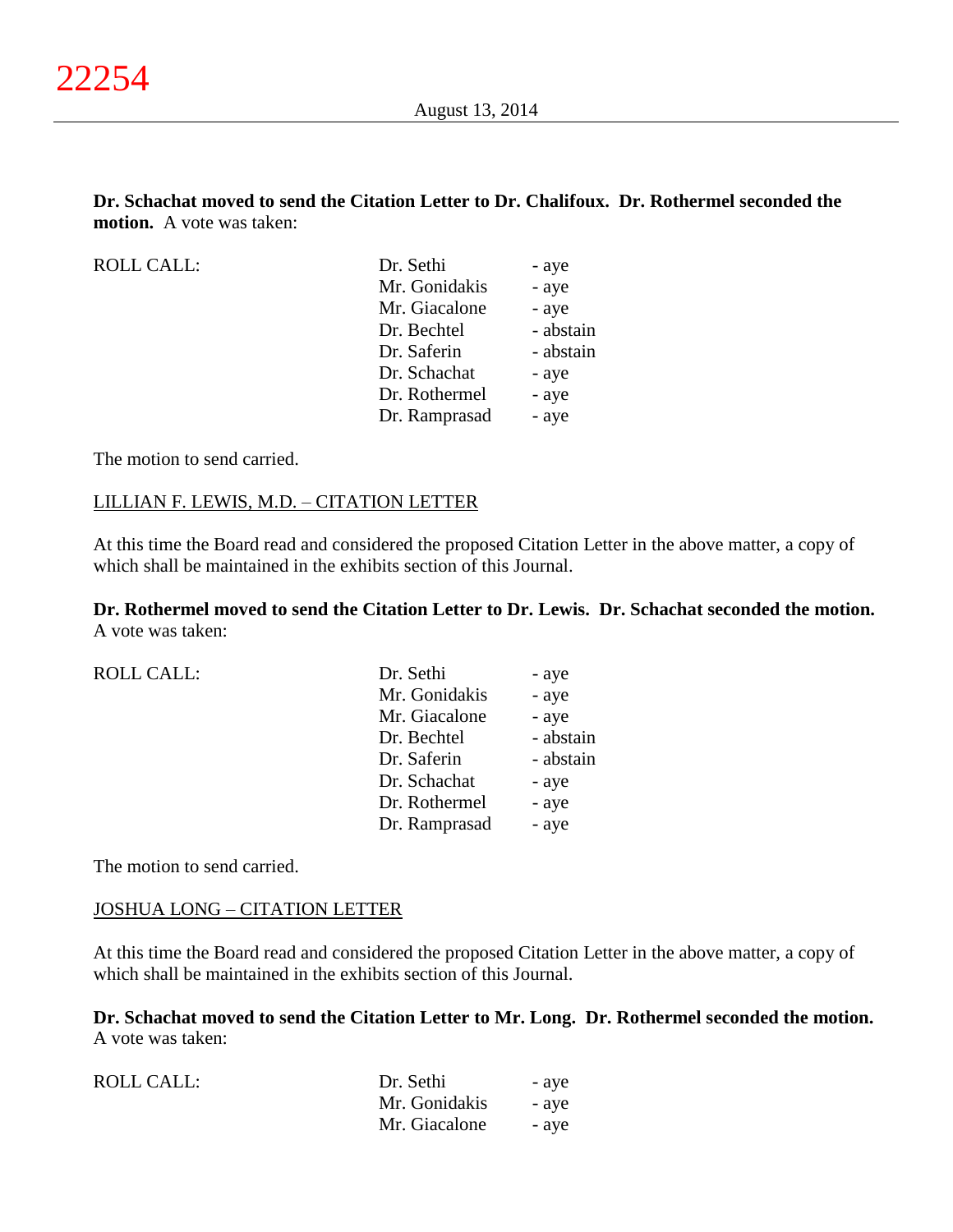| - abstain |
|-----------|
| - abstain |
| - aye     |
| - aye     |
| - aye     |
|           |

The motion to send carried.

### CHRISTOPHER E. PELLOSKI, M.D. – CITATION LETTER

At this time the Board read and considered the proposed Notice of Automatic Suspension and Opportunity for Hearing in the above matter, a copy of which shall be maintained in the exhibits section of this Journal.

Ms. Marshall noted that in this matter, Dr. Sethi served as Acting Secretary and Mr. Gonidakis had previously served as Acting Supervising Member; therefore, those Board members, along with Dr. Bechtel and Dr. Saferin, may not vote.

**Dr. Rothermel moved to send the Citation Letter to Dr. Pelloski. Dr. Schachat seconded the motion.** A vote was taken:

| <b>ROLL CALL:</b> | Dr. Sethi     | - abstain |
|-------------------|---------------|-----------|
|                   | Mr. Gonidakis | - abstain |
|                   | Mr. Giacalone | - aye     |
|                   | Dr. Bechtel   | - abstain |
|                   | Dr. Saferin   | - abstain |
|                   | Dr. Schachat  | - aye     |
|                   | Dr. Rothermel | - aye     |
|                   | Dr. Ramprasad | - aye     |
|                   |               |           |

The motion to send carried.

 $ROLL CALL$ :

#### TOM REUTTI STARR, M.D. – CITATION LETTER

At this time the Board read and considered the proposed Citation Letter in the above matter, a copy of which shall be maintained in the exhibits section of this Journal.

**Dr. Rothermel moved to send the Citation Letter to Dr. Starr. Dr. Schachat seconded the motion.** A vote was taken:

| Dr. Sethi     | - aye     |
|---------------|-----------|
| Mr. Gonidakis | - aye     |
| Mr. Giacalone | - aye     |
| Dr. Bechtel   | - abstain |
| Dr. Saferin   | - abstain |
|               |           |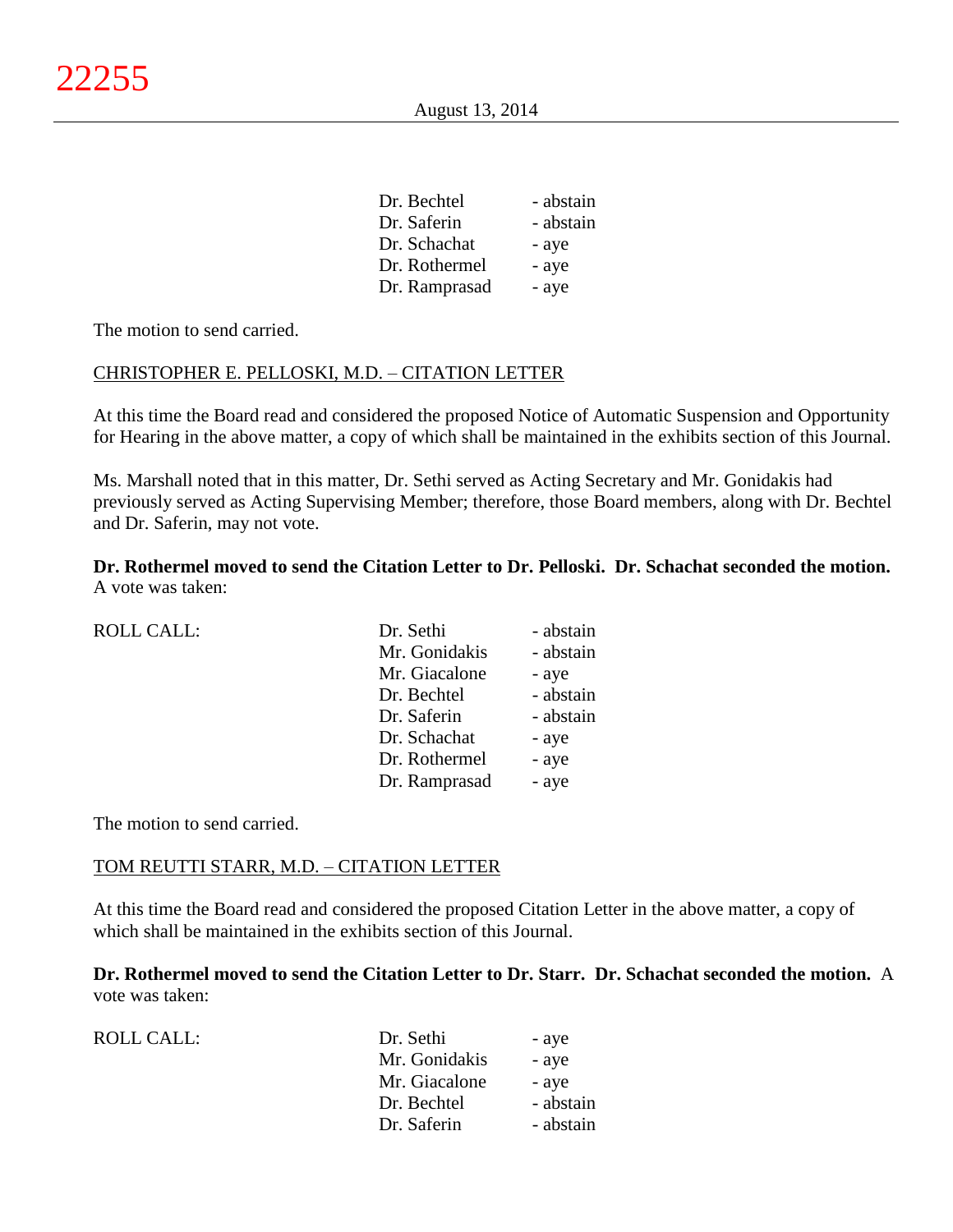| Dr. Schachat  | - aye |
|---------------|-------|
| Dr. Rothermel | - aye |
| Dr. Ramprasad | - aye |

The motion to send carried.

#### APPLICANTS FOR LICENSURE

**Dr. Saferin moved to approve for licensure, contingent upon all requested documents being received and approved in accordance with licensure protocols, the acupuncturist assistant applicants listed in Exhibit "A," the anesthesiologist assistant applicants listed in Exhibit "B," the genetic counselor applicants listed in Exhibit "C," the massage therapist applicants listed in Exhibit "D," the Oriental medicine practitioner applicants lists in Exhibit "E," the physician assistant applicants listed in Exhibit "F," the physician applicants listed in Exhibit "G," and to certify as passing and license those receiving a score of 75 or greater on their examination, and to approve the results of the August 2014 Cosmetic Therapy Examination in Exhibit "H" and to certify as failing and deny licensure to those who received a score of less than 75 on the examination, as listed in the Handout. Dr. Schachat seconded the motion.** A vote was taken:

| <b>ROLL CALL:</b> | Dr. Sethi     | - aye |
|-------------------|---------------|-------|
|                   | Mr. Gonidakis | - aye |
|                   | Mr. Giacalone | - aye |
|                   | Dr. Bechtel   | - aye |
|                   | Dr. Saferin   | - aye |
|                   | Dr. Schachat  | - aye |
|                   | Dr. Rothermel | - aye |
|                   | Dr. Ramprasad | - aye |

The motion carried.

#### PROBATIONARY REQUESTS

Dr. Ramprasad advised that at this time he would like the Board to consider the probationary requests on today's consent agenda. Dr. Ramprasad asked if any Board member wished to discuss a probationary report or probationary request separately. Dr. Ramprasad stated that he wished to discuss two probationary requests separately.

Dr. Ramprasad noted that Maryrose P. Bauschka, M.D., and Dustin M. Clark, M.D., are moving out-ofstate to Utah and Tennessee, respectively. Dr. Ramprasad asked if they will continue to send their required reports to the Board. Ms. Bickers replied that Dr. Bauschka and Dr. Clark will continue to send their reports to the Board. Dr. Ramprasad asked if Dr. Clark will be making his required appearances before the Board by electronic means. Ms. Bickers stated that Dr. Clark initially requested to make his appearances electronically, but the Secretary's recommendation is to only reduce Dr. Clark's required appearances to once per year.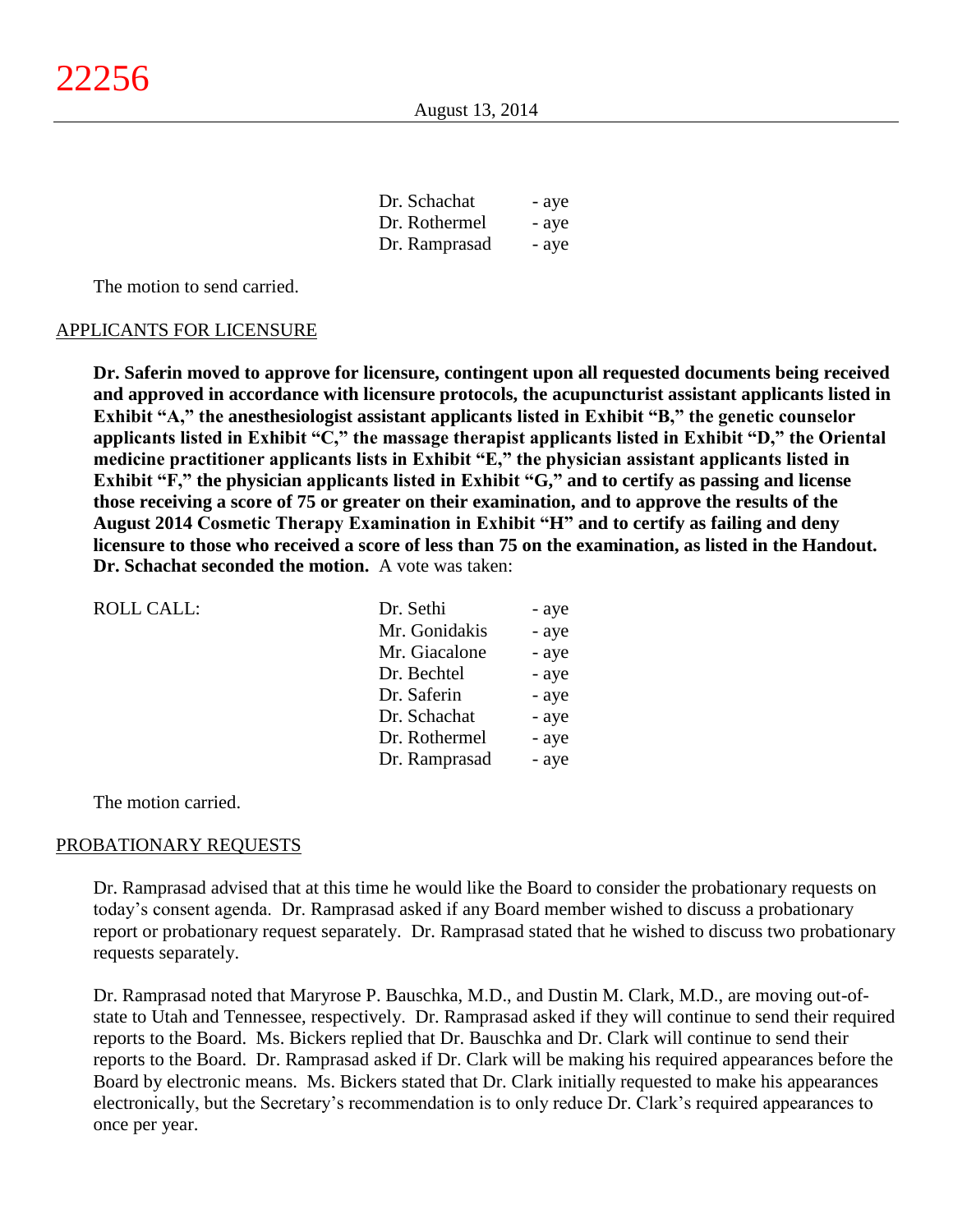**Dr. Schachat moved to accept the Compliance staff's Reports of Conferences and the Secretary and Supervising Member's recommendations, as follows:**

 **To grant Sohail Aman, M.D.'s request for approval of James G. McAnulty, M.D., to serve as the monitoring physician; and determination of the frequency and number of charts to be reviewed at 10 charts per week;**

 **To grant Joseph E. Baus, M.D.'s request for approval of the Nebraska Department of Health and Human Services, Division of Public Health, to conduct the drug testing while the doctor resides and practices in Nebraska;**

 **To grant Maryrose P. Bauschka, M.D.'s, request for approval of Steve Varechok, L.C.S.W., to serve as the treating mental health counselor;**

 **To grant Rebecca Ann Brauch, M.D.'s request for approval of Catrina N. Luca, M.D., to serve as the new treating psychiatrist;**

 **In the matter of Dustin M. Clark, M.D., to approve the Secretary's recommendation to reduce personal appearances to once per year;**

 **To grant Betsy L. Cornell, M.T.'s request for approval of the online personal/professional ethics course** *From the Client's Perspective: Marketing, Policies and Ethics of Your Practice***, offered by the American Massage Therapy Association, or approval of the online personal/professional ethics course** *Self-Evaluation for an Ethical Practice***, offered by the American Massage Therapy Association;**

 **To grant Jennifer J. Furin, M.D.'s request for reduction in drug screens from four times per month to two times per month; reduction in appearances from every three months to every six months; and reduction in meeting attendance from three per week to two per week with a minimum of 10 per month;**

 **To grant Philip M. Goldman, M.D.'s request for discontinuation of the chart review requirement; discontinuance of the drug log requirement; and discontinuance of the Comparative Audit and Waste Log/Assay requirements;**

 **To grant Shane R. Hanzlik, M.D.'s request for approval of the Virginia Health Practitioners' Monitoring Program (HPMP) to conduct the monitoring while residing and practicing in Virginia;**

 **In the matter of Gregory Gene Johnson, M.D., to approve the Secretary's recommendation to discontinue the controlled substance log requirement;**

 **To grant I. Praveen Kumar, M.D.'s request for approval of Lamberto T. R. Galang, Jr., M.D., to serve as the new monitoring physician; and determination of the frequency and number of charts to**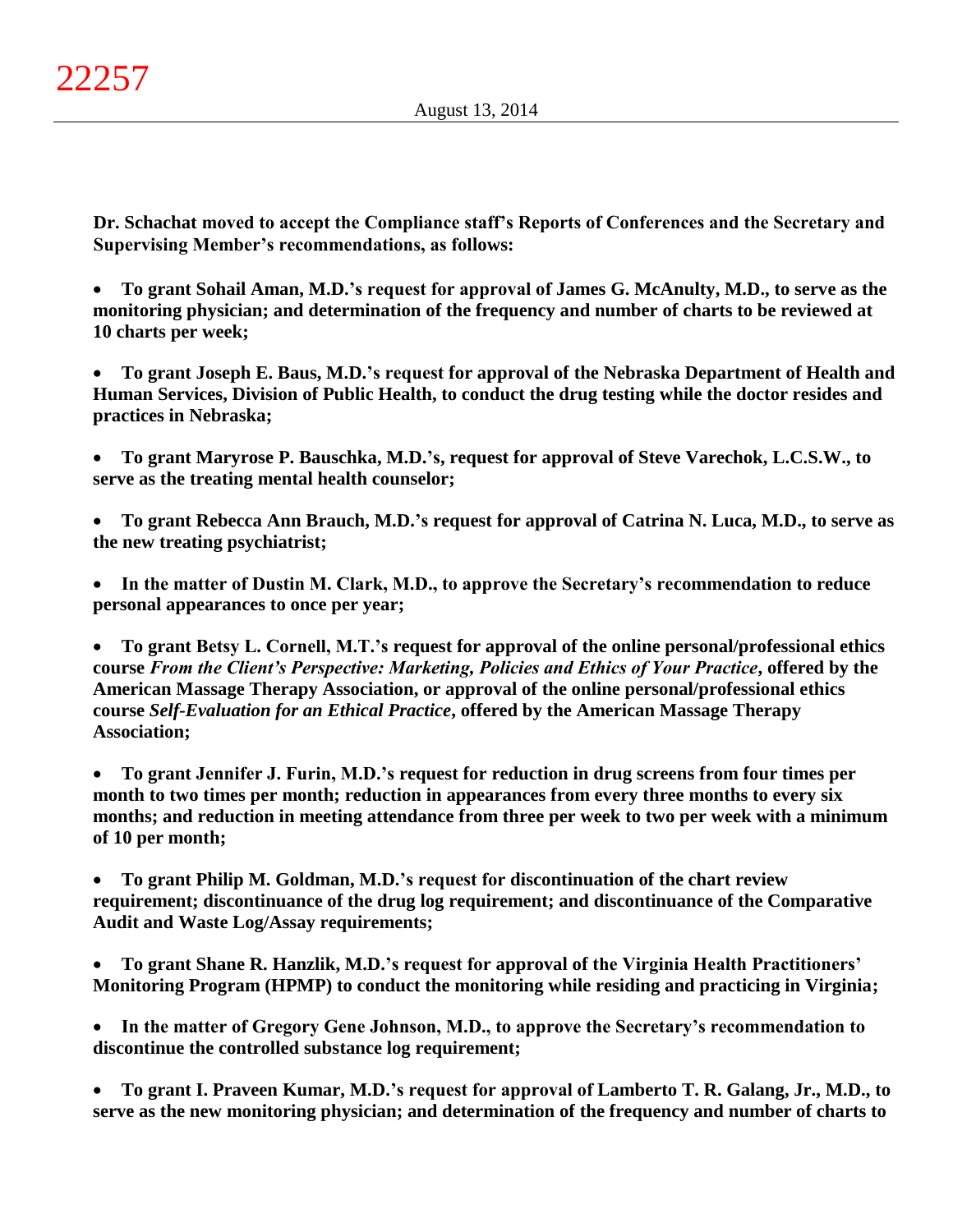**be reviewed at 10 charts per week;**

 **To grant Lillian Frances Lewis, M.D.'s request for approval of Elizabeth S. Wassenaar, M.D., to conduct psychiatric treatment and the return to work psychiatric assessment; and approval to continue under the terms of the May 14, 2014 Step I Consent Agreement while residing in Kentucky;**

 **To grant Wendy A. Millis, M.D.'s request for reduction in psychiatric sessions from once per month to once every three months; and**

 **To grant Michael J. Palma, M.D.'s request for approval of David W. Streem, M.D., to serve as the new treating psychiatrist.**

**Dr. Rothermel seconded the motion.** A vote was taken:

| <b>ROLL CALL:</b> | Dr. Sethi     | - aye |
|-------------------|---------------|-------|
|                   | Mr. Gonidakis | - aye |
|                   | Mr. Giacalone | - aye |
|                   | Dr. Bechtel   | - aye |
|                   | Dr. Saferin   | - aye |
|                   | Dr. Schachat  | - aye |
|                   | Dr. Rothermel | - aye |
|                   | Dr. Ramprasad | - aye |
|                   |               |       |

The motion carried.

## ADMINISTRATIVE REPORT

**Staffing Updates:** Mr. Blanton stated that two new employees have joined the Medical Board: Mitch Alderson as Chief of Licensure and James Roach as Enforcement Attorney. Mr. Blanton stated that Mr. Alderson has experience in government agencies and holds a master's degree in financial economics from the Ohio State University. Mr. Blanton stated that Mr. Roach was an assistant prosecutor in Fayette County, Ohio, for seven years and has experience with the Ohio Department of Jobs and Family Services. Mr. Blanton noted that applications for currently being accepted for Customer Service Receptionist and the vacant Enforcement Attorney position. Mr. Blanton stated that Paula Farrell has left the Board and the position of Executive Assistant is being filled by Benton Taylor on an interim basis.

**Fiscal Year 2014 Annual Report:** Mr. Blanton stated that the Fiscal Year 2014 Annual Report has been filed with the Governor's office on schedule. Mr. Blanton stated that producing the Annual Report was a tremendous effort with many people involved; Mr. Blanton particularly noted Joan Wehrle's excellent work on the final product.

**Meetings:** Mr. Blanton stated that on July 7, 2014, Ms. Debolt and Mr. LaCross met with representatives from the Ohio Board of Nursing, the Ohio Nurses Association, and the Ohio Association of Physician Assistants and discussed issues regarding advanced practice nurses and physician assistants. A follow-up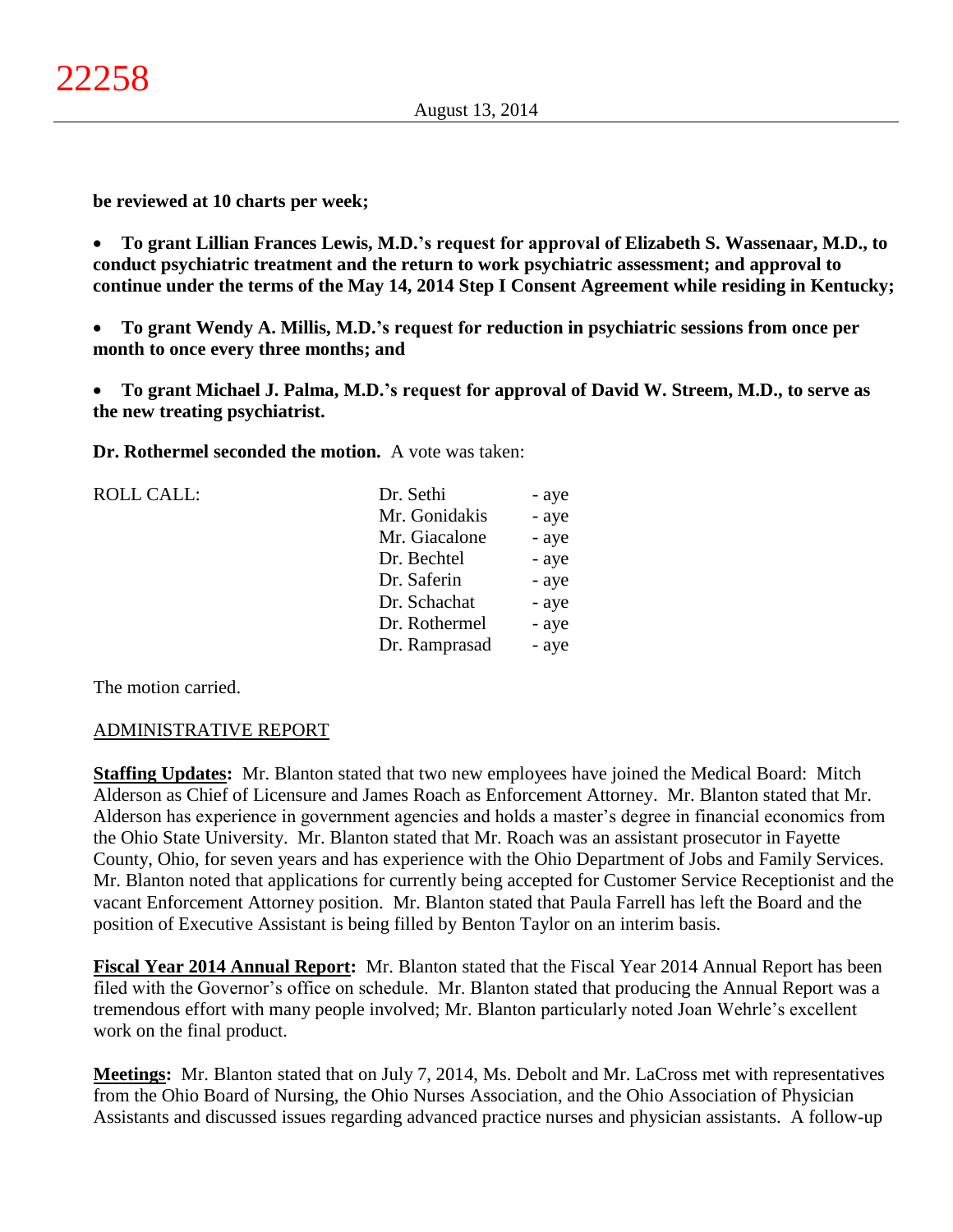meeting was held on July 23, 2014.

On July 10, 2014, Chief of Investigations Randy Beck and Board Investigator Curtis Fortner attended a meeting of the Vinton County Drug Task Force.

On July 11, 2014, Mr. Beck and Dawn Smith, Board Investigator, continued the Board's involvement with the Heroin and Opiate Action Team in Cleveland, which is sponsored by the U.S. Attorney's Office.

On July 14, 2014, Ms. Ore met with Lyn Tolan, Chief of Policy and Communications for the Ohio Development Services Agency, Jill Del Greco, Public Information Officer for the Ohio Attorney General's Office, and Reginald Fields, Director of Communications for the Ohio State Medical Association on various dates to discuss ideas on how to communicate effectively.

On July 15, 2014, Mr. Blanton and Ms. Anderson attended the State Medical Directors meeting at the Bureau of Worker's Compensation. This discussion focused on Medicaid and related scope of practice issues.

The Medical Board's Office-Based Opioid Treatment Panel met on July 23, 2014 to discuss the officebased opioid treatment rules. The meeting was also attended by members of the public. Mr. Blanton commented that the meeting was extremely productive. The Panel proposed some modifications to the rules, which was discussed this morning by the Policy Committee and will be discussed during the Policy Committee's report later in the meeting. Mr. Blanton thanked Ms. Anderson, Mr. Schmidt, and Ms. Debolt for facilitating the meeting.

On July 30, 2014, Mr. Blanton, Ms. Anderson, Mr. Schmidt, Mr. Miller, and Ms. Bickers had a conference call with Dr. Ted Parran, Dr. Chris Delos Reyes, and Amy Pisman from Case Western Reserve University. The discussion centered on adding assessment and monitoring to remedial education programs.

On July 29, Mr. Blanton and other staff met with Mr. Gonidakis to discuss communication with associations and the general public. The goal is to improve the Board's messaging in a way that is more productive, more persuasive, and generates news about the good work that the Board is doing.

On August 4, 2014, Mr. Blanton, Ms. Anderson, and Mr. Miller met with Greg Moody, Director of the Governor's Office of Health Transformation (OHT) to discuss how the Board can assist and work with OHT and the State Department of Health as they move forward on the future of healthcare in Ohio. Workforce issues were also discussed. Mr. Blanton stated that the Board will develop demographic data for Director Moody regarding who is practicing medicine in Ohio, their location, their specialties, and other data. Mr. Blanton stated that this data will be available by the time of the September Board meeting.

On August 5, 2014, Mr. Blanton, Ms. Anderson, Mr. Miller, Ms. Wehrle, and Mr. LaCross met with representatives from several professional associations, including the Ohio State Medical Association, the Ohio Osteopathic Association, and the Ohio Foot & Ankle Medical Association. The purpose of the meeting was to work with the associations on physician educational programs and outreach. Mr. Blanton stated that these meetings will continue and will also include the Ohio Academy of Family Physicians.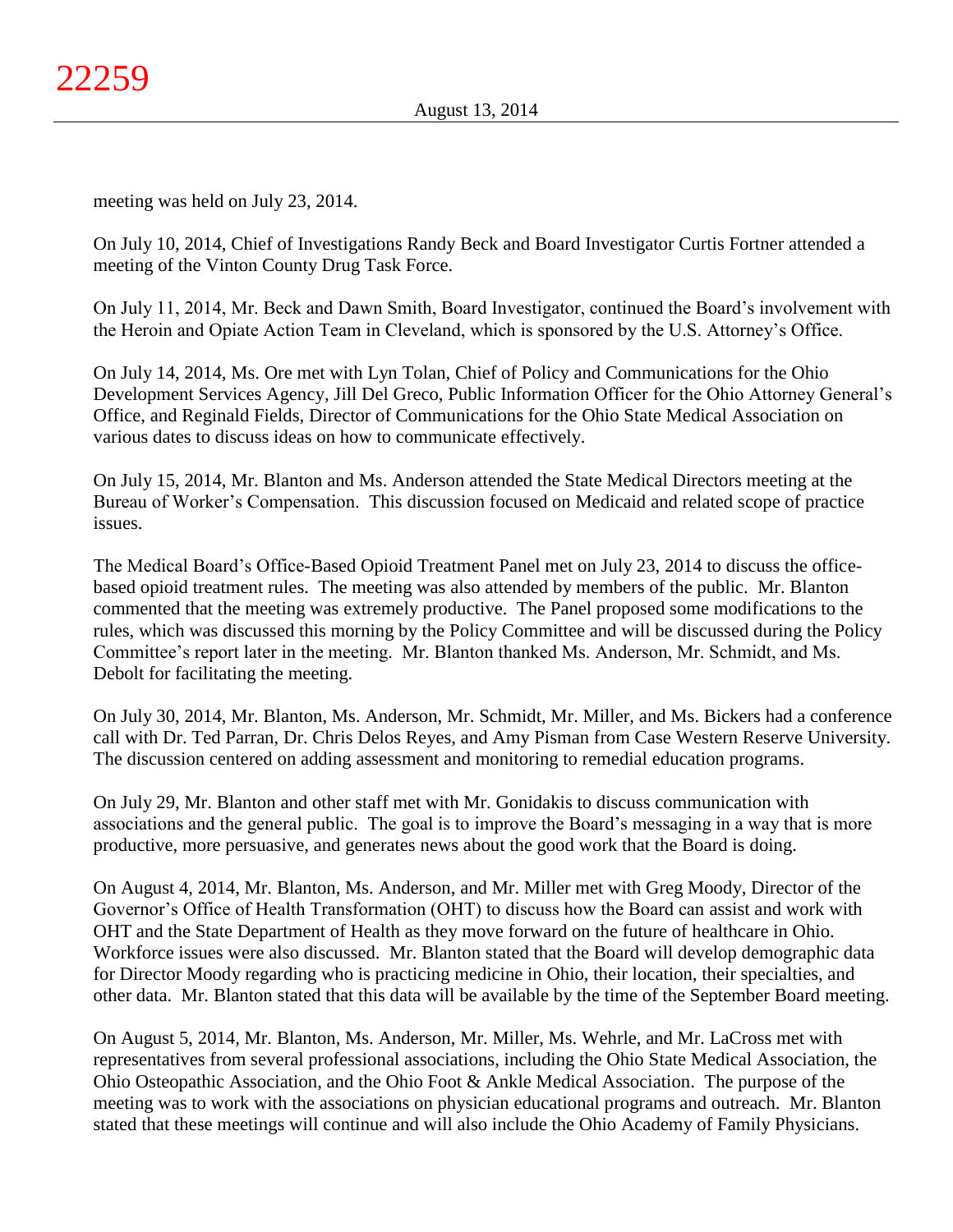**Start Talking! Consent Form:** Mr. Blanton stated that as part of House Bill 314, practitioners are required to provide and use the Start Talking! consent form when prescribing opioids to minors. Members of the Board staff collaborated to design the form. It was decided to make the Medical Board's form available to all other licensing boards that are also under the requirements of House Bill 314. Mr. Blanton stated that the form will be sent to the other boards for their comment.

**Lyme Disease Test Form:** Mr. Blanton stated that another new requirement for physicians is to provide the Lyme Disease Test Form to any patient for whom the physician is ordering a test for Lyme disease. The form essentially informs the patient that the test could result in false positives or false negatives. Mr. Blanton stated that these efforts to make required forms easily accessible to practitioners are part of the outreach communication that the Board discussed at its last retreat.

Dr. Schachat stated that the Lyme Disease Test Form and the Start Talking! Consent Form should be formatted to be compatible with electronic medical records (EMR). Mr. Blanton agreed and asked Ms. Wehrle to work with Dr. Schachat to ensure that the forms are EMR compatible.

**OARRS Letters:** Mr. Blanton stated that the Board undertook the Ohio Automated Rx Reporting System (OARRS) letter project in January 2014 in conjunction with the Ohio Board of Pharmacy to identify all prescribers who had written in excess of 500 prescriptions for controlled substances in 2012 and were not registered with OARRS. Approximately 2,000 such prescribers were identified and the Board sent a letter to each one. In April 2014, Ms. Anderson and Ms. Rodriguez conducted a follow-up project and found that about 1,400 of those who received letter had registered with OARRS since that time. The remaining practitioners received a hand-delivered letter reiterating the need to register with OARRS. Another followup project will begin in the fall.

Mr. Blanton stated that discussions, both internally and with associations, have centered on the demographics of those physicians who had written over 500 prescriptions for controlled substances but had not registered for OARRS. Ms. Rodriguez removed those who had died, retired, or moved out of state and analyzed the resulting data. Ms. Rodriguez found that these physicians were not concentrated in any one geographic area, but practiced in all areas of the state approximately in proportion to the general population. Mr. Rodriguez also found that primary care physicians (internal medical practitioners, family practitioner, and pediatricians) constituted about 45% of these practitioners, orthopedic surgeons made up about 9%, and child & adolescent psychiatrists made up another 8%. Mr. Blanton stated that the Board will work with the associations to get the message out to these groups more effectively. Mr. Blanton further noted that of all the physicians in question, only one was a pain management physician, indicating that that group of practitioners had received the Board's message on this matter.

Mr. Blanton hoped to have additional information in this regard for the Board's review in September. Mr. Blanton also stated that the Board will soon break down this data based on class of medication prescribed.

**Out-of State Travel Request:** Mr. Blanton stated that Mr. Miller has been asked to travel to Baltimore, Maryland, for the Citizens Advisory Advocacy Center's annual meeting on October 23 and 24 to speak to a panel addressing how licensing boards are collaborating with law-enforcement agencies. Mr. Blanton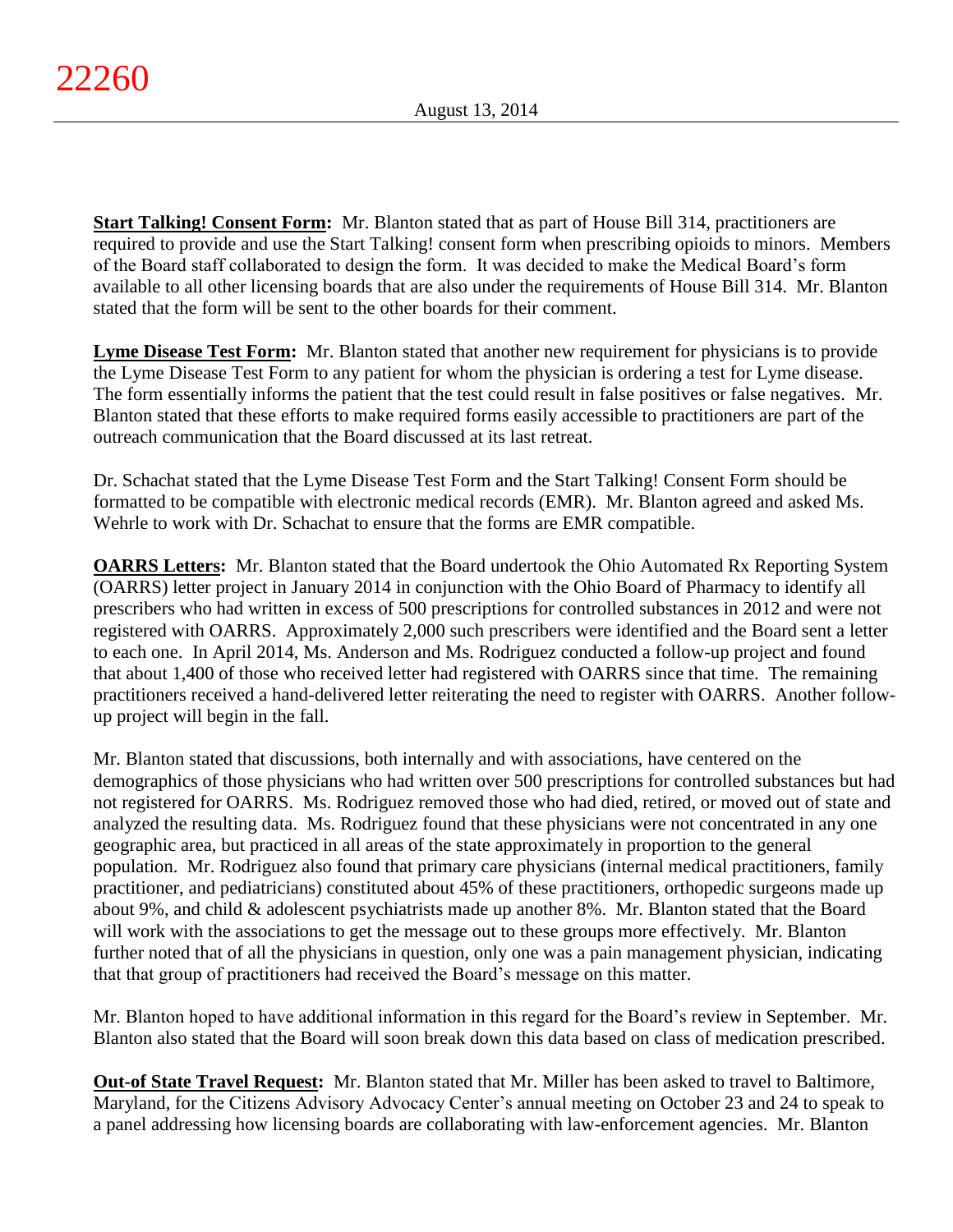stated that Mr. Miller is the perfect person to address this issue. Mr. Blanton asked for the Board's approval to reimburse Mr. Miller's travel expenses.

**Dr. Bechtel moved to approve Mr. Miller's travel to the annual meeting of the Citizens Advisory Advocacy Center, to reimburse Mr. Miller's travel expenses, and to approve** *per diem* **for Mr. Miller. Dr. Bechtel further moved that Mr. Miller's travel to the meeting is a part of his job duties with the Board. Dr. Saferin seconded the motion.** All members voted aye. The motion carried.

The Board recessed for lunch at 11:55 a.m. and resumed the meeting at 1:00 p.m.

# FINAL PROBATIONARY APPEARANCES

TIMOTHY R. HALSTEAD, P.A.

Mr. Halstead was appearing before the Board pursuant to his request for release from the terms of his August 12, 2009 Consent Agreement. Ms. Bickers reviewed Mr. Halstead's history with the Board.

Dr. Ramprasad noted that Mr. Halstead has expressed pride in what he has accomplished; Dr. Ramprasad agreed that Mr. Halstead should be proud. Dr. Ramprasad asked Mr. Halstead to comment on his statement that knows what went wrong when he relapsed. Mr. Halstead stated that he had stopped attending meetings and opined that this is what led to his relapse. Mr. Halstead stated that he needs to keep his recovery in the forefront of his mind every day and going to meetings accomplishes that.

Dr. Ramprasad noted that Mr. Halstead has a history of domestic violence, resisting arrest, and driving intoxicated going back to 1995. Dr. Ramprasad asked if the turning point for Mr. Halstead had been his visit to Glenbeigh in 2009. Mr. Halstead had no doubt that that was, in fact, the turning point for him. Dr. Ramprasad asked if Mr. Halstead was fairly certain that he would not go back to what he had done in the past. Mr. Halstead replied that after what he had been through in the last five years, he would not think of going back. Mr. Halstead commented that his life is too good right now to go back.

Dr. Ramprasad asked what specialty Mr. Halstead practiced in. Mr. Halstead replied that as a physician assistant, he had been in cardiothoracic surgery for 13 years. However, Mr. Halstead stated that he recently began practicing in emergency medicine.

Dr. Sethi asked what Mr. Halstead will do to prevent another relapse. Mr. Halstead responded that he will not want to go back to keeping track of the arduous paperwork involved with Board monitoring as he has in the previous five years, as well as his inability to leave the state without permission from the Board. Dr. Rothermel asked if Mr. Halstead will continue attending meetings. Mr. Halstead replied that he will continue attending meetings.

Dr. Saferin asked if Mr. Halstead is a sponsor for other addicted persons. Mr. Halstead answered that he has sponsored a couple of people, but those people are no longer sober at this time. Mr. Halstead stated that a sponsor cannot force people to do what is asked of them. Dr. Saferin asked if Mr. Halstead wants to sponsor more people. Mr. Halstead replied that if someone asked him to be a sponsor, he would not turn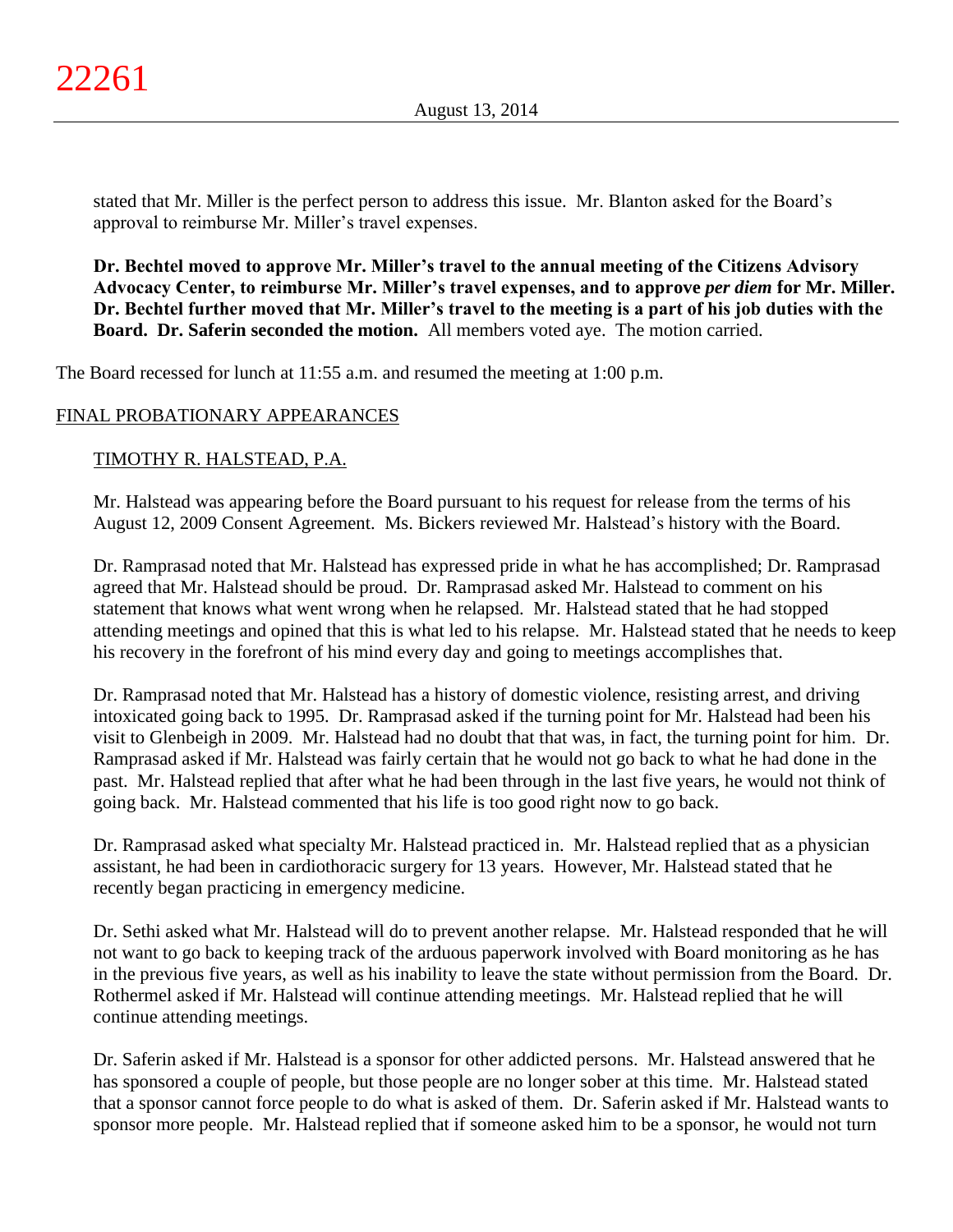them down.

**Dr. Rothermel moved to release Mr. Halstead from the terms of his August 12, 2009 Consent Agreement, effective immediately. Dr. Saferin seconded the motion.** All members voted aye. The motion carried.

# MADELYN R. SARTAIN, D.O.

Dr. Sartain was appearing before the Board pursuant to her request for release from the terms of her August 12, 2009 Consent Agreement. Ms. Bickers reviewed Dr. Sartain's history with the Board.

Dr. Ramprasad asked Dr. Sartain to explain one of the bases for her Consent Agreement, specifically the "admission of having permitted staff to improperly dispose of patient records including laboratory results, body fluids samples," and so forth. Dr. Sartain answered that an employee did not follow the wellestablished rules regarding shredding documents and putting urine in the hazardous waste containers available in every room. Dr. Sartain stated that the employee had come into the office on the weekend and put a bag of unshredded documents and less than half a pound of hazardous waste into the dumpster. Dr. Sartain stated that if someone had asked her for permission to do that, she would have said no.

Dr. Ramprasad asked how Dr. Sartain benefited from taking the intensive course on controlled substance management. Dr. Sartain replied that she no longer accepts new patients and only manages her 28 current pain management patients. Dr. Sartain stated that these 28 patients have all seen pain management specialists and have had the proper training; Dr. Sartain only handles their day-to-day management based on the pain management specialists' recommendations.

Dr. Ramprasad noted that Dr. Sartain is also using Suboxone in the treatment of some patients. Dr. Sartain responded that that is correct.

Mr. Giacalone noted that Dr. Sartain had prescribed excessive quantities of controlled substances. Mr. Giacalone asked Dr. Sartain to elaborate on this. Dr. Sartain replied that, to her understanding, the Board felt that she had been prescribing opiates in quantities that were too large. When asked how much opiates Dr. Sartain would prescribe, she replied that her approach to pain management at that time, as well as currently, is to have the patient see a pain management specialist who would determine the proper dosages. Dr. Sartain opined that she came under the scrutiny of the Board because of the sheer number of patients she was seeing.

Mr. Giacalone asked if Dr. Sartain had been prescribing excessive quantities of opiates. Dr. Sartain replied that there may have been one or two patients for whom what she was doing was not proper, though that had not been her intent. Dr. Sartain stated that her current 28 patients are managed in the same way that she had managed them previously. Dr. Sartain stated that her current documentation is "spot-on," while some of her documentation previously may not have been. Dr. Sartain stated that she is learning a great deal from her Suboxone patients and opined that the process of overall learning regarding opiates and addiction is ongoing.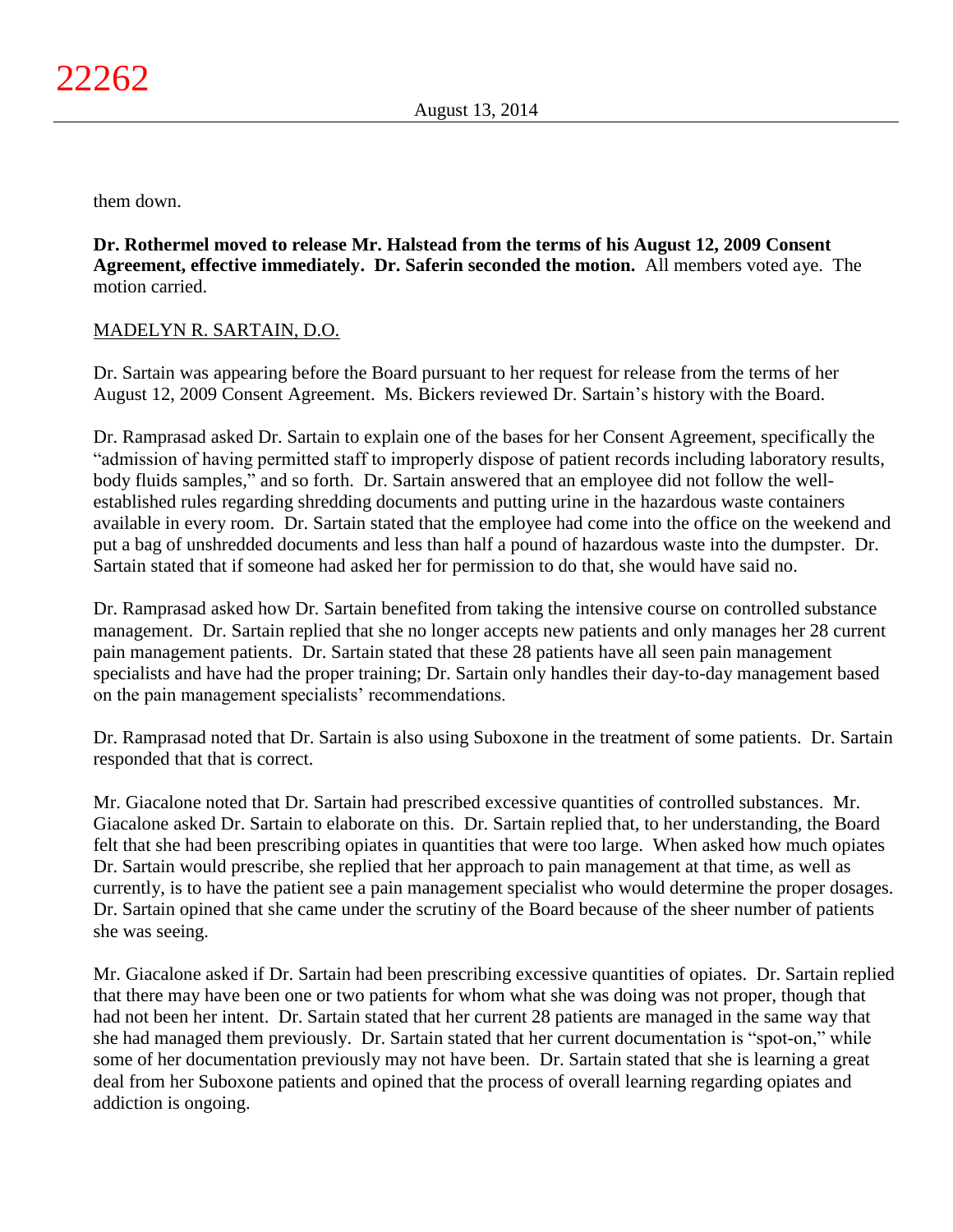Mr. Giacalone asked if Dr. Sartain recalled if she had been prescribing oxycodone 30 mg and in what quantities. Dr. Sartain replied that she had been prescribing oxycodone 30 mg in quantities of 60 or 90 tablets. Mr. Giacalone asked if Dr. Sartain had ever prescribed anything else with the opiates. Dr. Sartain answered that she had occasionally prescribed benzodiazepines, but never in large quantities. Dr. Sartain stated that she no longer prescribes benzodiazepines at all anymore.

Mr. Giacalone asked if Dr. Sartain's patients had been oncological patients or had back pain or some other diagnosis. Dr. Sartain replied that her patients had been varied; some had cancer while some had had multiple back surgeries. Dr. Sartain reiterated that all of her patients had previously seen a pain management specialist. Mr. Giacalone opined that the Board would not have taken action against Dr. Sartain for treating oncological patients and commented that her patients must have been questionable for the Board to have taken action. Dr. Sartain felt that the Board had taken action because of the high number of patients she had been seeing, but stated that she was never told exactly why the Board had taken action. Dr. Sartain stated that she had signed her Consent Agreement on the advice of her attorney.

Dr. Rothermel asked if Dr. Sartain felt that the reason for the Board's action was a lack of record-keeping for what Dr. Sartain had been prescribing, or if the Board felt she had been prescribing inappropriately. Dr. Sartain replied that she was not perfect at prescribing and there were probably occasional cases in which she prescribed more than she should have. Dr. Sartain believed that most of her prescribing had been appropriate and her record-keeping had not been perfect. For instance, Dr. Sartain stated that there were times when a patient may have seen a back surgeon but not a pain management specialist.

Dr. Sartain stated that she currently has 28 pain management patients and she will accept no more. Dr. Sartain stated that all of her current patients have all the proper documentation and they see pain management specialists on a regular basis, usually annually. Dr. Sartain stated that she manages the patients on a month-to-month basis, based on the recommendations of the pain management specialist, because the pain management specialists already have all the patients that they are able to manage monthto-month.

# **Dr. Rothermel moved to release Dr. Sartain from the terms of her August 12, 2009 Consent Agreement, effective immediately. Dr. Schachat seconded the motion.** All members voted aye. The motion carried.

# TIMOTHY SCROGGINS, M.D.

Dr. Scroggins was appearing before the Board pursuant to his request for release from the terms of his May 10, 2012 Consent Agreement. Ms. Bickers reviewed Dr. Scroggins' history with the Board.

Mr. Giacalone asked why Dr. Scroggins surrendered his Drug Enforcement Administration (DEA) controlled substances license. Dr. Scroggins replied that it was due to a paperwork issue. Dr. Scroggins specified that he had been using Vicodin from his office for house calls and he had not documented it clearly. Mr. Giacalone commented that he had never heard of a physician dispensing Vicodin tablets at house calls. Dr. Scroggins explained that he had been making house calls for the Amish and it was very difficult for them to get to pharmacies.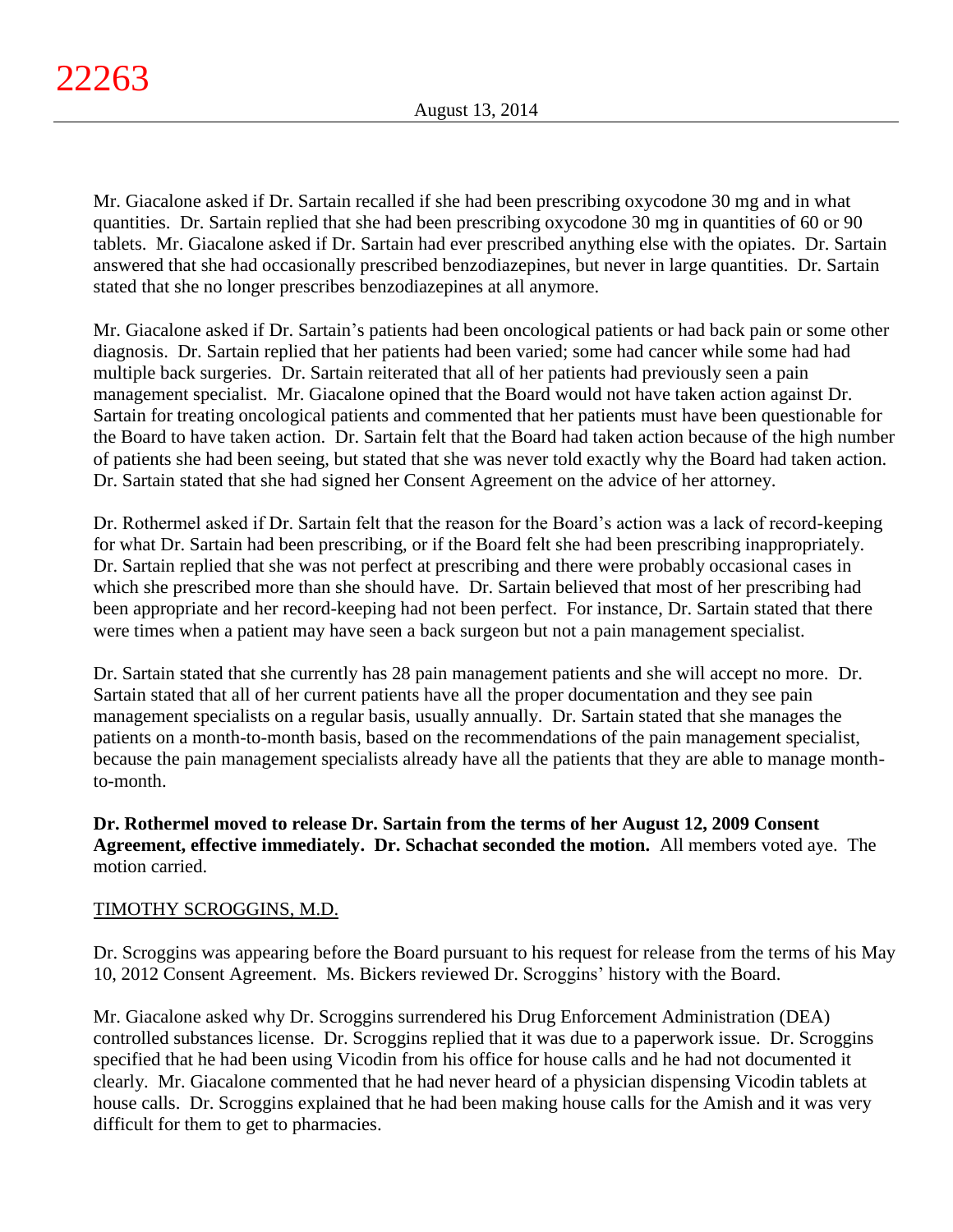Dr. Ramprasad asked about Dr. Scroggin's depression. Dr. Scroggins replied that his depression is fine and his medication is working for him. Dr. Ramprasad asked how bad Dr. Scroggins' depression had been. Dr. Scroggins responded that he had suffered from depression for 35 to 40 years and had been basically in control of it, especially as he grew older. Dr. Scroggins continued that he had tried to stop smoking using Chantrix prior to the warning on that medication regarding depression. Dr. Scroggins stated that a month after using Chantrix, he went into a major depressive episode. Subsequently, Dr. Scroggins fought his way back to being is usual self.

Dr. Ramprasad asked if Dr. Scroggins had a support system. Dr. Scroggins stated that he is married and he has friends. Dr. Scroggins further stated that he is active in martial arts. Dr. Scroggins stated that he has been seeing a psychiatrist monthly, but they have mutually agreed that they can reduce the appointments to annually and on an as-needed basis.

Dr. Saferin asked if Dr. Scroggins intends to get his DEA license back. Dr. Scroggins replied that he is currently retired and he is not certain if he wants to return to the practice of medicine. Dr. Scroggins stated that he may return to medicine to do work at a free clinic. Dr. Scroggins' understanding is that he would be able to get his DEA license back with few problems. Dr. Scroggins stated that he no longer has a private practice and will no longer purchase office Vicodin.

**Dr. Rothermel moved to release Dr. Scroggins from the terms of his May 10, 2012 Consent Agreement, effective immediately. Dr. Saferin seconded the motion.** All members voted aye. The motion carried.

# RULES & POLICIES

# MILITARY SERVICE RULES

Ms. Debolt stated that the Board had previously approved the proposed military service rules for circulation among interested parties. Ms. Debolt reminded the Board that pursuant to an Executive Order, all agencies are required to consider military service in regards to licensure applications and continuing medical education. The Executive Order further requires that a license that expires while the licensee is on active military duty be renewed without penalty.

Ms. Debolt stated that the proposed rules put the Executive Order into effect for anesthesiologist assistants, radiologist assistant, Oriental medicine practitioners, and genetic counselors. Ms. Debolt stated that the rules regarding physician assistants must first go through the Physician Assistant Policy Committee before coming before the Board, while the rules regarding massage therapists are still in progress.

**Dr. Sethi moved to approve the filing of proposed rules 4731-24-05, 4762-1-01, 4774-1-02.1, and 4778-1-02.1 with the Common Sense Initiatives Office. Dr. Schachat seconded the motion.** All members voted aye. The motion carried.

# REPORTS BY ASSIGNED COMMITTEES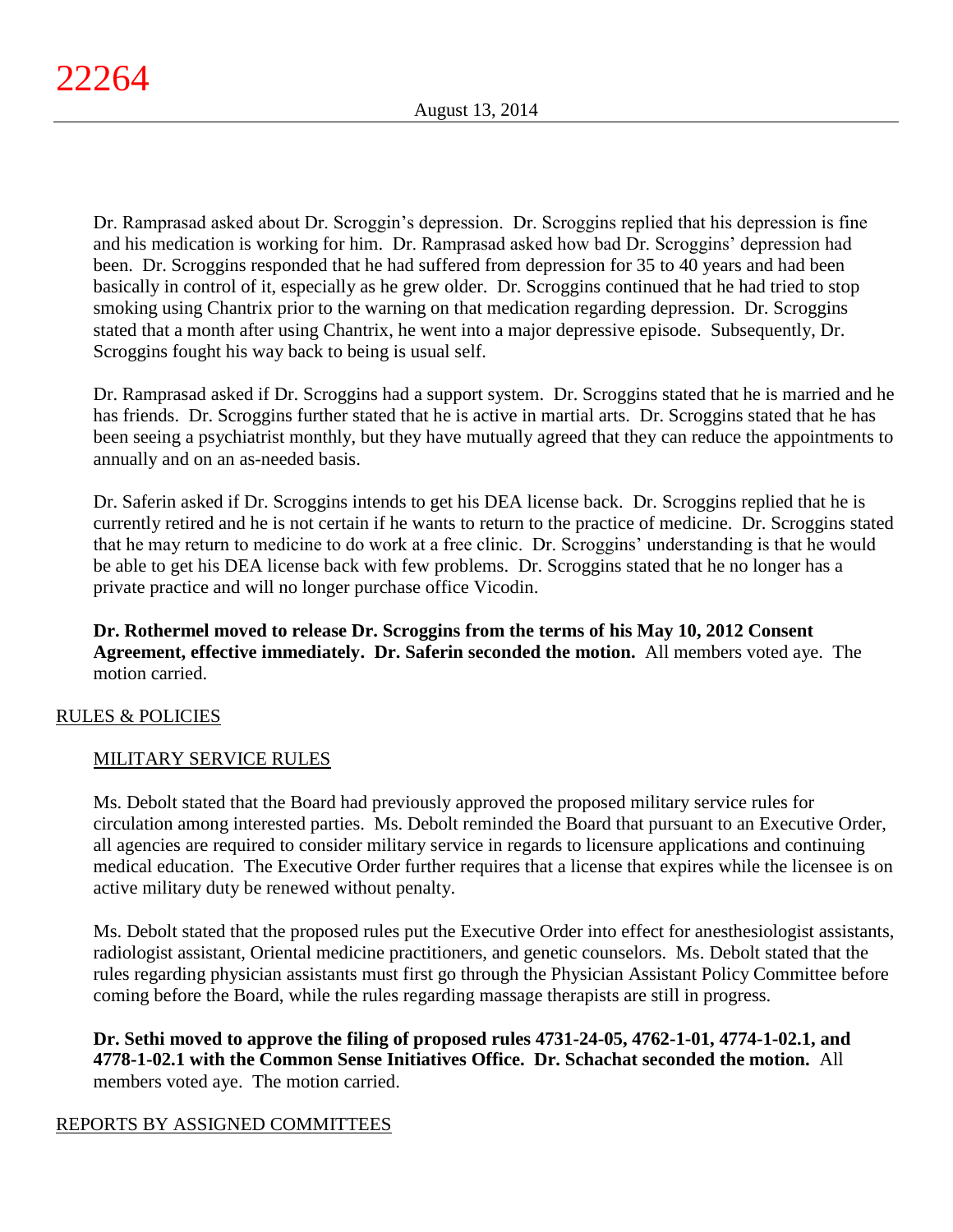# LICENSURE COMMITTEE

# LICENSURE APPLICATION REVIEWS

## BENJAMIN DONOHUE, M.D.

Dr. Saferin stated that Dr. Donohue has applied for restoration of his Ohio medical license. Dr. Donohue has not engaged in the clinical practice of medicine since 2009. The Licensure Committee recommended granting Dr. Donohue's application for restoration, limited to his participation in a fellowship program, and that all limitations be terminated upon successful completion of the fellowship.

**Dr. Saferin moved to approve Dr. Donohue's application for restoration of his license, with the restriction that he may only practice within his fellowship program. Dr. Saferin further moved to this restriction be lifted when documentation of Dr. Donohue's successful completion of the fellowship program is received. Dr. Schachat seconded the motion.** A vote was taken:

| <b>ROLL CALL:</b> | Dr. Sethi     | - aye |
|-------------------|---------------|-------|
|                   | Mr. Gonidakis | - aye |
|                   | Mr. Giacalone | - aye |
|                   | Dr. Bechtel   | - aye |
|                   | Dr. Saferin   | - aye |
|                   | Dr. Schachat  | - aye |
|                   | Dr. Rothermel | - aye |
|                   | Dr. Ramprasad | - aye |
|                   |               |       |

The motion carried.

## JOSEPH PREMANANDAN, M.D.

Dr. Saferin stated that Dr. Premanandan has applied for restoration of his Ohio medical license. Dr. Premanandan has not engaged in the clinical practice of medicine since 2005. In 2012, Dr. Premanandan placed his license into emeritus status. Dr. Premanandan holds lifetime certificate from the American Board of Internal Medicine and the American Board of Neurology. The Licensure Committee recommends granting Dr. Premanandan's application for restoration, pending successful completion of the Special Purpose Examination (SPEX) or recertification examination in internal medicine or neurology.

**Dr. Saferin moved to approve Dr. Premanandan's application for restoration of his license, pending successful completion of the Special Purpose Examination (SPEX) or recertification in internal medicine or neurology. Dr. Sethi seconded the motion.** A vote was taken:

| <b>ROLL CALL:</b> | Dr. Sethi     | - aye |
|-------------------|---------------|-------|
|                   | Mr. Gonidakis | - aye |
|                   | Mr. Giacalone | - aye |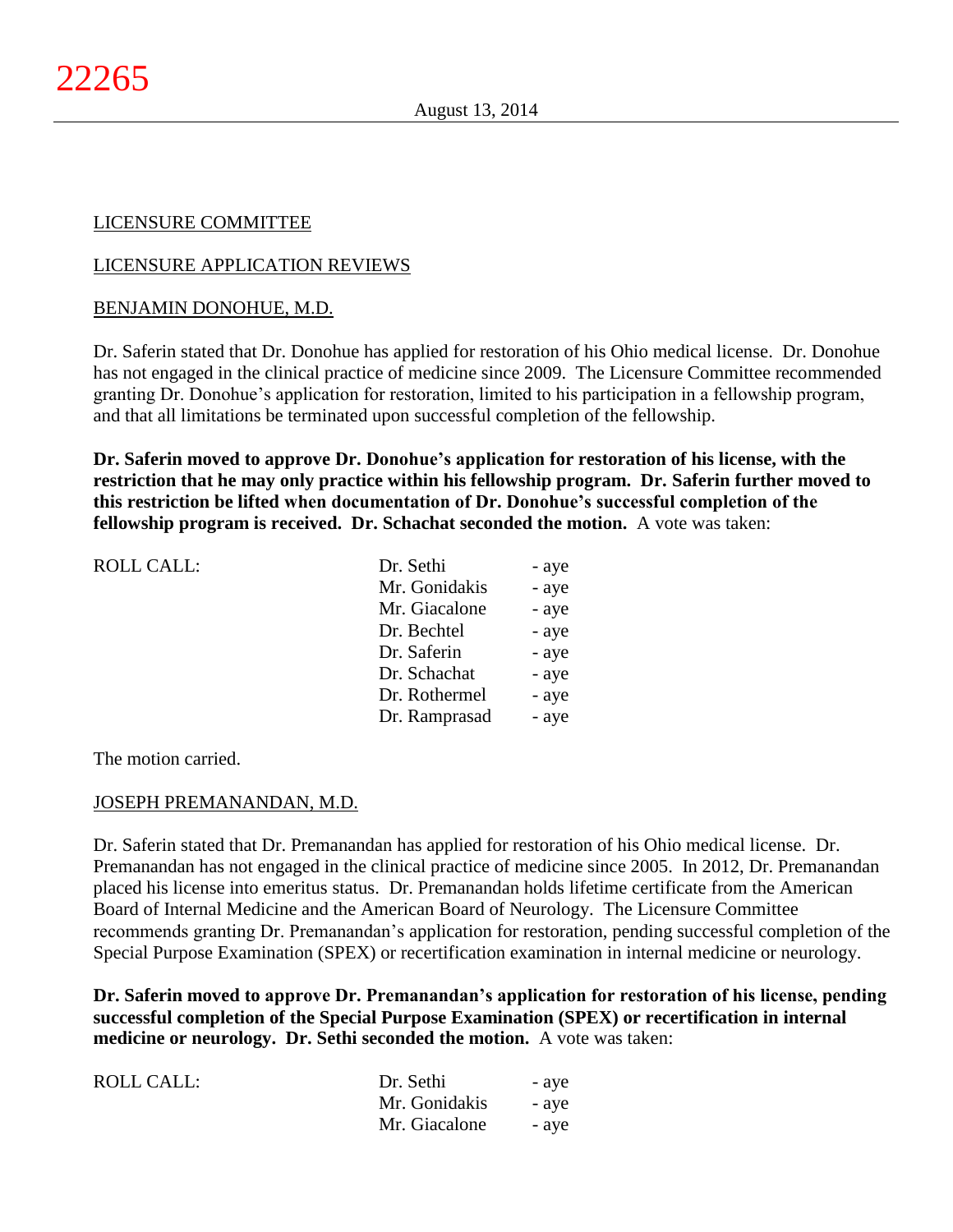| Dr. Bechtel   | - aye |
|---------------|-------|
| Dr. Saferin   | - aye |
| Dr. Schachat  | - aye |
| Dr. Rothermel | - aye |
| Dr. Ramprasad | - aye |

The motion carried.

### ALI NADERI MAHABADI, M.D.

Dr. Saferin stated that Dr. Naderi Mahabadi has applied for a medical license in Ohio. Dr. Naderi Mahabadi has completed 12 months of post-graduate training in the United Kingdom and 12 months of post-graduate training in the United States. Dr. Naderi Mahabadi is requesting that his training and experience in the United Kingdom and the United States be deemed equivalent to 24 months of graduate medical education. The Licensure Committee recommends approving Dr. Naderi Mahabadi's request.

**Dr. Saferin moved to deem Dr. Naderi Mahabadi's training and experience in the United Kingdom and his 12 months of postgraduate training in the United States to be equivalent to the 24 months of graduate medical education through the second-year level so that he may be granted a license. Dr. Bechtel seconded the motion.** A vote was taken:

| <b>ROLL CALL:</b> | Dr. Sethi     | - aye |
|-------------------|---------------|-------|
|                   | Mr. Gonidakis | - aye |
|                   | Mr. Giacalone | - aye |
|                   | Dr. Bechtel   | - aye |
|                   | Dr. Saferin   | - aye |
|                   | Dr. Schachat  | - aye |
|                   | Dr. Rothermel | - aye |
|                   | Dr. Ramprasad | - aye |
|                   |               |       |

The motion carried.

#### EZHILUDAI NAMBI RAMAMOORTHY, M.D.

Dr. Saferin stated that Dr. Ramamoorthy has applied for a medical license in Ohio. Dr. Ramamoorthy has completed 12 months of post-graduate training in the United States and has previous training and experience in the United Kingdom. Dr. Ramamoorthy is requesting that his training and experience in the United Kingdom and the United States be deemed equivalent to 24 months of graduate medical education. The Licensure Committee recommends approving Dr. Ramamoorthy's request.

**Dr. Saferin moved to deem Dr. Ramamoorthy's training and experience in the United Kingdom and his 12 months of postgraduate training in the United States to be equivalent to the 24 months of graduate medical education through the second-year level so that he may be granted a license. Dr. Rothermel seconded the motion.** A vote was taken: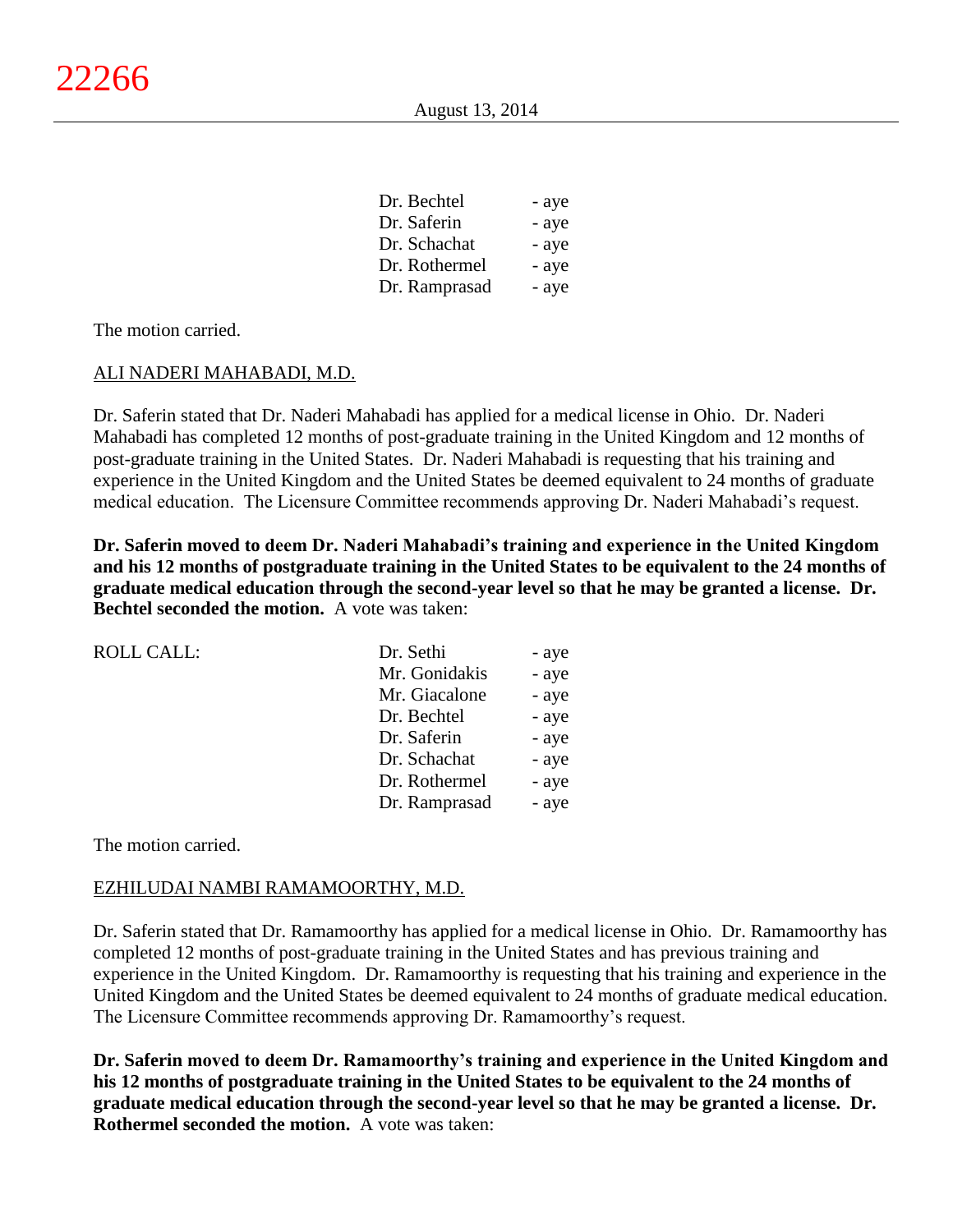| ROLL CALL: | Dr. Sethi     | - aye |
|------------|---------------|-------|
|            | Mr. Gonidakis | - aye |
|            | Mr. Giacalone | - aye |
|            | Dr. Bechtel   | - aye |
|            | Dr. Saferin   | - aye |
|            | Dr. Schachat  | - aye |
|            | Dr. Rothermel | - aye |
|            | Dr. Ramprasad | - aye |
|            |               |       |

The motion carried.

## STEP 3 USMLE WAIVER REQUEST

### JENNIFER O'MALLEY, M.D., PH.D.

Dr. Saferin stated that Dr. O'Malley has applied for a good cause waiver to take Step 3 of the United States Medical Licensing Examination (USMLE). Dr. O'Malley is one month over the 10-year limit to complete all steps of the USMLE. Dr. Saferin explained that Dr. O'Malley is over the limit because she discontinued her medical school training, transferred to a graduate school, obtained a Ph.D. in 2009, and then finished her Doctor of Medicine degree in 2011. The Licensure Committee recommends granting Dr. O'Malley's request.

**Dr. Saferin moved that Dr. O'Malley be granted a waiver for good cause to take Step 3 of the USMLE because she passed Steps 1 and 2 on the first attempt and has obtained an M.D./Ph.D. Dr. Ramprasad seconded the motion.** A vote was taken:

| - aye                  |
|------------------------|
| Mr. Gonidakis<br>- aye |
| Mr. Giacalone<br>- aye |
| - aye                  |
| - aye                  |
| Dr. Schachat<br>- aye  |
| Dr. Rothermel<br>- aye |
| Dr. Ramprasad<br>- aye |
|                        |

The motion carried.

#### PHYSICIAN REENTRY AFTER EXTENDED PERIOD OF NON-PRACTICE

Dr. Saferin stated that the Licensure Committee continues to discuss this topic and how to evaluate physicians who have not practiced medicine for an extended period. Dr. Saferin stated that this topic will be brought back before the Board at the September meeting for a vote.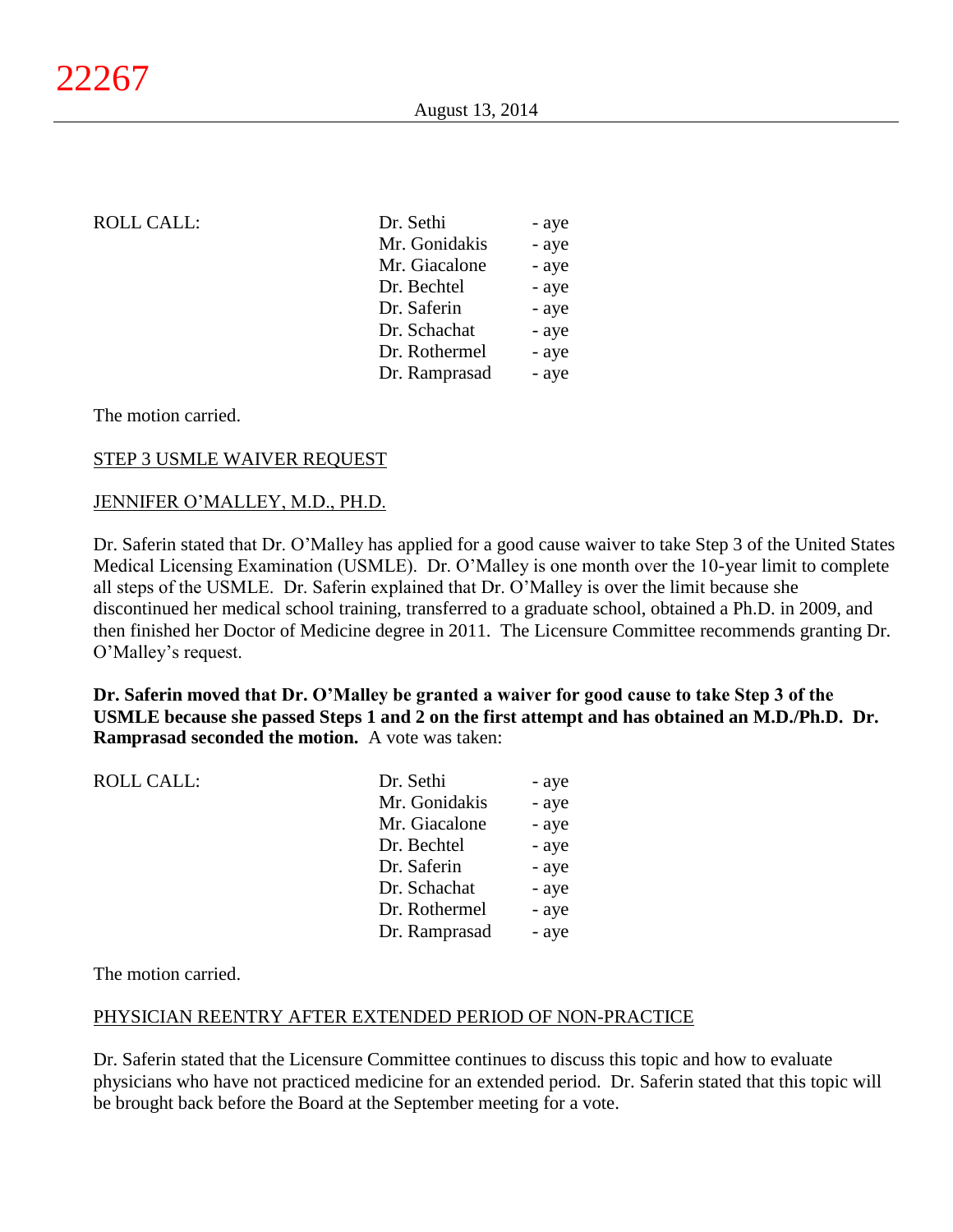# POLICY COMMITTEE

# OFFICE-BASED OPIOID TREATMENT RULES

Ms. Anderson stated that there was a meeting of the Office-Based Opioid Treatment Panel. Representatives from the Common Sense Initiative Office were also present. Ms. Anderson stated that numerous changes to the proposed rule were recommended by the Panel, as well as changes recommended by other public comments. Ultimately, 15 changes were made to the proposed rule, which were discussed in-depth at the Policy Committee meeting. Ms. Anderson asked for approval to send the proposed rule out to all interested parties who had provided comments. Ms. Anderson also asked for approval to file the revised rule with the Common Sense Initiative Office and move forward with the rule promulgation process. Ms. Anderson stated that there will be other opportunities for public input.

Dr. Ramprasad asked for an explanation of the proposal for "elimination of the requirement that failed drug screens must be confirmed." Ms. Anderson stated that the original draft of the rule required gas chromatography-mass spectrometry (GCMS) confirmation of all failed drug screens except for the initial one. There was a great deal of discussion on this regarding concerns that GCMS confirmation is not necessary in many situations, such as when the individual admits to use of an illegal substance. Ms. Anderson commented that the section of the proposed rule regarding urine drug screens has been put more in the physician's discretion. Ms. Anderson stated that the Panel's concern was prompted by the high cost of GCMS screens.

# **Mr. Gonidakis moved to approve the draft rule for distribution to interested parties and for filing with the Common Sense Initiative Office. Dr. Bechtel seconded the motion.**

Dr. Ramprasad asked for a brief explanation of Section (B)(2)(b) of the proposed rule. Ms. Anderson stated that this provision is an attempt to recognize that a physical examination is not always necessary when an individual is being referred for office-based opioid treatment. Ms. Anderson stated that many times the physicians who are performing this type of treatment may not do a physical examination in their normal course of practice, such as psychiatrist. The provision allows for the physical examination to come from another physician who had recently performed the examination. Responding to further questions from Dr. Ramprasad, Ms. Anderson stated that it had been recommended that screens for hepatitis B and C be included because those conditions are fairly common among IV drug users.

**A vote was taken on Mr. Gonidakis' motion.** All members voted aye. The motion carried.

## WEIGHT-LOSS RULES

Ms. Anderson stated that the Board's rule on weight-loss medications is being divided into rules addressing short-term medications and long-term medications. Regarding the rule on short-term medication, Ms. Anderson stated that the Board is still gathering information of a law-enforcement nature and comparing it to similar data from Kentucky. Ms. Anderson stated that the Policy Committee recommended filing this rule with the Common Sense Initiative, but subsequent review suggests that that may be premature. Ms. Anderson stated that the proposed rule will be redrafted based on comments and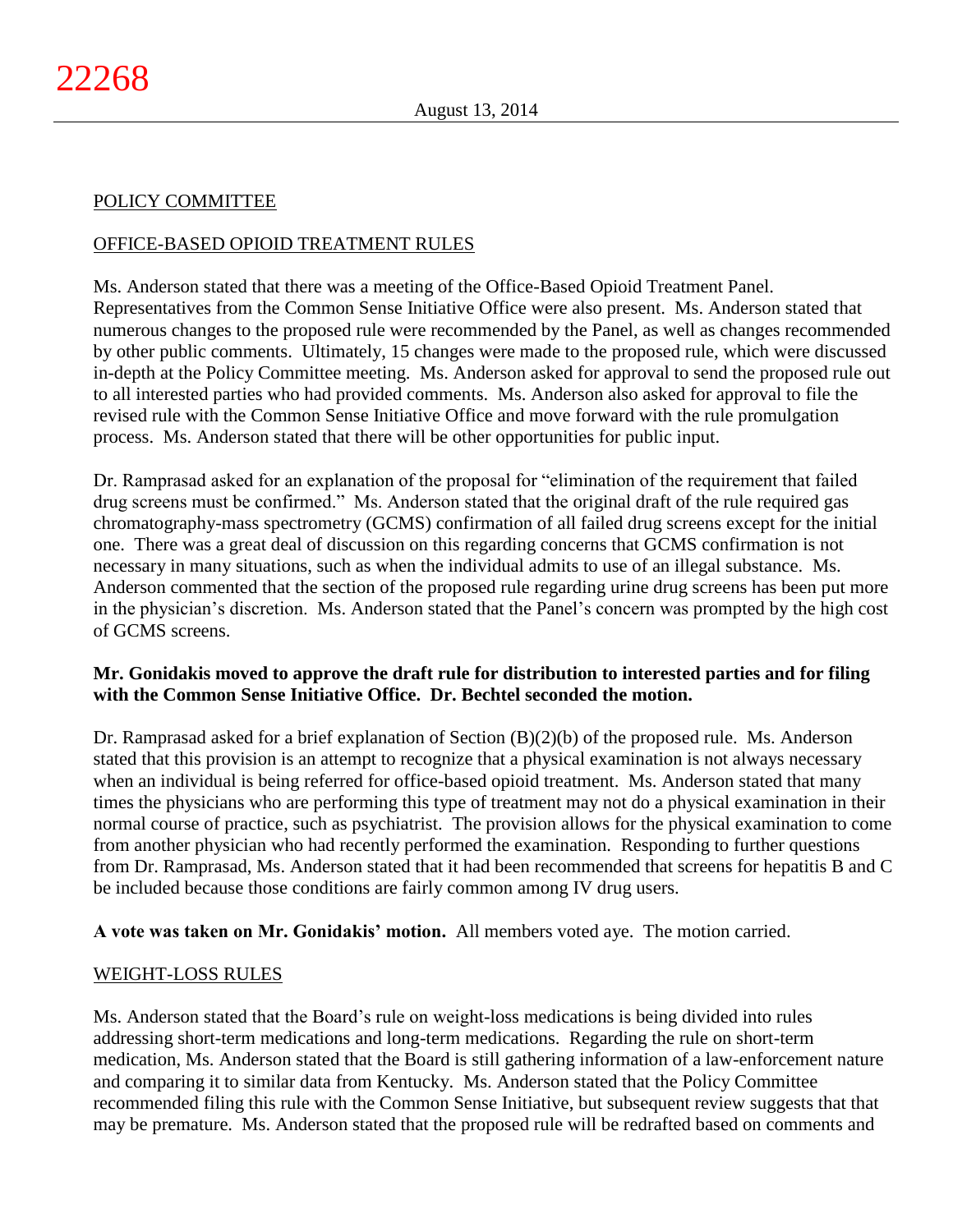presented to the Board in September. Mr. Gonidakis agreed that it is appropriate to wait until September to present this to the Board for approval.

# PRESCRIBING TO PATIENTS NOT SEEN RULE

Ms. Anderson stated that this rule requires an examination prior to prescribing medications to patients, and is also a way to combat internet prescribing. Ms. Anderson commented that this topic also comes up in conversations on telemedicine. Ms. Anderson congratulated Ms. Debolt and Mr. Schmidt on the tremendous work they have done to simplify this rule and to incorporate the interpretive guideline the Board adopted in 2012. Ms. Anderson stated that the interpretive guideline deals with situations when, if certain criteria are met, the examinations could be performed remotely. This is a recognition of technological advances.

Ms. Anderson stated that the Policy Committee discussed this rule and recommended an amendment to Section 4731-11-09(A)(2) that specifies that the examination be appropriate to the specialty. This was in response to a comment from Dr. Schachat and his experience as an ophthalmologist. In addition, Tom Dilling of the Ohio Board of Nursing provided language that the Medical Board should use in order to be more in compliance with Nursing Board language.

Ms. Anderson commented that she and Dr. Ramprasad will address a meeting of the Health Policy Institute next week and would like to share a draft version of this rule with those attending.

Dr. Sethi asked if the provision that the examination be appropriate to the specialty constitutes letting the physician decide whether or not to perform an examination. Ms. Anderson replied that an examination will still be required, but it would have to be an appropriate examination and not necessarily a full physical examination. Ms. Anderson stated that in the past, this rule required a physical face-to-face examination. The 2012 interpretive guideline stated that with technological advances, some examinations can be done remotely in places where medical equipment provides a real-time picture to a remote physician.

Dr. Ramprasad asked why the rule for telepsychiatry is being eliminated. Ms. Anderson replied that the general rule is being broadened to include telepsychiatry and a special exception for it will not be necessary. Dr. Ramprasad asked if a physician would be able to prescribe through telemedicine if a nurse or other healthcare professional were taking the patient's vital signs. Ms. Anderson replied that under the proposed rule, prescribing through telemedicine can be done in the office of an Ohio licensed physician or a community mental health clinic and a licensed healthcare professional, such as a nurse, must be available. Dr. Ramprasad asked if any medication can be prescribed, including controlled substances. Ms. Anderson stated that the rule currently being discussed is only for non-controlled substances. Ms. Anderson stated that there are certain circumstances under which it is acceptable to prescribe controlled substances under federal law.

**Mr. Gonidakis to approve Draft Rule 4731-11-12, amended so that the required examination is appropriate to the specialty and incorporating language provided by Mr. Dilling of the Ohio Board of Nursing, for filing. Dr. Schachat seconded the motion.** All members voted aye. The motion carried.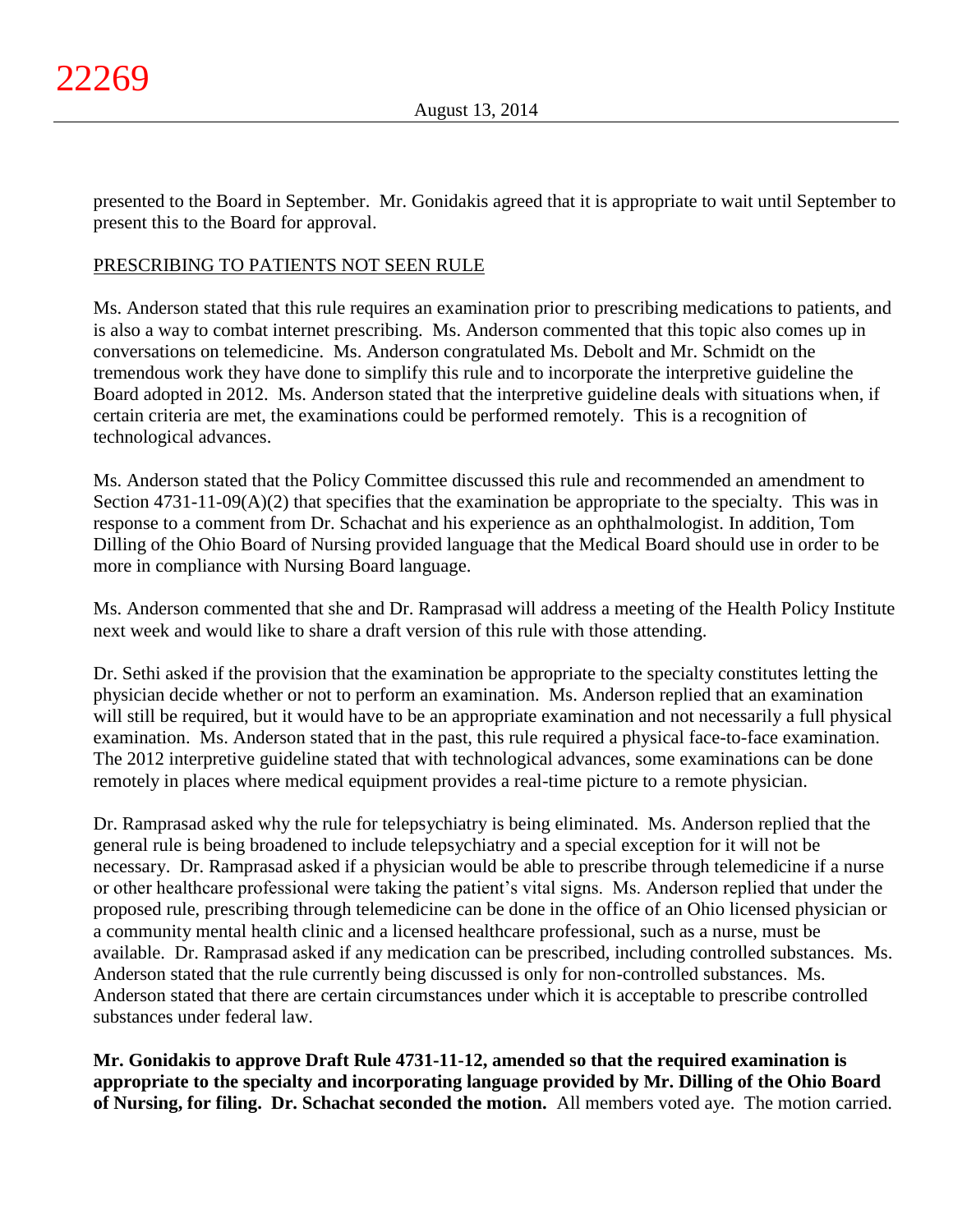## 4731-7-01, OHIO ADMINISTRATIVE CODE, METHOD OF NOTICE OF MEETINGS, AND 4731-9- 01, RECORD OF BOARD MEETINGS; RECORDING, FILMING, AND PHOTOGRAPHING OF **MEETINGS**

Ms. Anderson asked the Board to approve the draft changes to these rules, with some non-substantive changes.

**Mr. Gonidakis moved to approve the draft rule for filing. Mr. Giacalone seconded the motion.** All members voted aye. The motion carried.

# 4731-30-02, OHIO ADMINSITRATIVE CODE, INTERNAL MANAGEMENT OF BOARD METRICS

Ms. Anderson stated that the Board is required to adopt an internal management rule regarding metrics. Ms. Anderson requested three changes to the draft rule to make it easier for the staff to gather the information. First, Ms. Anderson asked that the metrics for licensure and renewal metrics to be measured by median number of days rather than average number of days. Second, Ms. Anderson asked that the metrics for the investigation section be measured from the time a case is assigned to an investigator. Third, Ms. Anderson asked that the metrics for the number of presentations made by Board staff be organized by topic rather than by section.

**Dr. Saferin moved to approve the draft rule for filing, with the amendments suggested by Ms. Anderson. Dr. Bechtel seconded the motion.** All members voted aye. The motion carried.

## COMPLIANCE COMMITTEE

Dr. Ramprasad reported that on July 9, 2014, the Compliance Committee met with Joanna C.S. Kauffman, M.D.; Carla M. Myers, D.O.; Michael J. Palma, M.D.; Nicholas L. Pesa, M.D.; Govindaraju Subramani, M.D.; David A. Tracy, M.D.; and Ronald G. Verrilla, D.P.M., and moved to continue them under the terms of their respective Board actions.

Dr. Ramprasad further stated that the Compliance Committee accepted Compliance staff's report of conferences on June 9 and 10, 2014, and further approved the draft minutes from the June 11, 2014 Compliance Committee.

# BOARD-APPROVED TREATMENT PROVIDER APPLICATION

# FOCUS HEALTHCARE OF TENNESSEE

**Dr. Saferin moved to approve the application for a Certificate of Good Standing as a Treatment Provider for Impaired Practitioners from Focus Healthcare of Tennessee be approved. Dr. Sethi seconded the motion.** All members voted aye. The motion carried.

## FISCAL YEARS 2016/2017 BUDGET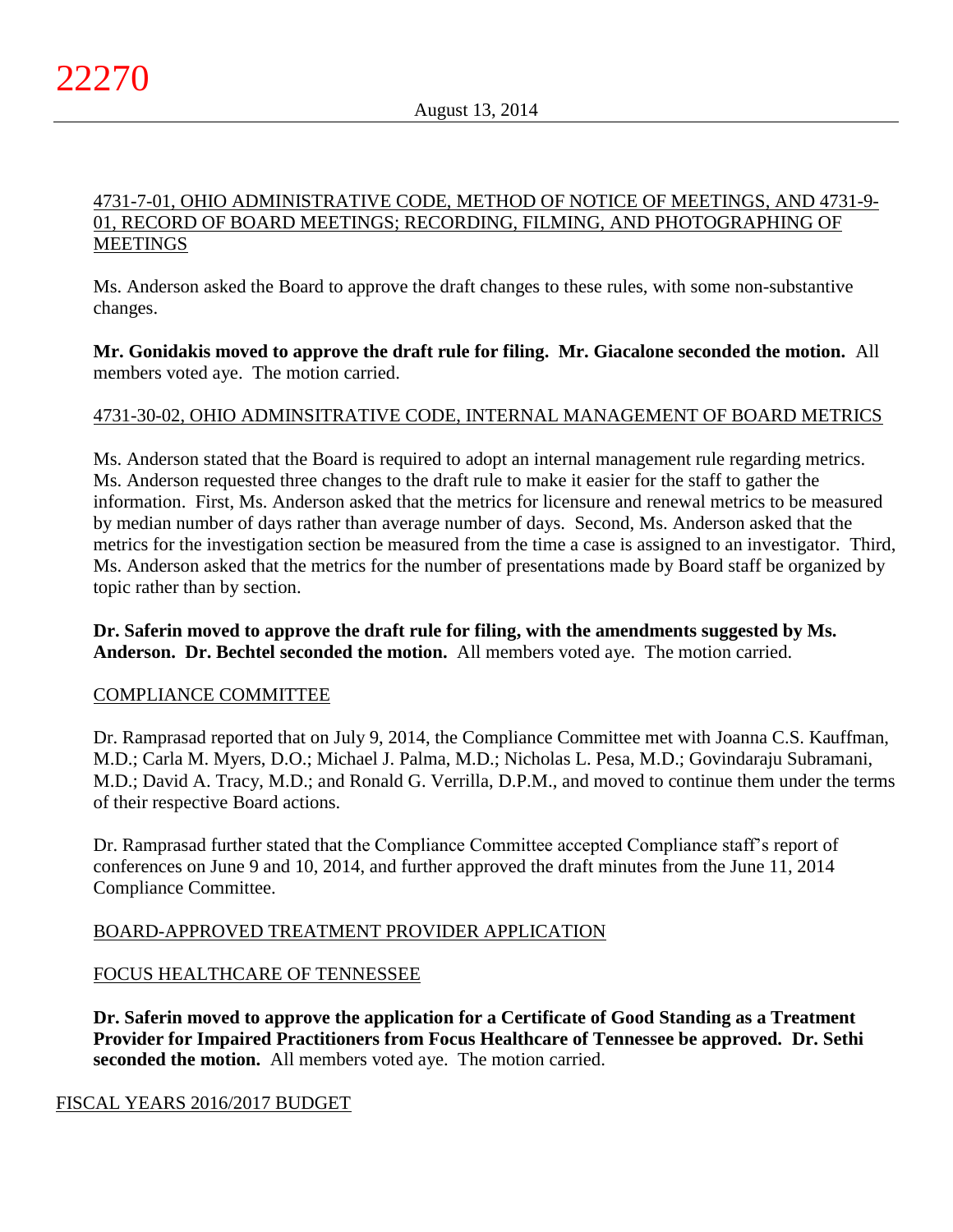Mr. Blanton stated that the Medical Board's Fiscal Years 2016-2017 Budget must be submitted by September 17, 2014. Mr. Blanton stated that he will discuss the financial projection and ask for guidance from the Board. Mr. Blanton commented that the budget could be an opportunity to move some noncontroversial legislative or policy matters as part of the budgeting process. Mr. Blanton stated that the actual budget will be submitted to the Board at its September 10, 2014 meeting for approval.

Mr. Blanton stated that the Board's workforce plan will be due on November 12, 2014. Mr. Blanton recommended that three positions be added to the Board's staff. Two of these suggested positions would be in the Licensure Section to help improve the section's metrics, particularly in light of possible legislative changes to continuing medical education requirements and Ohio Automated Rx Reporting System (OARRS) certification verification. The two positions together would represent a first-year cost of approximately \$120,000.00 and a second-year cost of approximately \$130,000.00.

For the third proposed position, Mr. Blanton asked to add an additional Attorney 1 position in the Enforcement Section. Mr. Blanton stated that this position would be an opportunity to bring in an attorney who is fresh from law school and to "grow our own talent" and for use on projects that do not require an Attorney 3. Mr. Blanton stated that such a position would be a net zero cost due to a nurse reviewer position that he would not anticipate filling when it becomes vacant through retirement.

Mr. Blanton stated that the projections for Fiscal Years 2012 through 2017 show that wages go up over time. Mr. Blanton stated that one reason for this is the proposed new positions mentioned previously. Another reason is that Fiscal Years 2012, 2013, and 2014 are represented by actual number, while Fiscal Years 2015, 2016, and 2017 is based on the assumption of full staffing levels with the salaries of those currently filling those positions. Mr. Blanton stated that there have been many vacancies over time and some long-term disabilities, which means that their salary is paid from a different fund.

Ms. Loe stated that the only other projected increases are based on preliminary projections of maintenance costs on the new e-Licensing system. Ms. Loe stated that the Medical Board's share of the cost of maintaining the e-Licensing system will be approximately \$120,000.00 per year. The financial projections also include a slight increase in hearing examiner contracts. The Board's rent is also projected in increase somewhat. Ms. Loe stated that bargaining unit renegotiation has begun and she anticipated that future cost-of-living increases will be known by February 2015. Ms. Loe stated that before the budget is passed by the legislature, the Board will have an opportunity to recalculate payroll once it is known what the bargaining unit contract requires.

Mr. Blanton stated that the third page of budget presents two sets of numbers for where the Board will be at the end of Fiscal Years 2015, 2016, and 2017. The first set of numbers is calculated with flat payroll costs and a 3% increase in growth of revenues, based on anticipated increase in the number of licensees. The second set of numbers is based on a projection of what cost-of-living adjustments may be included in the bargaining unit contract. Mr. Blanton noted that these projections also do not include alternative sources of revenue that the Board in pursuing, such as additional fining authority.

Mr. Blanton opined that this proposed budget is rather conservative and would increase the function and services the Board can provide to its licensees. Dr. Saferin observed that the budget shows certain years of